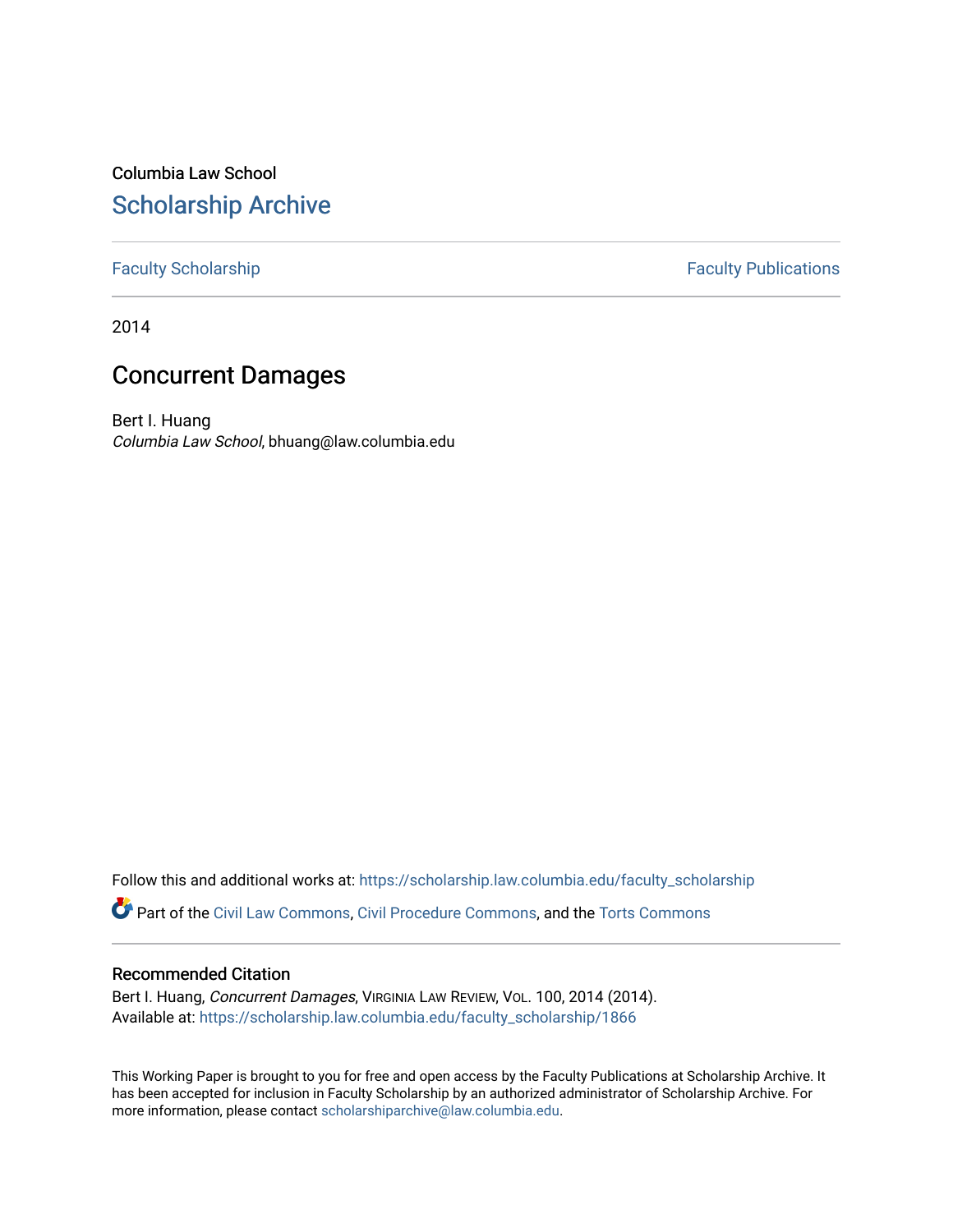# CONCURRENT DAMAGES

# *Bert I. Huang*\*

| L |             |                  |  |  |  |  |
|---|-------------|------------------|--|--|--|--|
|   |             |                  |  |  |  |  |
|   |             | $\mathcal{I}$ .  |  |  |  |  |
|   |             | 2.               |  |  |  |  |
|   |             | 3.               |  |  |  |  |
|   | $B_{\cdot}$ |                  |  |  |  |  |
|   |             | $\mathcal{I}$ .  |  |  |  |  |
|   |             | 2.               |  |  |  |  |
|   |             | $\mathfrak{Z}$ . |  |  |  |  |
|   |             | $\overline{4}$ . |  |  |  |  |
|   | $C_{\cdot}$ |                  |  |  |  |  |
|   |             | $l_{\cdot}$      |  |  |  |  |
|   |             | 2.               |  |  |  |  |
|   |             |                  |  |  |  |  |
|   |             |                  |  |  |  |  |
|   | A.          |                  |  |  |  |  |
|   |             | $l_{\cdot}$      |  |  |  |  |
|   |             | 2.               |  |  |  |  |
|   |             | 3.               |  |  |  |  |
|   | <i>B</i> .  |                  |  |  |  |  |
|   |             | $\mathcal{I}$ .  |  |  |  |  |
|   |             | 2.               |  |  |  |  |
|   |             | $\mathfrak{Z}$ . |  |  |  |  |
|   |             |                  |  |  |  |  |
|   |             | Ι.               |  |  |  |  |
|   |             | 2.               |  |  |  |  |
|   |             |                  |  |  |  |  |

711

<sup>\*</sup> Associate Professor, Columbia Law School; Visiting Professor, Harvard Law School. I wish to thank Kate Andrias, Samuel Bray, Richard Briffault, John Briggs, Richard Brooks, Richard Craswell, Elizabeth Emens, David Freeman Engstrom, Noah Feldman, Jeffrey Gordon, Bernard Harcourt, Scott Hemphill, Avery Katz, Daryl Levinson, James Liebman, Judge Gerard Lynch, Tejas Narechania, Mitch Polinksy, David Pozen, Alex Raskolnikov, Daniel Richman, Frederick Schauer, Elizabeth Scott, Robert Scott, Alexander Stremitzer, Jeannie Suk, Albert Yoon, and workshop audiences at Columbia, Stanford, UCLA, and University of Toronto for helpful suggestions and comments on drafts. For excellent research assistance, I thank Franziska Hertel, Iris Danni Lin, Erin Parlar, Philip Sancilio, and Alexander White.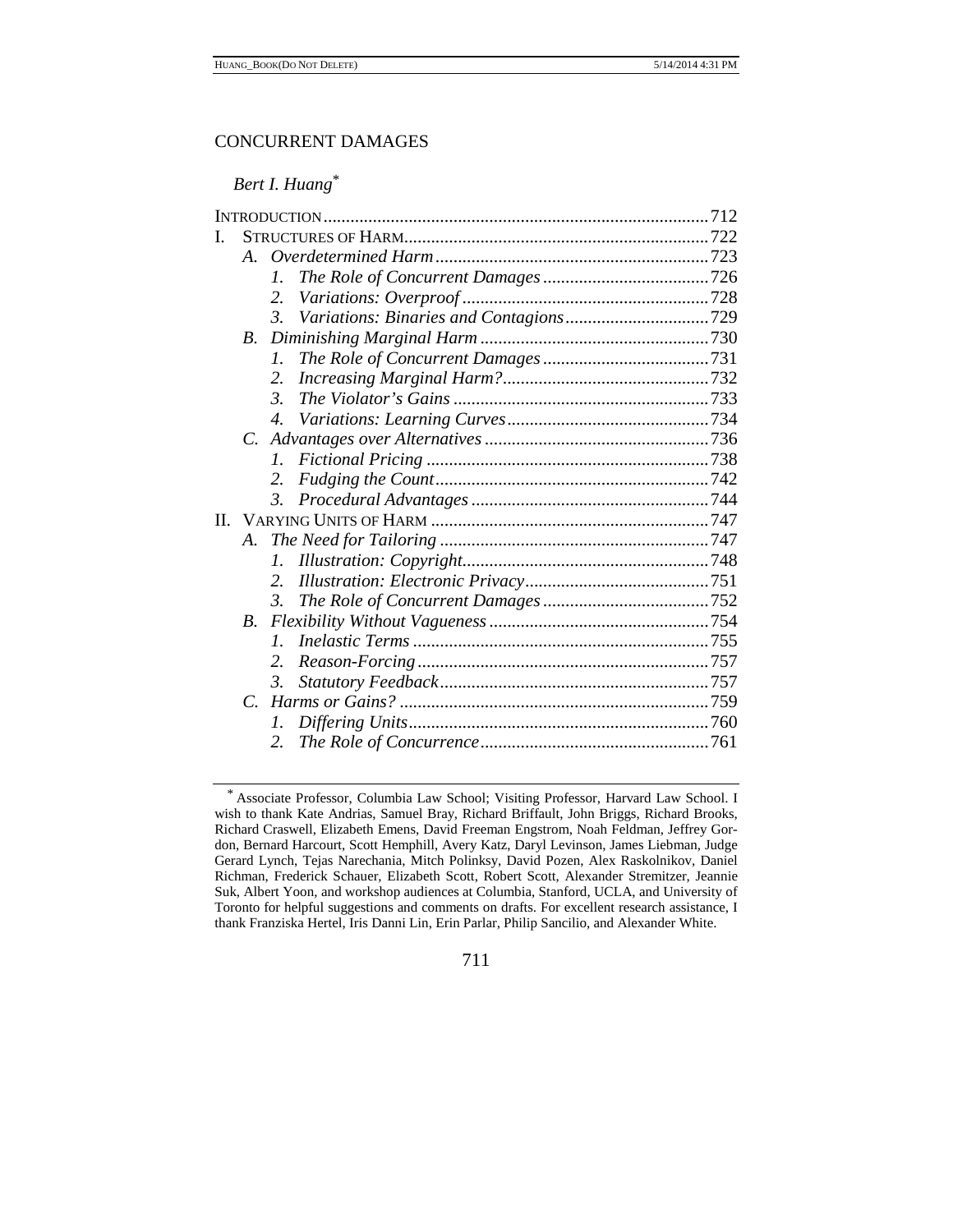| 712 | Virginia Law Review | [Vol. 100:711] |
|-----|---------------------|----------------|
|     |                     |                |
|     |                     |                |

*[I]f one multiplies the maximum statutory damages award (\$150,000) by approximately 10,000 [copyrighted] works, Defendants face a potential award of* over a billion dollars *in statutory damages alone.* 

*Arista Records LLC v. Lime Grp. LLC*<sup>1</sup>

### **INTRODUCTION**

MAGINE that a hacker is working for a university official secretly IMAGINE that a hacker is working for a university official secretly<br>spying on faculty members—say, to find out who has been leaking information to the press about internal disciplinary matters.<sup>2</sup> The injuries to a given victim of the hacking might follow a classic learning curve: The first few intrusions into her e-mail account reveal a storehouse of personal secrets, but further break-ins yield less and less new information. One might say there is *diminishing marginal harm*. 3

There is no such leveling off, however, in the compensation that would be awarded to that victim. The electronic privacy law that bars such hacking provides for statutory damages of a given amount per violation,<sup>4</sup> and each unauthorized intrusion is considered a separate

 $1784$  F. Supp. 2d 313, 317 (S.D.N.Y. 2011). In this file-sharing copyright case, the plaintiffs pressed for more than the mere \$1.5 billion. As the judge further noted, "If Plaintiffs were able to pursue a statutory damage theory predicated on the number of direct infringers per work, Defendants' damages could reach into the *trillions*." Id. This, the judge observed, would be "more money than the entire music industry has made since Edison's invention of the phonograph in 1877." Id. (quoting Defendant's Memorandum) (internal quotation marks

<sup>&</sup>lt;sup>2</sup> This scenario might bring to mind the recent scandal at Harvard University, in which administrators secretly monitored the e-mails of the college's resident deans in order to identify leakers. See Further Undisclosed E-mail Investigations Revealed at Harvard, Harv. Mag. (Apr. 2, 2013), http://harvardmagazine.com/2013/04/harvard-college-cheating-update (detailing the e-mail account investigations).<br> $3 \text{ Of course, it is also easy to imagine different facts under which the additional harms.}$ 

might *not* diminish. Such variation is a central motivation for this Article's proposal. See Part I for an analysis of both diminishing marginal harm and the parallel possibility of *increasing marginal harm*. 4 The statutory damages provision of Title II of the Electronic Communications Privacy

Act of 1986 ("ECPA"), see Stored Communications Act, 18 U.S.C. § 2707(c) (2012), and its recent cases provide the basis for this illustration. These cases and variations of this hypothetical are explored in Part II.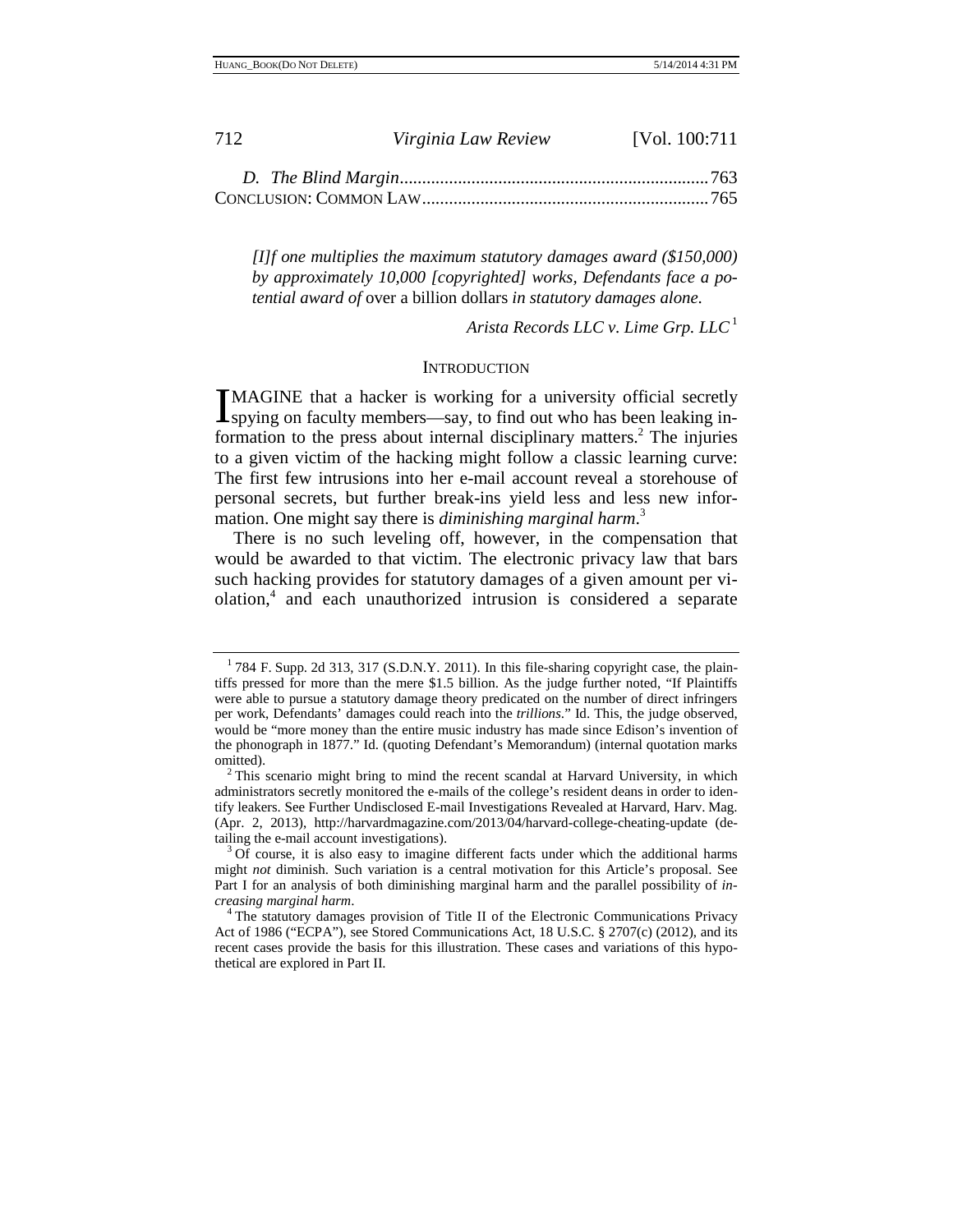count.<sup>5</sup> Thus every break-in increases the award by the same amount. The statutory damages add up linearly, even when the actual harms do not.

Or consider this variation: Suppose that the true harm turns on the number of people being monitored for a given length of time, no matter how many times their e-mail accounts are accessed in the process. The statutory damages are then pegged to the wrong unit, and the resulting nominal counts can be quite arbitrary. For example, what if the e-mail software being hacked is set for each user (variously) to log itself out every night, or every five minutes, or never? For any given victim of one week's spying, the number of statutory damages awards (pegged to the number of log-ins) could range from a single count to two thousand counts.

If these were criminal penalties, of course, the judge could readily neutralize such inaccuracy and arbitrariness by running the formal counts *concurrently*, grouped in sensible ways.<sup>6</sup> But in the civil context, damages always seem to run *consecutively* (one might say); there appears to be no regular practice of collapsing nominal counts, even when doing so may be the most intuitive and direct means for reducing redundancy or for better matching damages to harm.<sup>7</sup>

<sup>&</sup>lt;sup>5</sup> Id. (minimum of \$1,000 per violation); Pure Power Boot Camp v. Warrior Fitness Boot Camp, 759 F. Supp. 2d 417, 428–30 (S.D.N.Y. 2010) (finding that each intrusion counts as a

distinct violation).<br><sup>6</sup> For a brief survey of how current state laws treat concurrent and consecutive sentencing, see *Oregon v. Ice*, 129 S. Ct. 711, 714 (2009) (noting that "[m]ost States continue the common-law tradition" of entrusting concurrent sentencing "to judges' unfettered discretion"). In the federal sentencing guidelines—which take a "real offense" approach—much of the work once done by judges using concurrent sentencing in their own discretion is now automatic: Redundancy is mostly contained by the initial "grouping" of acts, which serves "to limit the significance of the formal charging decision and to prevent multiple punishment for substantially identical offense conduct . . . . In essence, counts that are grouped together are treated as constituting a single offense . . . ." U.S. Sentencing Guidelines Manual ch. 3, pt. D, introductory cmt. (2013).  $\frac{7}{1}$  The analysis here will focus on the harm-based remedial aims of compensation and "op-

timal" deterrence (internalization of harm) because statutory damages often serve as a substitute for proving actual damages. Where suitable, the analysis will also address complete or "absolute" deterrence (erasing the actor's gains), which entails damages amounts that one might also relate to disgorgement or to unjust enrichment. It goes without saying, however, that these are not the only possible purposes that a damages regime can be designed to serve. In principle, the concurrent damages device proposed here can be useful in serving a wide range of damages theories, not only those motivated by notions of compensation, deterrence, or unjust enrichment. Concurrence can be useful as long as the given theory entails its own criteria for the "right" amount of damages, disfavors redundancy, or can find some use in a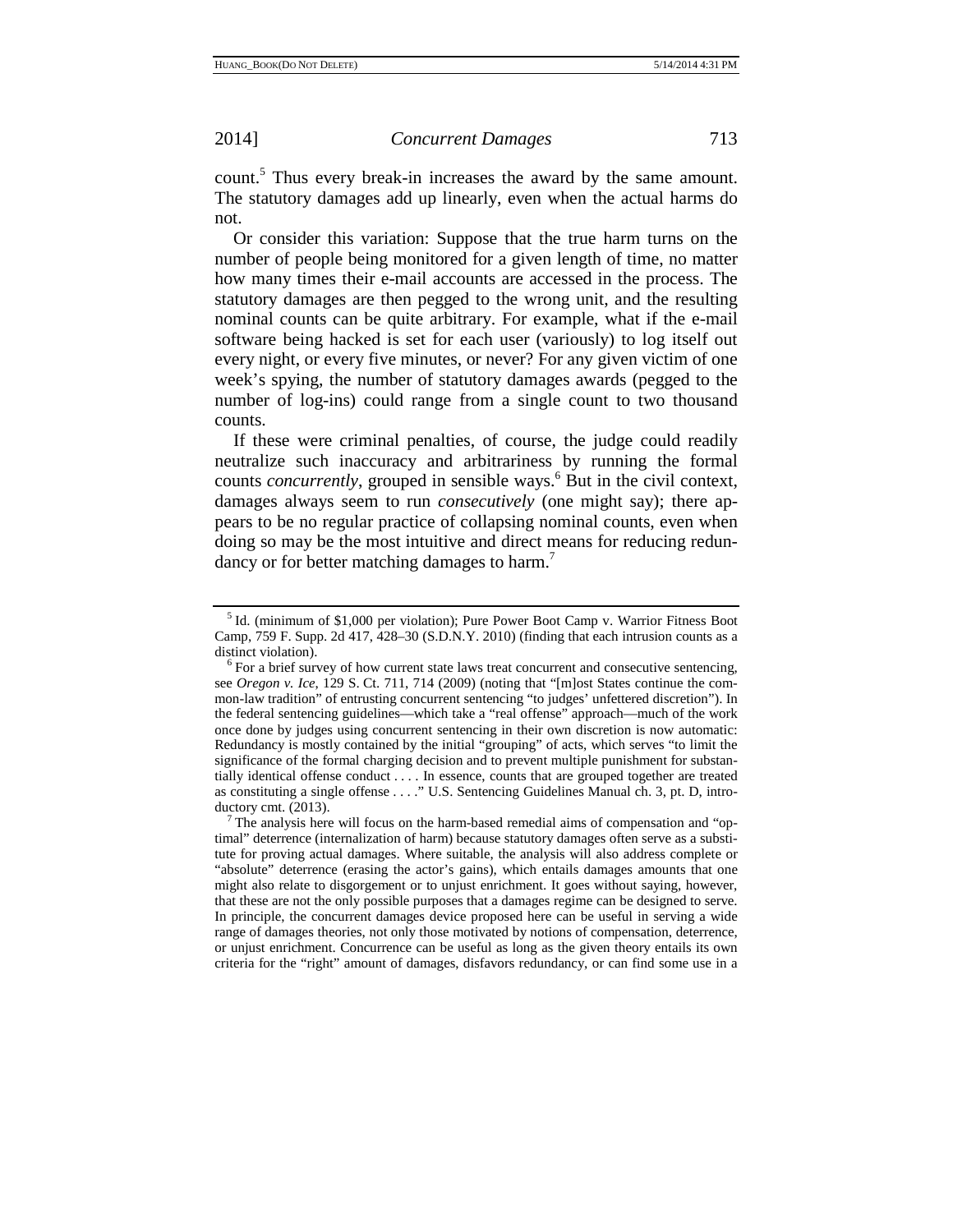This Article explores the possibility of allowing courts to run civil damages awards concurrently.<sup>8</sup> In the hacker's case, for example, why not give the judge the option of running those redundant counts concurrently by victim? Or in the original scenario, why not allow the use of concurrent damages to help fit the award to diminishing marginal harm? The operation of such a device would already be familiar to generalist courts: As with concurrent criminal sentences, the judge would recognize every act of violation, but then have the option of grouping or collapsing those nominal counts, if need be, so that the real penalties do not stack up arbitrarily.<sup>9</sup>

Whether required by statute<sup>10</sup> or entrenched in judicial practice,<sup>11</sup> the usual linear approach to assessing damages does make sense sometimes. In some cases, harm *is* linear. Besides, the approach is utterly intuitive: What could be more natural than counting up all the violations, and then imposing a set penalty for each? Other apparent ad-

nal sentencing. See, e.g., United States v. Canova, 412 F.3d 331, 343–44 (2d Cir. 2005) ("[O]n each of the four counts of conviction, the district court sentenced Canova to one year of probation, a \$1,000 fine, and a \$100 special assessment, the sentences to run concurrently as to the probation term and fine, consecutively as to the special assessment . . . ."); United States v. Butler, No. 08-CR-370, 2011 WL 4073672, at \*3 (E.D.N.Y. Sept. 13, 2011) (running multiple fines of \$500,000 concurrently, along with another fine of \$5 million).

 $10<sup>10</sup>$  The statutory damages considered in this Article include those under the Copyright Act of 1976, 17 U.S.C. § 504 (2012); Wiretap Act (or Title III of the ECPA), 18 U.S.C. § 2520 (2012); Stored Communications Act (or Title II of the ECPA), 18 U.S.C.  $\S 2707(c)$  (2012); False Claims Act, 31 U.S.C. § 3729 (2006); and Clean Water Act, 33 U.S.C. § 1319(d) (2006). Other examples include the Lanham Act, 15 U.S.C. § 1117(c) (2012) (addressing counterfeiting); Fair Credit Reporting Act, 15 U.S.C. § 1681n (2012); Driver Privacy Protection Act, 18 U.S.C. § 2724 (2012); Telephone Consumer Protection Act, 47 U.S.C. § 227 (2006); and many state statutes.<br><sup>11</sup> To take just one example: The courts of the Second Circuit have adopted a linear \$50-

per-patron heuristic (an innovation not in the statute) for assessing damages in pay-per-view piracy cases. See Kingvision Pay-Per-View Ltd. v. Autar, 426 F. Supp. 2d 59, 63–64 (E.D.N.Y. 2006); Time Warner Cable v. Googies Luncheonette, Inc., 77 F. Supp. 2d 485, 489–90 (S.D.N.Y. 1999).

court's expression of the nature of the "real offense." The reason for such flexibility in application is that the proposed device provides an *option* for the court—just as it does in criminal sentencing. It can be used or forgone in any given case. Moreover, as explained in Part I, it is

not an all-or-nothing device; the extent of its use can also be calibrated for each case.<br><sup>8</sup> No doubt this possibility has crossed many minds, given how familiar concurrent criminal sentencing is. Yet there appears to be no sustained analysis in the academic literature thus far. Maybe this is due to a generic assumption that civil damages are discretionary anyway (statutory damages aside), and so concurrence is not needed. But that would be too quick a dismissal. In fact, discretionary damages may well be the most ready area of application for a "concurrent damages" rubric. See infra Conclusion.<br><sup>9</sup> Notably, not only prison terms but also monetary fines can be run concurrently in crimi-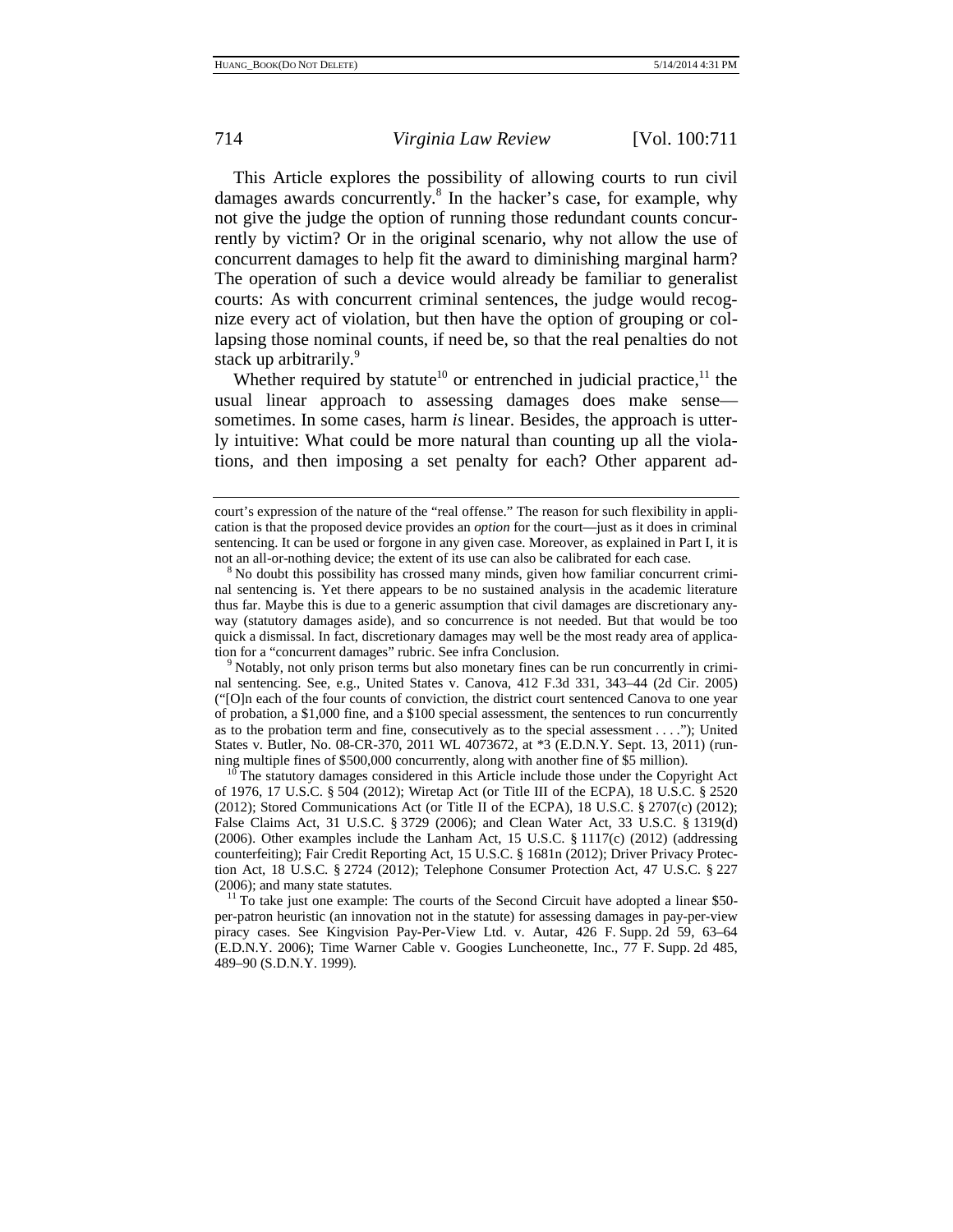vantages include more salient notice to potential violators, as well as easy application by the courts.<sup>12</sup> Little surprise, then, that linearity in damages is so common.

Yet this familiar default also suffers often from a structural flaw: inflexibility, both in how violations are counted and in how the awards per violation add up. Courts have struggled against these dual rigidities, most famously in statutory damages contexts where linearity is compounded by high statutory ranges—leading to massive potential awards.13 Think of the court's exclamation above ("*a billion dollars*") about Copyright Act damages in a file-sharing case. Or consider the False Claims Act case in which the judge wrestled against a statutory command to impose a mandatory minimum penalty for each of the 9000-plus invoices from a contractor—amounting to over \$50 million in statutory damages—under a single tainted government contract worth only \$3 million. $14$ 

Some courts straining against the inflexible design of these provisions have voiced their frustration. As one judge put it in a copyright case involving an individual file-sharing user who was assessed the "astronomical" penalty of \$675,000 for downloading thirty songs: "[This Court] urges—no implores—Congress to amend the statute to reflect the reali-

 $12$  A variety of common motivations for the use and design of statutory damages are treated more fully in a separate analysis exploring applications of concurrent damages beyond relieving the linearity problem (as is emphasized here). See Bert I. Huang, Surprisingly Punitive Damages, 100 Va. L. Rev. (forthcoming Sept. 2014). 13 Although intuition may say that the statutory *minimum* must be the culprit driving up

excessive awards due to linearity, in practice it is often the entire range that matters perhaps due to an anchoring effect of the statutory *maximum*. Some striking awards have been well inside the range. See Sony BMG Music Entm't v. Tenenbaum, Civil Action No. 07-11446-RWZ, 2012 WL 3639053, at \*1 & n.1, \*6 (D. Mass. Aug. 23, 2012) (imposing a \$22,500-per-song verdict, where the statutory range is \$750 to \$150,000). Indeed, this middle-ness may insulate some awards against reversal or remittitur. See id. at  $*6$ .<br><sup>14</sup> The damages amount is also more than 300 times the contractor's profit (roughly

<sup>\$150,000).</sup> The judge's opinion is notable in detailing his frustrating efforts to find a way around the absurd result. See United States ex rel. Bunk v. Birkart Globistics GmbH & Co., Nos. 1:02cv1168 (AJT/TRJ), 1:07cv1198 (AJT/TRJ), 2012 WL 488256, at \*10–11 (E.D. Va. Feb. 14, 2012). The full story of *Birkart* and those of similar cases are examined in Part I.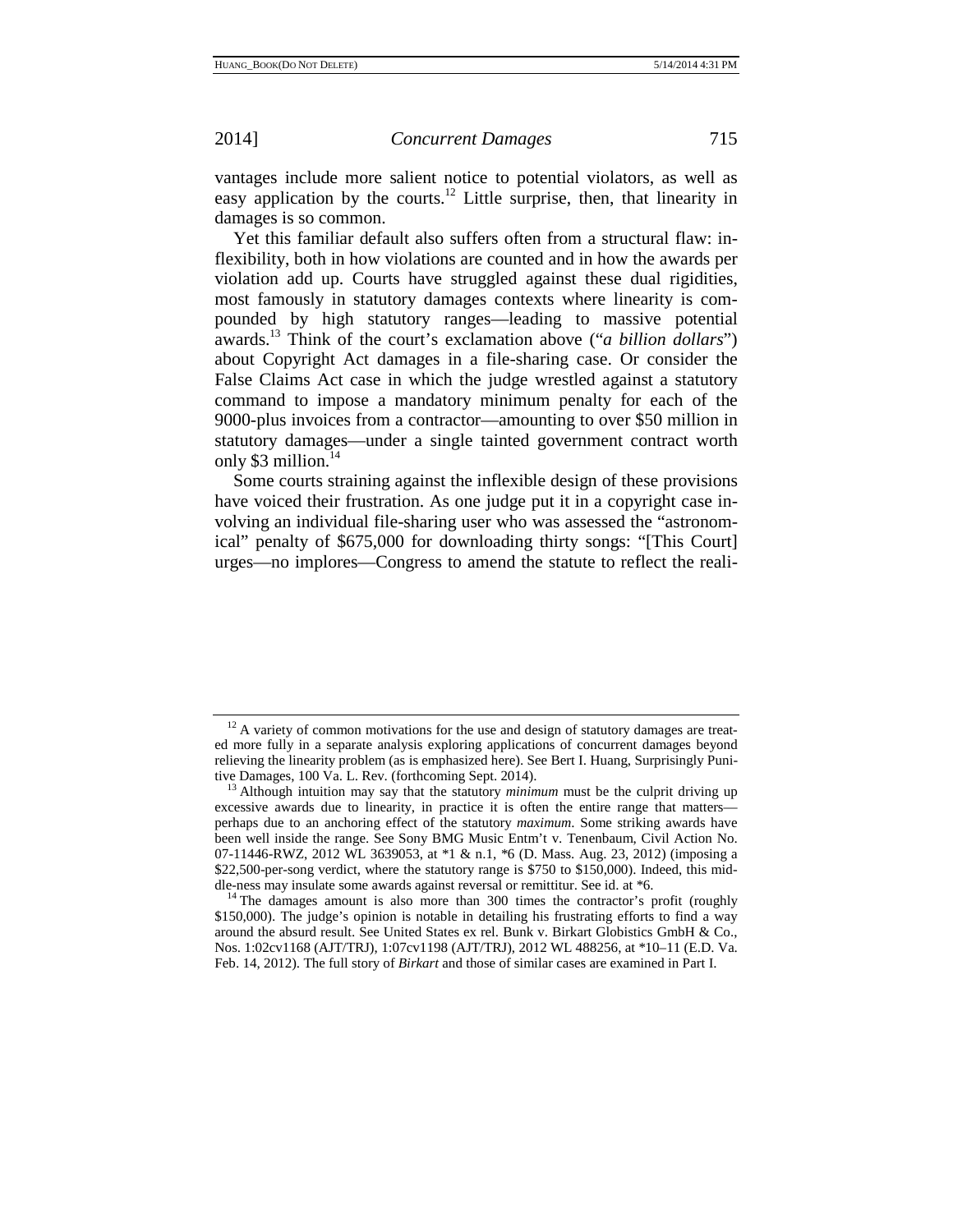ties of file sharing."15 The appeals court echoed the trial judge's concern, even while vacating her remittitur of that award.<sup>16</sup>

Soaring damages, however, are not the whole story. As eye-catching as they may be, they are only one variant of the more general problems of inaccuracy and noise entailed by linearity. The rigidly linear approach can *underdeter* as well as overdeter; it can compensate too *little* as well as too much. It can result in arbitrary outcomes for victims seeking compensation, while scrambling regulatory incentives by adding pure noise.<sup>17</sup>

Consider the contractor's case above, and suppose that those 9000 plus invoices were sent over the course of two years. What if this contractor had happened to bill the government only twice a year? (Only four violations, then.) How about monthly? (Some twenty-four violations.) In fact, the judge noted that he would have counted only *one* violation—based on the single underlying contract—if the statute had allowed him to do so.<sup>18</sup> One might as well insert a lottery into the damages award.

This basic design defect continues to vex the courts.<sup>19</sup> Notably, the usual judicial devices for dealing with *excessive* damages (such as due

<sup>15</sup> Sony BMG Music Entm't v. Tenenbaum, 672 F. Supp. 2d 217, 237 (D. Mass. 2010) (Gertner, J.). This court remitted the jury's award by a factor of ten to \$67,500 on due process grounds. But after appeal and remand, the original jury award was upheld against both common law remittitur and the due process challenge. See Sony BMG Music Entm't v.

 $16$  Sony BMG Music Entm't v. Tenenbaum, 660 F.3d 487, 490 (1st Cir. 2011) ("We comment that this case raises concerns about application of the Copyright Act which Congress

 $\frac{17}{17}$  For both the optimal deterrence and absolute deterrence approaches, accuracy in damages is useful—not least because of the familiar need to set *marginal* deterrence correctly. See George Stigler, The Optimum Enforcement of Laws, 78 J. Pol. Econ. 526, 527 (1970) ("If the offender will be executed for a minor assault and for a murder, there is no marginal deterrence to murder."). A further familiar reason to avoid excessive penalties, even when absolute deterrence is the aim, is to reduce the "chilling" effect on related but permitted con-

 $\frac{18}{18}$  In the end, the judge awarded nothing at all—a last-ditch solution he believed to be the only way to satisfy the Excessive Fines Clause, given the unforgiving statutory damages formula. *Birkart*, 2012 WL 488256, at \*15.<br><sup>19</sup> The root structural problems raised here—of linearity and rigidity in counting—have yet

to receive systematic analysis. Most related commentary has focused on the need to limit excessive awards. See, e.g., Pamela Samuelson & Tara Wheatland, Statutory Damages in Copyright Law: A Remedy in Need of Reform, 51 Wm. & Mary L. Rev. 439, 471–73 (2009) (urging tighter constitutional limits on excessive awards); Sheila Scheuerman, Due Process Forgotten: The Problem of Statutory Damages and Class Actions, 74 Mo. L. Rev. 103, 106–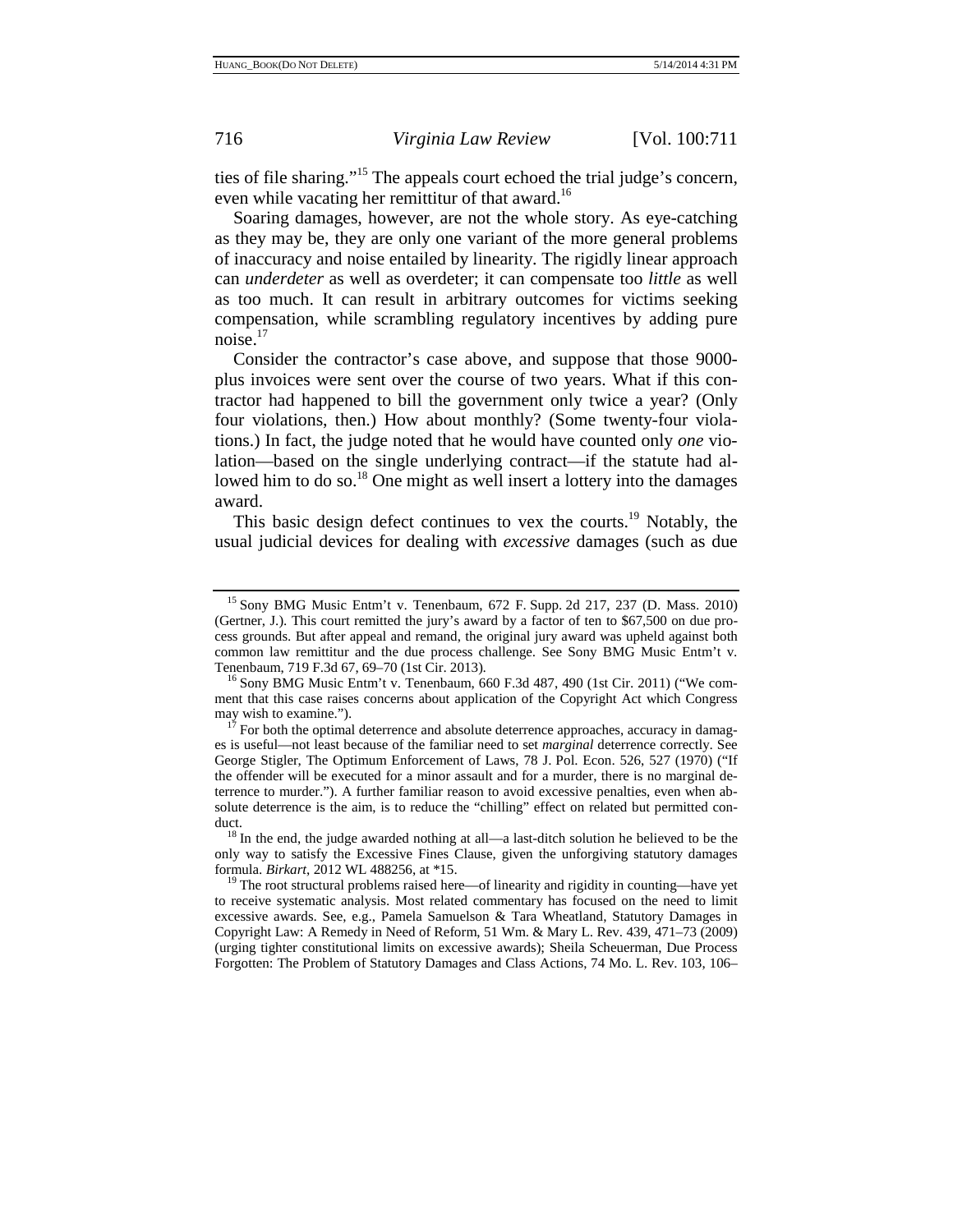process or excessive fines constraints,<sup>20</sup> or common law remittitur<sup>21</sup>) can only be lopsided solutions at best—and in operation, they turn out to be overly blunt instruments. Furthermore, the very workarounds or "fudges" that may seem an easy way out—such as artificially lowering the per-count award when the count is high—can themselves generate inaccuracy and noise: Think of the inadequate award in the next case, or the underdeterrence for the next potential violator, if that fictionally low price per violation comes to be seen as a benchmark.<sup>22</sup>

At the most general level, the trouble is that linearity may be right for some individual cases but work badly in others, even under the same statute or body of law. Flexibility is needed to allow case-by-case tailoring of the *structure* of how damages accumulate. Yet simply reverting to freestyle discretionary damages would lose the benefits of the countbased default approach that motivated the statutory design.<sup>23</sup>

 $2<sup>1</sup>$  Common law remittitur typically requires the award to be "grossly excessive" or "shocking to the conscience," and some courts are not easily shocked. See, e.g., Sony BMG Music Entm't v. Tenenbaum, Civil Action No. 07-11446-RWZ, 2012 WL 3639053, at \*1, \*2, \*6 (D. Mass. Aug. 23, 2012) (citation omitted) (upholding \$675,000 copyright award for

ages of this form are here to stay. In fact, they may well be spreading globally. See Pamela

<sup>07 (2009) (</sup>same). But the parallel potential for *inadequate* compensation and deterrence,

also due to rigid linearity, has received less attention. 20 The familiar substantive due process limitations for *punitive* damages under the *BMW v. Gore* and *State Farm* line of cases have not been applied to *statutory* damages; instead, courts have leaned on an old railroad case, *Williams*, which upheld a triple-digits ratio of statutory damages to actual harm. Compare BMW of N. Am., Inc. v. Gore, 517 U.S. 559, 585–86 (1996), and State Farm Mut. Auto. Ins. Co. v. Campbell, 538 U.S. 408, 425 (2003) (finding a presumptive limitation to single-digit multipliers), with St. Louis, Iron Mountain & S. Ry. Co. v. Williams, 251 U.S. 63, 64, 67 (1919) (upholding an award of \$75 plus fees when a passenger's fare overcharge was \$0.66). See also *Sony*, 719 F.3d at 69–70 (rejecting the *Gore* standard while upholding copyright damages of \$22,500 per song under *Williams*). Meanwhile, the excessive fines constraint applies only to penalties payable to the govern-<br>ment. See infra Subsection I.C.2.

<sup>&</sup>lt;sup>22</sup> For examples of benchmarking on past awards, see *Craigslist, Inc. v. Mesiab*, No. C 08-5064 CW (MEJ), 2010 WL 5300883, at \*12 (N.D. Cal. Nov. 15, 2010) (awarding \$400 per violation under the Digital Millennium Copyright Act based on a prior case that awarded the same amount), and *Universal City Studios Prod., LLLP v. Howell*, No. 3:06-cv-395-J-33TEM, 2007 WL 853471, at \*2, \*4 (M.D. Fla. Mar. 16, 2007) (approving a \$6000 award under the Copyright Act and citing multiple other cases also awarding \$6000). A more dramatic case is the court that awarded \$583,039,500 based on "\$50 for each of the estimated 11,660,790 [spam] lottery e-mails," observing that "[t]his decision is consistent with the approach of other courts" also awarding \$50 per violation under the CAN-SPAM Act. Yahoo! v. XYZ Cos., 872 F. Supp. 2d 300, 308–09 (S.D.N.Y. 2011). Note that in all these cases, the per-count amount was above the statutory minimum.<br><sup>23</sup> Whatever the merits of the count-based approach may be, it is clear that statutory dam-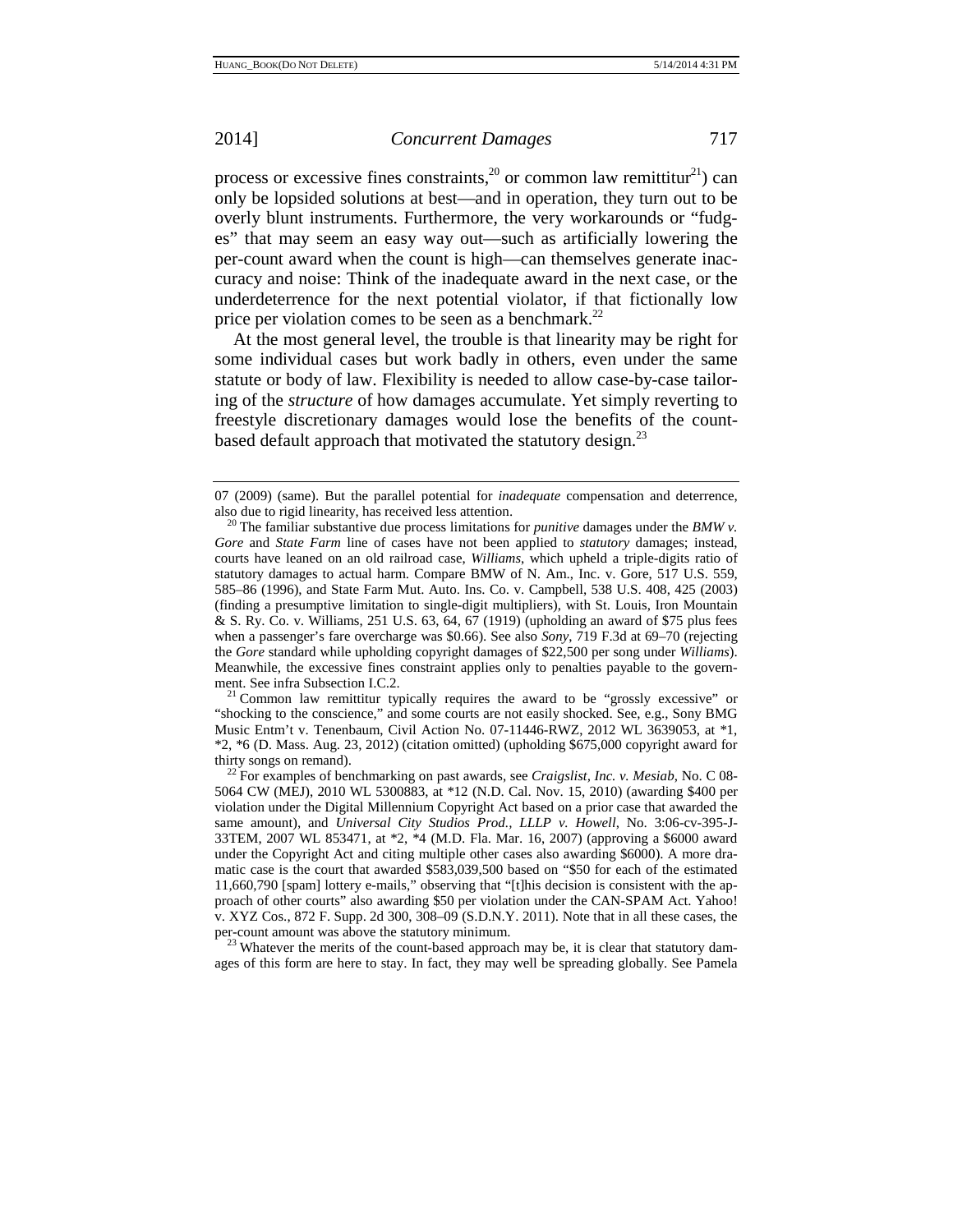The concurrent damages device offers a new balancing point in the tradeoff between structure and flexibility. Any device that introduces a degree of judicial freedom entails a risk of bias or variability in outcomes, of course, plus a danger that institutional competence may run out.24 It makes sense to be wary of abandoning otherwise useful constraints merely for the sake of occasional fine-tuning.<sup>25</sup> But that is not the proposal here. Rigid linearity can cause not just minor imprecision, but errors of compensation and of deterrence on the scale of multiples or even orders of magnitude.<sup>26</sup> Moreover, with concurrent damages (as with concurrent criminal sentencing), the intuitive act-based method of counting is retained as a starting point. The extra degree of freedom is

the discontinuity of a liability threshold like negligence can sometimes lessen the ills of inaccurate damages) is an intriguing question saved for future work. But note that such comfort about inaccuracy may be more apt for relatively modest errors in penalty amounts, rather than the order-of-magnitude errors that can arise from unsuitable linearity in damages. See Robert Cooter, Prices and Sanctions, 84 Colum. L. Rev. 1523, 1524 (1984) (stating that "modest errors in the level of sanctions will have little effect upon behavior" when liability drops to zero at the threshold for permitted behavior).

Samuelson, Phil Hill & Tara Wheatland, Statutory Damages: A Rarity in Copyright Laws Internationally, but for How Long?, 60 J. Copyright Soc'y 529, 532 (2013) (describing the

<sup>&</sup>lt;sup>24</sup> Note, however, that it is *not* an argument for denying courts a concurrence option to say that in some cases actual harm may be hard to show. (Much less is it an argument for *mandatory* linearity.) Judges and juries already must assign a per-count amount under existing linear statutory damages. Creating a concurrence option does not make that job any harder; rather, it has the potential to make the job easier. Moreover, judges may wish to get the structure of the damages right (reflecting the structure of the harm) even if they have no strong sense of what the total amount should be; many of the expressive and procedural advantages detailed in Part I will still apply. Often a judge can easily see that linear damages would be inappropriate—even if actual damages might be hard to prove to the satisfaction of the fact finder.<br><sup>25</sup> To emphasize: It is not assumed here that judges generally have such great precision in

their knowledge of true harms (in areas of law where statutory damages are used) that they should be given free rein to fine-tune those damages. Rather, the usefulness of concurrence only requires either that judges sometimes have a good sense of the *structure* of the harm or of the right *unit* for counting injuries—just as they do when they use concurrent criminal sentencing on "real offense" grounds—or else that they sometimes have enough of a ballpark sense of the total harm to know that a linearly calculated statutory award is way off. (If one believed the courts were always able to fine-tune damages in a given area of law, then the best solution would probably be to make those damages altogether discretionary, as is typical in the common law.) The proposal here is intended for those second-best realms in which linearity is entrenched or even desirable at times (as a starting point for calculating damages), for practical reasons of administrative ease, expressive salience, and so forth. And these tend to be the realms in which statutory damages are common.<br><sup>26</sup> How linearity or concurrence relates to the familiar prices-versus-sanctions insight (that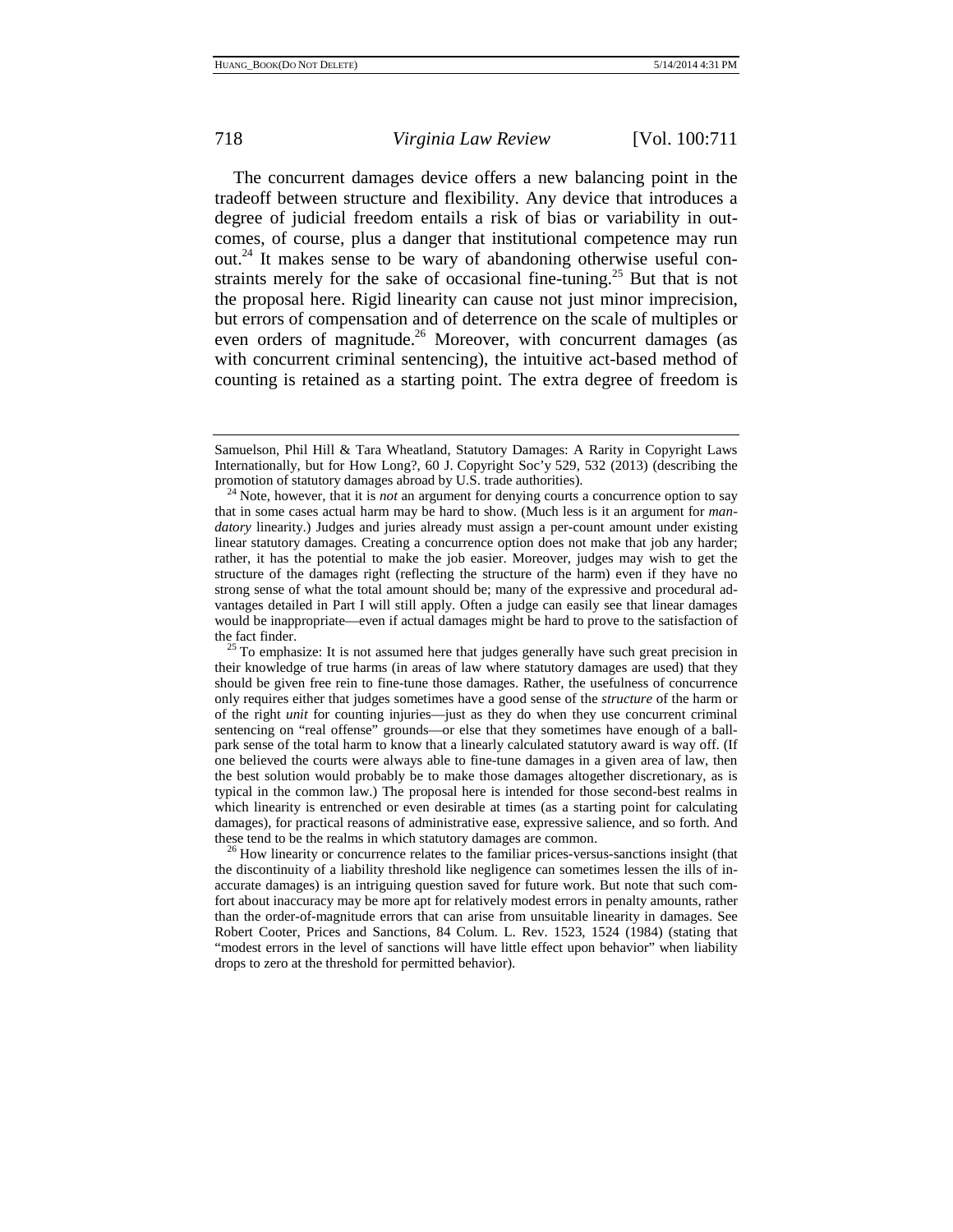added only where it belongs: in matching how the damages accumulate to how the harms do. $27$ 

The distributional consequences of introducing such an option are not what they may seem at first blush. It is worth emphasizing that (just as in criminal justice) the introduction of a concurrence option does *not* imply a more defendant-friendly regime overall—for the obvious reason that the set statutory awards can be recalibrated to account for the potential use of concurrence.<sup>28</sup> Moreover, judges will no longer be using fictionally reduced per-count awards as a workaround to linearity. What a concurrence option does imply is the potential to achieve better-tailored awards in individual cases—tailoring that sometimes favors plaintiffs and sometimes defendants, relative to the blunt outcomes compelled by mandatory linearity.

Three areas of potential application are explored in this Article, $^{29}$  and they are not created equal. The analysis aims to assess the potential good that can (or cannot) be done in each area by introducing this "structured" form of flexibility.<sup>30</sup> Part I will focus on two types of situations in which linearity is especially inapt. The first is that of *overdetermined harm*, in which multiple acts occur that are each sufficient to cause the single resultant harm. (Think of a single lie being repeated in ten e-mail messages to the same recipient: Any one of the e-mails is enough to convey the misinformation.) The second is that of *diminishing marginal harm*, as already suggested by the learning curve of the hacker. (Less intuitive

 $27$  The following shorthand may be useful for keeping clear what is meant by "matching": *that one more or one less count would affect the damages award in the same way as it affects the true harm.* 28 That is, statutory damages awards may well be set *higher* ex ante if the legislature un-

derstands that judges will sometimes reduce the effective sum ex post, using concurrence. Such equilibrium adjustments would *improve* accuracy when used in conjunction with concurrence. They would not defeat the purpose, but rather serve it. 29 Throughout most of this Article's analysis, the hypothesized uses of concurrent damages

will be assumed to be formally authorized—such as through new legislation or amendment to existing statutory damage provisions. (The exception is the Conclusion, which describes how the approach has immediate use, without any law change, as a framework for setting and articulating *common law* damages.) Thus, questions about whether judges might ever have the power to use this approach for statutory damages, absent express authorization, are set aside for now.<br><sup>30</sup> Cf. United States v. Allegheny Ludlum Corp., 366 F.3d 164, 189 (3d Cir. 2004) ("[T]he

best we can do in view of the muddled state of affairs [given the case law under the Clean Water Act] is to follow *Gwaltney* on the question of the statutory maximum, and to use it as a framework, but to give guidance structuring the way in which a district court is to exercise its discretion in setting an actual penalty.").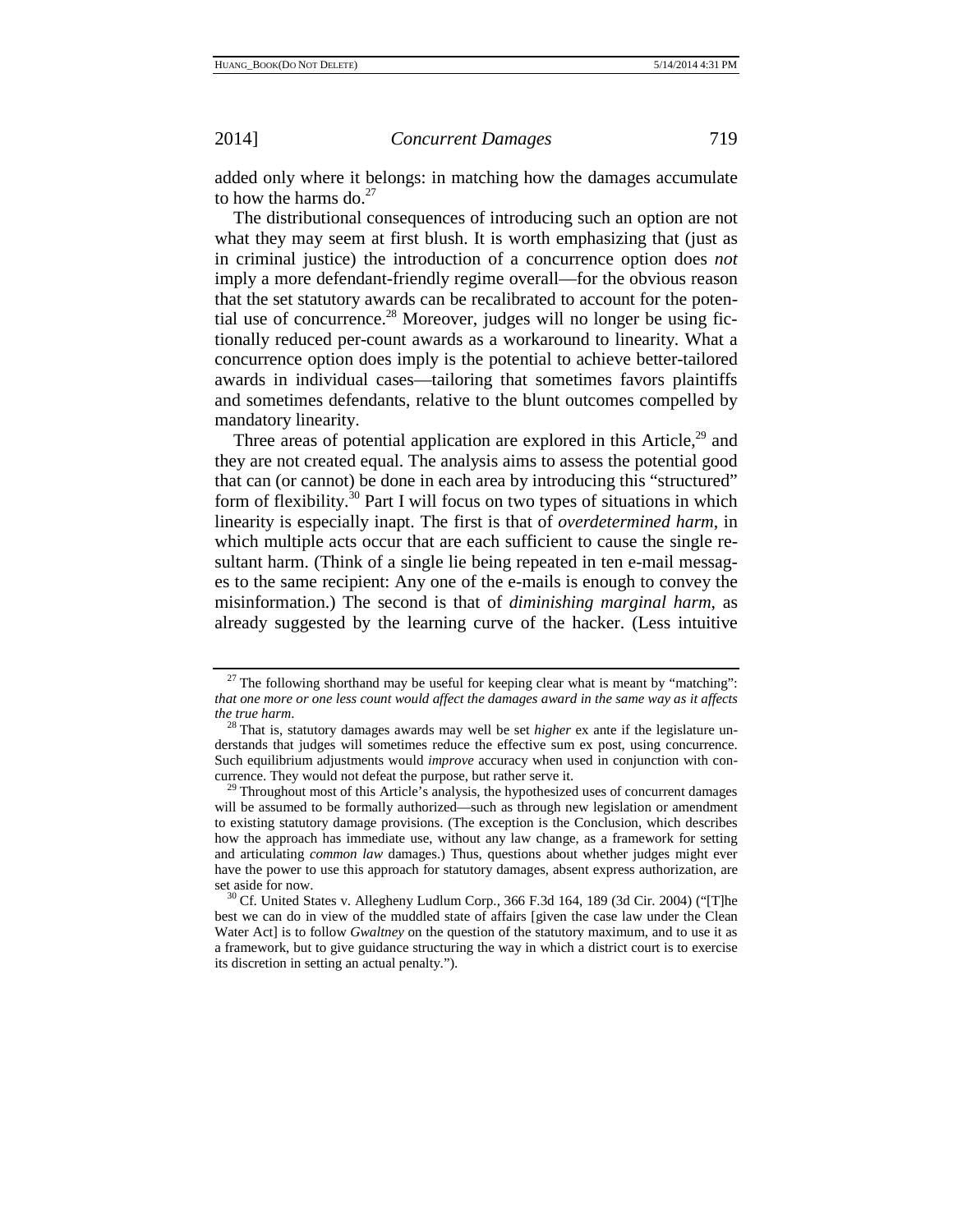may be cases in which the victim is able to adapt: Think of spam filters that learn over time.<sup>31</sup>) Harm levels off eventually, but the linear damages do not.

For these types of mismatch, the concurrent damages approach offers integrity and sincerity advantages over the sorts of ad hoc "fudges" that courts might otherwise use to reach a sensible result in a given case.<sup>32</sup> Not least, its rationale is simple for a judge to articulate and easily understandable to a jury and to the public,  $33$  especially as it mirrors the most intuitive function of concurrent sentencing in criminal law.<sup>34</sup> By contrast, how easy is it to imagine a judge instructing a jury that "the *higher* the number of violations you find, the *lower* the award you should assign to each one"?

Part II will address the problems that arise when the true unit of harm varies from case to case (for example, whether in a copyright case the right unit is per song, per album, or per artist). Unit-of-prosecution problems are not new to the task of common law judging.<sup>35</sup> And yet, when

Similar problems have dogged civil enforcement proceedings.

 $31$  Contrast that structure of harm with the linearity of the federal anti-spam statute's damages. See Yahoo! v. XYZ Cos., 872 F. Supp. 2d 300, 308–09 (S.D.N.Y. 2011) (awarding damages of \$583,039,500 based on \$50 per spam e-mail); Facebook v. Wallace, No. C 09- 798 JF (RS), 2009 WL 3617789, at \*2 (N.D. Cal. Oct. 29, 2009) (awarding \$50 per violation for a total of \$710,737,650).  $\frac{32}{1}$  There are also procedural advantages, such as avoiding the strange distortions that can

occur if some counts are overturned on appeal. See infra Subsection I.C.3. <sup>33</sup> Current law requires a jury to decide statutory damages in the federal courts on Seventh

Amendment grounds (unless waived). See Feltner v. Columbia Pictures Television, 523 U.S. 340, 353–55 (1998). But the expressive advantages also apply when judges are deciding the award (in jury-waived cases) or remitting a jury's award.  $34$  The "totality" principle in criminal sentencing captures this intuition:

<sup>[</sup>W]hen . . . cases of multiplicity of offences come before the court, the court must not content itself by doing the arithmetic and passing the sentence which the arithmetic produces. It must look at the totality of the criminal behaviour and ask itself what is the appropriate sentence for all the offences.

David A. Thomas, Principles of Sentencing 56–57 (2d ed. 1979). For discussion of the "bulk discounts" and "collapsing desert" concepts in criminal law theory, see infra Subsection I.B.1.  $35$  As one appeals judge colorfully noted:

Five punches to a victim's face without provocation. One battery or five? Same result if the punches were hours apart? The financial officer of a corporation with 10,000 shareholders submits a false report to the Securities and Exchange Commission. One fraud or 10,000? These "unit-of-prosecution" questions have vexed state and federal courts. . . .

Nat'l Ass'n of Home Builders v. Occupational Safety & Health Admin., 602 F.3d 464, 465 (D.C. Cir. 2010) (Randolph, J.).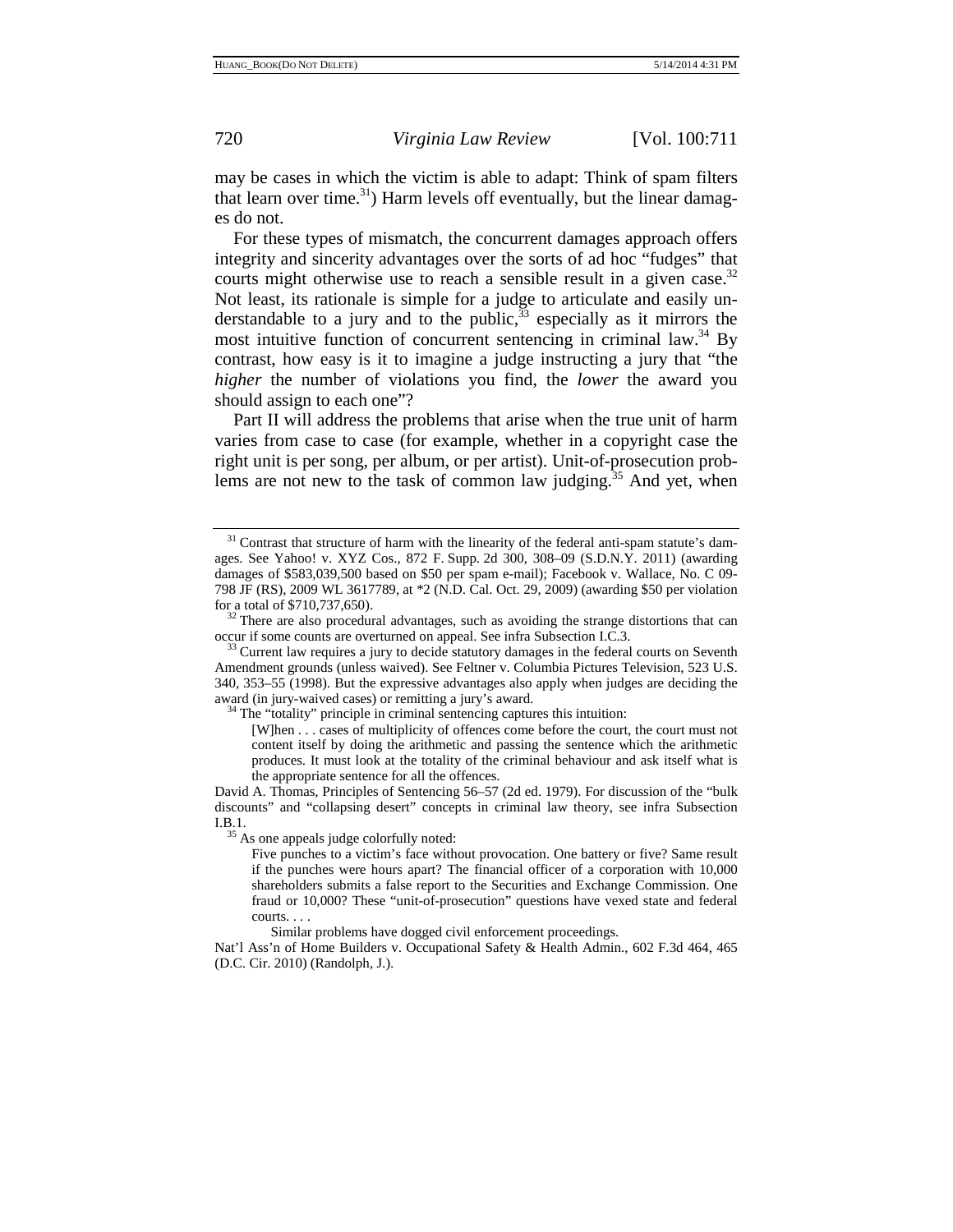the unit appears as a statutory term, some courts fall back on rigid readings even when anomalies are sure to result. In such cases, it is easy to see how noise, distorted incentives, and manipulative gaming might occur.36 (Think again of our contractor who faces anywhere from one award to thousands of awards—for essentially the same injury.) But the alternative of stretching statutory terms ad hoc has obvious problems of its own.37 What the use of concurrent damages can do is allow courts to tailor the *effective* unit, case by case, without disturbing the statutory meaning.<sup>38</sup>

More generally, the concurrent damages option shifts legal argumentation (and judicial reasoning) toward the realities of the case and away from semantics. The presence of an option to run damages concurrently presses judges to ask, "What is the conduct that is truly generating the harm?"<sup>39</sup> It is a familiar sort of inquiry, similar to those that judges already perform when they use concurrent criminal sentencing.

No doubt this step creates more work for judges—though it might also be *less* of a strain than deploying one of the "fudges" already in use. But such an information cost must be compared with the benefits of both more accurate damages and more useful judicial expression. What gets articulated by a court considering concurrence is neither semantics nor creative accounting but *reasoning*—about why diminishing marginal

 $36$  Consider the leading case that interpreted the Wiretap Act's rather vague "per day of violation" unit to mean that only a single count is possible on any given day—firmly proclaiming it "irrelevant in calculating statutory damages that 100 violations of the Act might occur on one day, 50 on a second, and only 2 on a third day." Desilets v. Wal-Mart Stores,

 $137$  One might think that the use of more fluid statutory terms could allow the needed flexibility. Part II explains why this has not been a promising approach in reality.<br><sup>38</sup> In criminal sentencing, one analogue for using concurrence to adjust the effective unit

can be found in the Illinois statute providing that the court shall not impose consecutive sentences for offenses which were "committed as part of a single course of conduct during which there was no substantial change in the nature of the criminal objective." 730 Ill. Comp. Stat. 5/5-8-4 (2014). Similarly, the federal sentencing guidelines approach collapses multiple convictions by pre-grouping them into a single offense when they "involve the same victim or the same act or transaction" or share a "common criminal objective or constitut[e] part of a common scheme or plan," or "if the offense behavior is ongoing or continuous in nature . . . ." U.S. Sentencing Guidelines Manual § 3D1.2(a)–(d) (2013). <sup>39</sup> Or, if the regulatory aim is absolute deterrence, the presence of the concurrence device

option presses the judge to ask, "What is the conduct that is truly generating the *gains*?" Some statutory damages provisions do refer to the violator's profit, but, of course, that is only one form of possible gains (and not always relevant). See, e.g., Wiretap Act, 18 U.S.C. § 2520 (2012). In some circumstances, courts may assess damages based on actual damages and violator's profits, so long as they are no less than the statutory minimum per violation.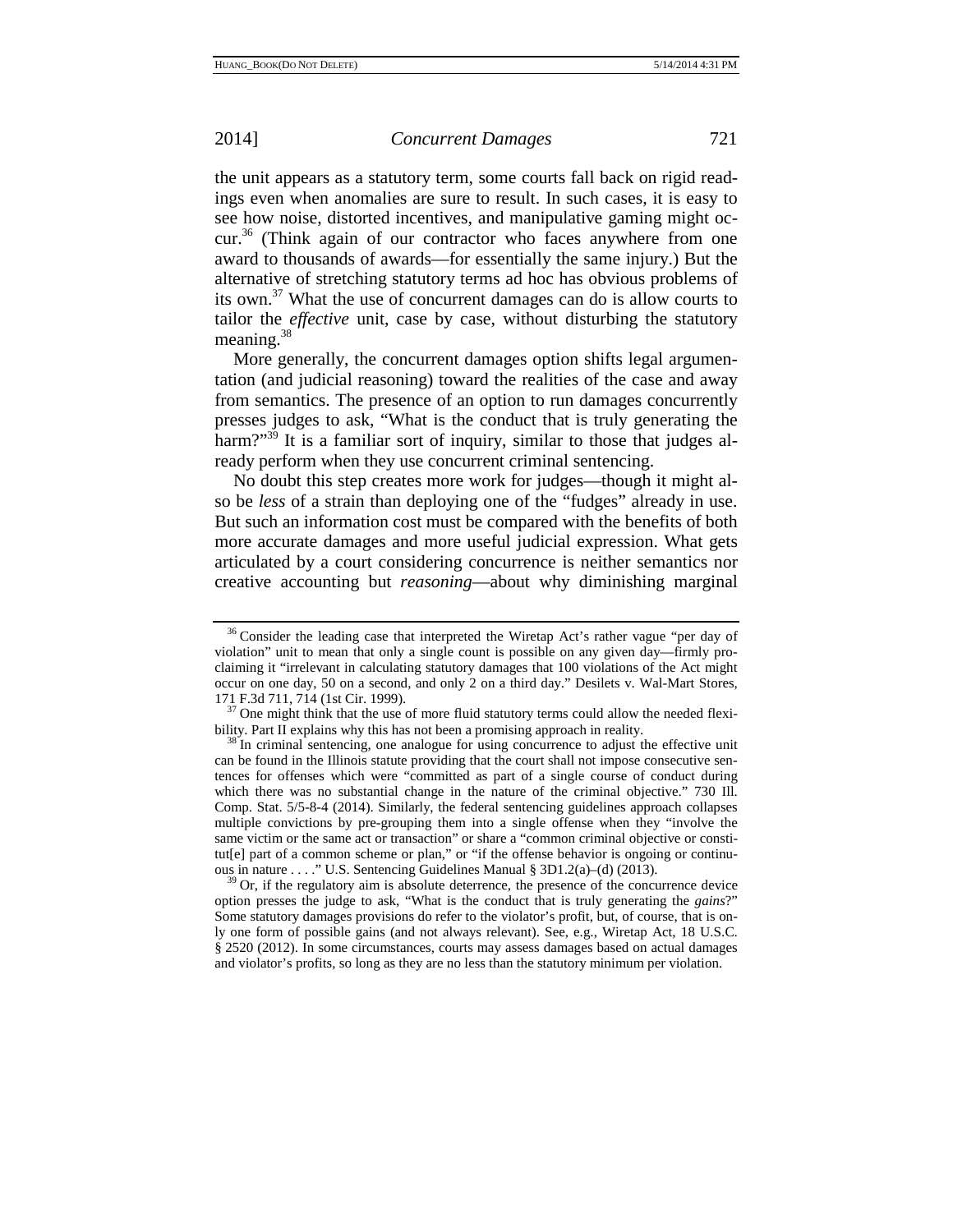harm is a fair assumption on the facts of a given case, or why a certain unit of prosecution is most suitable for measuring the true injuries that have occurred.<sup>40</sup>

Such articulation benefits may well reach remedies over which the courts have fuller discretion, such as damages for common law violations. Although this Article focuses on statutory damages, $41$  where the problems of rigidity are more salient, the Conclusion will propose a more immediately achievable role for the concurrent damages approach: as a compact and familiar rubric for judges to use in laying out the true structure of their *discretionary* awards, thereby conveying sharper and more accurate signals to the public and to future courts.

# I. STRUCTURES OF HARM

The standard design of statutory damages—stacking up awards of the same amount for each violation—may mirror how harm adds up in some situations, yet surely not in others. When this simplistic linear-harm assumption does not reflect reality, the results include windfalls and inadequate recoveries, over- and underdeterrence, and more generally, noise in both compensation and incentives.

<sup>&</sup>lt;sup>40</sup> The accumulation of such reasoning and of actual practice may also come to feed back usefully into policymaking by legislators or regulators (including in establishing guidelines for the courts). See James S. Liebman, Slow Dancing with Death: The Supreme Court and Capital Punishment, 1963–2006, 107 Colum. L. Rev. 1, 116–18 (2007) (detailing such feed-

back in the capital sentencing context).<br><sup>41</sup> In separate work, I address the further problems with linear statutory damages that can arise when enforcement choices are influenced by the volume of counts: What if cases with higher counts attract more enforcement attention or more avid plaintiffs, for example? Or what if such cases are simply easier to prove? The analysis also considers the dilemmas that arise when actors' perceptions of their expected penalties misalign with reality. For instance, what if a statute's high per-count award ranges, along with their linear structure, are intended as extra *in terrorem* deterrents for those actors who *misperceive* their chances of liability as being low? See Bert I. Huang, Surprisingly Punitive Damages, 100 Va. L. Rev. (forthcoming Sept. 2014). The complex problem of setting deterrence multipliers when enforcement probabilities can change is introduced in Richard Craswell, Deterrence and Damages: The Multiplier Principle and Its Alternatives, 97 Mich. L. Rev. 2185, 2193–98 (1999). A related and promising field for future work concerns the potential uses of concurrent damages for addressing other forms of possible redundancy, such as overlapping enforcement by multiple agencies. See, e.g., Jody Freeman & Jim Rossi, Agency Coordination in Shared Regulatory Space, 125 Harv. L. Rev. 1131, 1134–35 (2012).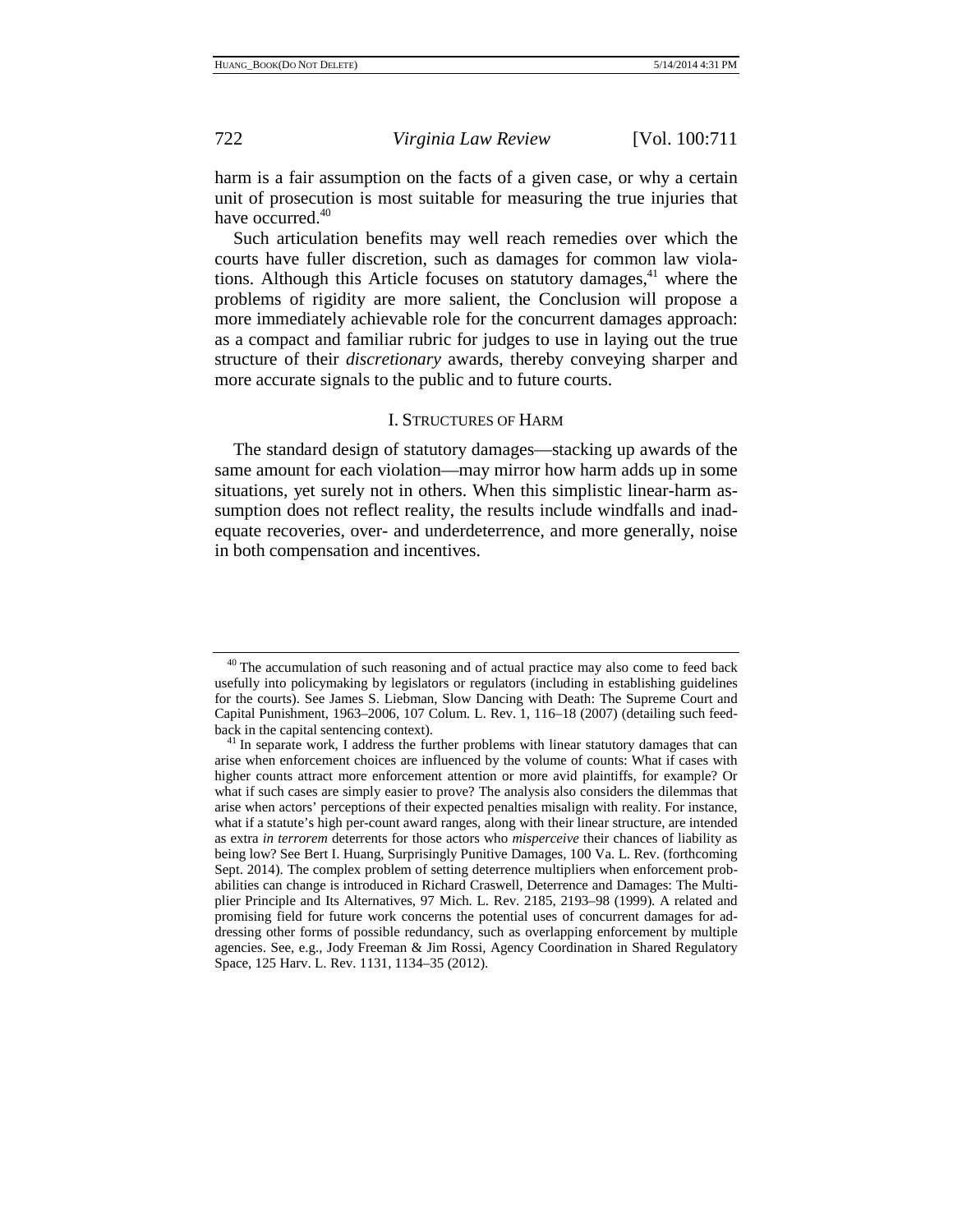Consider a water pollution law that provides for the court to assess an award of statutory damages to be applied "per discharge."42 Assume for now that the standard per-discharge award accurately captures the harm caused by a single discharge by a given type of factory.<sup>43</sup> In a case involving multiple discharges, each might well cause the same harm as the first, but it is also easy to think of scenarios where they would not.

For instance, in a fast-flowing river, each successive discharge may contaminate the river water in essentially the same way (say, temporarily raising the concentration of contaminants from zero to a certain amount). Or in a lake, if the harm at issue is the water authority's cost of decontamination, and this cost is constant for each gallon of waste removed, then again each discharge may raise the cognizable harm by the same amount. Generally, if the harm in a given case is linearly related to the number of discharges, then it seems natural that a linear per-count way of stacking up awards may be well-suited for capturing such harm.

# *A. Overdetermined Harm*

Yet harms do not always add up in this way. Think again of the lake, and now suppose that the harm at issue is tied to the health of the fish in the lake. Imagine if the contaminant is toxic enough that a single discharge would kill all the fish. If this outcome is the only harm at issue, then the same harm is accomplished by any number of discharges whether one or many. More discharges do not cause more harm.

 $42$  Consider, for example, under the Clean Water Act, one court's calculation of a \$29 million award in the case of a concrete factory's discharging contaminants, due to rain overflow, into the Feather River running through Paradise, California:

Each significant rain event itemized in Attachment A resulted in 6 violations (as alleged in the complaint) per event. The civil penalty was calculated as follows: 15 dates x 6 violations/date x \$32,500/violation (for each violation occurring between 2004 and January 12, 2009) =  $$2,925,000$  plus 120 dates x 6 violations/date x  $$37,500/$ violation (for each violation occurring after January 12, 2009) = \$27,000,000.

Cal. Sportfishing Prot. Alliance v. Callaway, No. 2:12-cv-0843, 2012 WL 3561968, at \*1 n.3 (E.D. Cal. Aug. 17, 2012) (discussing civil penalties under 33 U.S.C. § 1319(d), as adjusted for inflation). Such a linear damages structure is fairly typical in the pollution context. See, e.g., Wash. Rev. Code § 90.48.144 (2010) (imposing "a penalty in an amount of up to ten thousand dollars a day" for every violation of clean water law).

 $43$  Internalizing harm is, of course, an archetypal aim of pollution penalties in theory (after all, pollution is the classic illustration of externalities) and also in application. See, e.g., Tull v. United States, 481 U.S. 412, 423 (1987) (noting that under the Clean Water Act, a court "may also seek to deter future violations by basing the penalty on its economic impact").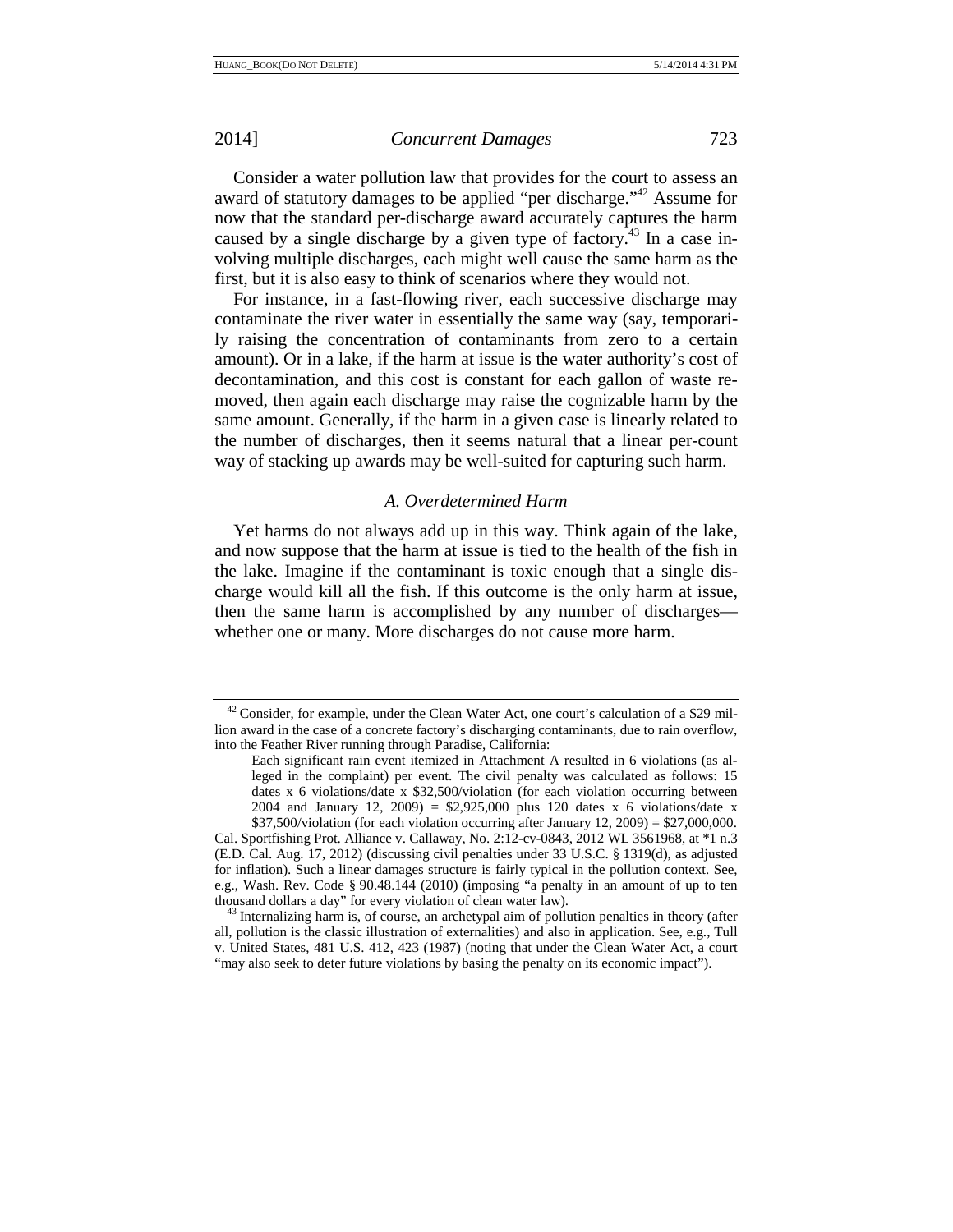This can be seen as a classic case of an "overdetermined" harm—one with multiple sufficient causes. (This illustration in fact is borrowed from the commentary on causation in the Restatement (Third) of Torts.44) Suppose the polluter dumps its waste in five spots around the lake.<sup>45</sup> Any one of these five discharges would have killed all the fish but because these five discharges amount to a single discharge's worth of harm, the damages for efficiently deterring the five-discharge polluter should be the same as for a single discharge, given that the same amount of harm is to be internalized by the polluter. Likewise, the amount of compensation should be the same, given that the same harm is done.

In this scenario, harm levels off—and yet statutory damages continue to increase linearly as more violations are committed.<sup>46</sup> The result is inaccuracy of compensation and of deterrence. If the set amount of damages per discharge is determined correctly for the first discharge, then a multiplier of five would overdeter this polluter, as the expected award overshoots by a factor of five the harm to be internalized. $47$ 

Furthermore, consider the potential for distorted *marginal* deterrence. Suppose this polluter can choose to dump its five discharges all in one lake, or else to dump those same discharges in two different lakes. Clearly, the least harm is done by ruining only one lake rather than two. But with the linear damages scheme, the penalties are the same either way. The polluter thus thinks that it "might as well" dump in both lakes (if it were slightly more convenient to do so). $48$ 

<sup>44</sup> Restatement (Third) of Torts: Liab. for Physical and Emotional Harm § 27 cmt. f, illus. 4 (2010). For further discussion of multiple sufficient causation, and why causation doctrine does not address such redundancy, see infra note 55 and accompanying text.<br><sup>45</sup> For simplicity, assume for now that the polluter dumps its waste in all five locations at

the same time; later iterations of the pollution illustration will turn to the possibility of dis-<br>charging on separate occasions. See infra Section I.B.

 $^{46}$  One might think of the linear damages under the National Marine Sanctuaries Act, which imposes "a civil penalty of not more than \$100,000 for each . . . violation." 16 U.S.C. § 1437(d)(1) (2012). Or, as noted above, the federal Clean Water Act has also been read in this linear way. See Borden Ranch P'ship v. U.S. Army Corps of Eng'rs, 261 F.3d 810, 817– 18 (9th Cir. 2001) (determining that damages should be counted per discharge).<br><sup>47</sup> For simplicity, the possibility of ad hoc manipulation of the per-discharge amount is

ruled out for now; the perverse results of this sort of "fictional pricing" will be examined in depth in Subsection I.C.1.<br><sup>48</sup> A point of connection between this Part's analysis (overdetermined harm) and that of

Part II (the unit-of-prosecution problem) is easily seen in the current illustration, which can also be characterized as a problem of choosing the right unit (discharges or ruined lakes?) for counting awards—which is also to say, choosing the margin of behavior on which regulatory incentives should be applied. See infra Section II.A.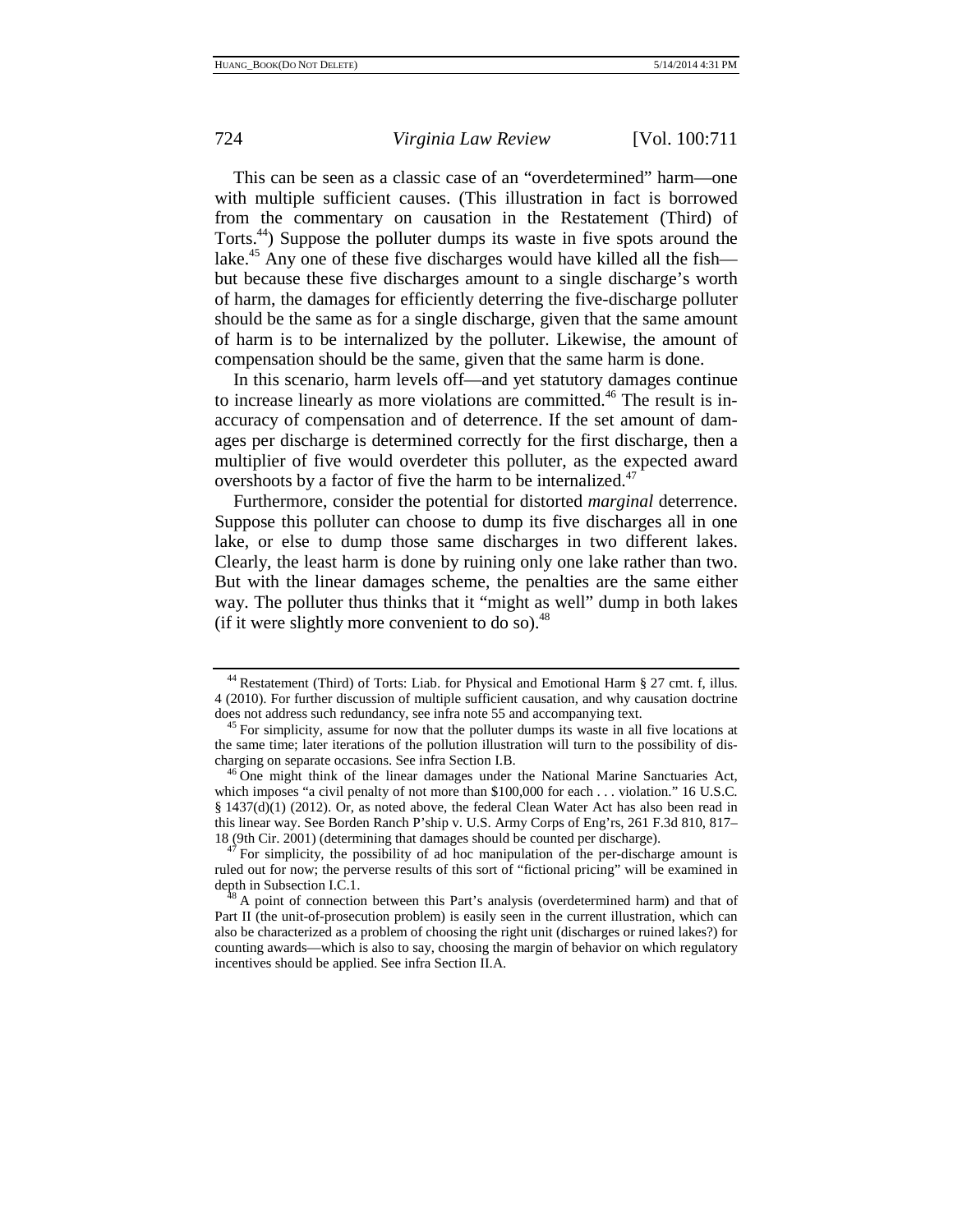What if the statutory award is revised to one-fifth of its current level, so that the total damages are now correct for the five-discharge polluter? Now, another polluter who seeks to discharge only once would be underdeterred, internalizing only one-fifth of the harm that would result. Meanwhile, a ten-discharge polluter would still be overdeterred. Even if the five-discharge polluter were a prevalent or "average" type, $49$  there may be other cases in which the damages would be way off.

This tradeoff persists, of course, no matter which polluter is chosen in calibrating the award. Figure 1 shows the true harm curve at the lake with the fish (the solid line that levels off). It also shows two possible linear damages curves (the dashed lines), one with a higher and one with a lower per-count award. As the Figure depicts, the higher schedule sometimes results in damages less than true harm (when the number of counts, *N*, is less than *H*), and sometimes in damages greater than harm (when *N* is higher than *H*). Only when *N* is equal to *H* does the schedule produce damages reflecting true harm.<sup>50</sup> Lowering the per-count award simply trades off less overshooting (when *N* is higher than *L*) for more undershooting (when *N* is lower than *L*).

To be clear about what is meant here by overdeterrence (or underdeterrence): The total damages award at the given *N* is too high (or too low) relative to the internalization of harm. $51$  This does not mean that every potential violator facing a too-high award will refrain from acting,

<sup>&</sup>lt;sup>49</sup> This phrase is used loosely, as the policymaker may wish to calibrate the per-count amount based on a typical or modal number of counts, rather than on a mean or median val-

ue.<br><sup>50</sup> In other words, polluters acting at this level of *N*, where the linear damages schedule<br>intersects the harm curve, are (the only) actors for whom the award is calibrated correctly.

<sup>&</sup>lt;sup>51</sup> This exposition focuses on "optimal" deterrence (internalization of harm) for two reasons: first, due to the focus on harm in many statutory damages provisions; and second, because the analysis for "absolute" deterrence is simpler (as it considers only the violator's gains, but not harm). See, e.g., A. Mitchell Polinsky & Steven Shavell, Punitive Damages, *in* 2 Encyclopedia of Law and Economics: Civil Law and Economics 764, 770 (Boudewijn Bouckaert & Gerrit De Geest eds., 2000) (discussing approach of deterring "completely" by erasing the injurer's gains); Robert D. Cooter, Punitive Damages, Social Norms, and Economic Analysis, 60 Law & Contemp. Probs. 73, 77–78 (1997) (explaining that absolute deterrence entails pegging damages to gains, not harms); Alex Raskolnikov, Irredeemably Inefficient Acts: A Threat to Markets, Firms, and the Fisc, 102 Geo. L.J. 1133, 1169–70 (2014) (exploring acts that should always be deterred even under efficiency approach); cf. Douglas Laycock, The Scope and Significance of Restitution, 67 Tex. L. Rev. 1277, 1289 (1989) ("Courts award all profits to deter the underlying wrong by removing the possibility of profit" but "less than all profits when they are willing to tolerate the wrong if defendant pays for it.").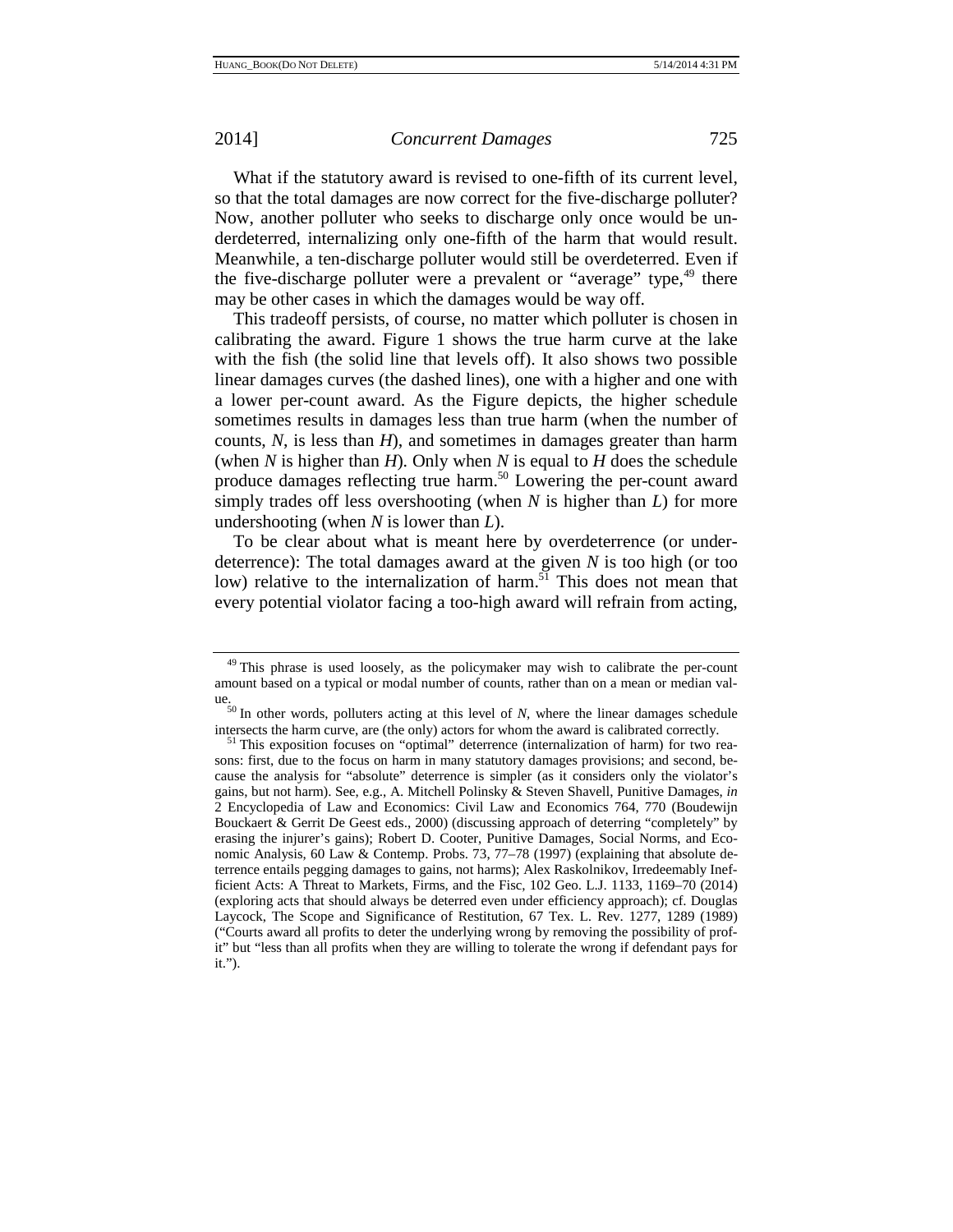or that everyone facing a too-low award will act. The polluter's decision depends on its gains as well as on the penalty. The "overdeterred" tendischarge polluter might yet act—if its gains are high enough. But the point is that the threshold for the qualifying gains is too high, and thus there may be *some* such parties who should take the action but will not. Likewise, in any range of *N* where the threshold is too low, there may be *some* parties who should not act but who will. In Figure 1, assuming the higher linear damages schedule, parties with gains in region  $U_H$  would pollute due to underdeterrence; and those with gains in region  $O_H$  would refrain from polluting due to overdeterrence. (Likewise, for parties with gains in regions  $U_L$  and  $O_L$  respectively, if the lower damages schedule were in use.)

To see this in a simple illustration: Figure 2 traces out a single linear damages scheme (dashed line), and again the true harm curve (the solid line) at the lake with the fish. Consider two polluters: Factory A, with per-discharge gains slightly greater than the per-discharge damages; and Factory B, with gains that are slightly less.<sup>52</sup> For each, it is efficient to pollute at high enough levels of *N*, where their gains surpass the actual harm. Yet linear damages create incentives that are quite off the mark: The high-gains factory would find it worthwhile to pollute at *any* level of *N*. And yet it should not pollute at the lower levels marked by the left arrow (that is, when *N* is less than *A*), as its gains there are less than the harm entailed. Meanwhile, the low-gains factory *never* finds it worth the damages to pollute, although it should only refrain at lower levels (but not when *N* is greater than *B*, as marked by the right arrow).<sup>53</sup> From these Figures, it is easy to see why the standard, linear design of statutory damages is poorly suited for capturing overdetermined harm.

# *1. The Role of Concurrent Damages*

Cases of overdetermined harm are ideally suited for the use of concurrent damages. The court will in effect be mirroring what has happened in reality: "The defendant committed *N* violations, each one meriting the full award of damages because each is a sufficient cause of the harm reflected in that amount; but to reflect their causal redundancy and

 $52$  The possibility of other (non-linear) shapes for the gains curve is introduced and ana-lyzed below in the parallel discussion in Subsection I.B.3.

<sup>&</sup>lt;sup>53</sup> To relate these points to Figure 1: When *N* is less than *A*, Factory A's gains are in the region corresponding to the *U* regions in Figure 1. When *N* is greater than *B*, Factory B's gains are in the region corresponding to the *O* regions in Figure 1.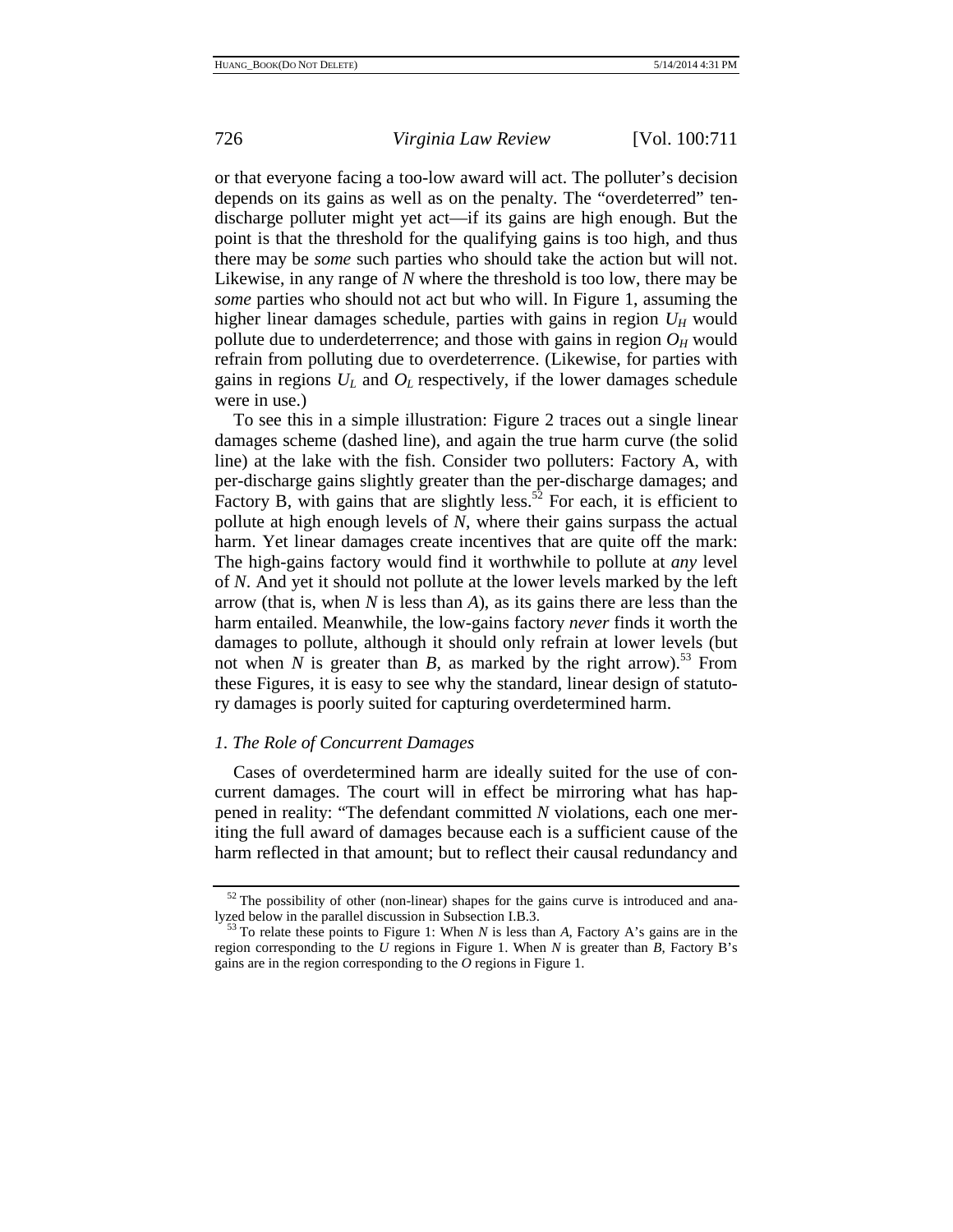the single harm that in fact resulted, these *N* awards should run concurrently."

This articulation (and accounting) of the damages award establishes the correct amount of compensation. It is also true to the reality of the relationship between the harm and the polluter's acts. As such, it is also suitably insensitive to the number of violations: The identical articulation—and the same effective penalty for the polluter—would apply whether *N* is five or ten or only one. Like the harm itself, one might say that the amount of the award is also overdetermined.

*Information demands.* — This same quality implies a further advantage: When concurrent damages are an option, there is no need to guess at the likely number of counts when establishing the damages scheme initially. By contrast, for linearly increasing damages, an attempt at accuracy in the "average" case would require lawmakers to guess at some typical number of counts.<sup>54</sup> Here, the tradeoff in information demands—requiring the courts to assess the structure of harms in each case, but reducing anticipatory guesswork by the legislature—may tend to be a favorable one. The benefit is especially salient when the distribution of *N* is hard to know or the average is tricky to assess (for instance, if *N* has no obvious upper limit).

*Causation and the statutory damages gap*. — Note that under standard doctrines of causation, each of the discharges would be considered a cause-in-fact. For common law damages, such redundant causation does not lead inexorably to the overmultiplying of damages: In essence, factual causation doctrine overcounts in order to prevent gaps in liability, and it falls on remedies doctrine to limit damages to compensatory levels.55 For statutory damages, however, overcounting *does* directly lead to overmultiplying of the award. This notable lacuna in remedies design

<sup>&</sup>lt;sup>54</sup> A still more careful legal designer might want to optimize the per-count amount, which would further require knowing how many future actors would be overdeterred and underdeterred at any given amount.<br><sup>55</sup> Note also that multiple sufficient causation analysis is usually concerned with multiple

actors—the main question being who among them can be held liable. By contrast, in the present analysis, the prototypical case is of a *single* actor taking multiple actions—the question being how those acts should translate into total damages. For further discussion of how multiple sufficient causation relates to remedies doctrines, see Mark P. Gergen, Causation in Disgorgement, 92 B.U. L. Rev. 827, 832–35 (2012), and David W. Robertson, Causation in the *Restatement (Third) of Torts*: Three Arguable Mistakes, 44 Wake Forest L. Rev. 1007, 1016–18 (2009).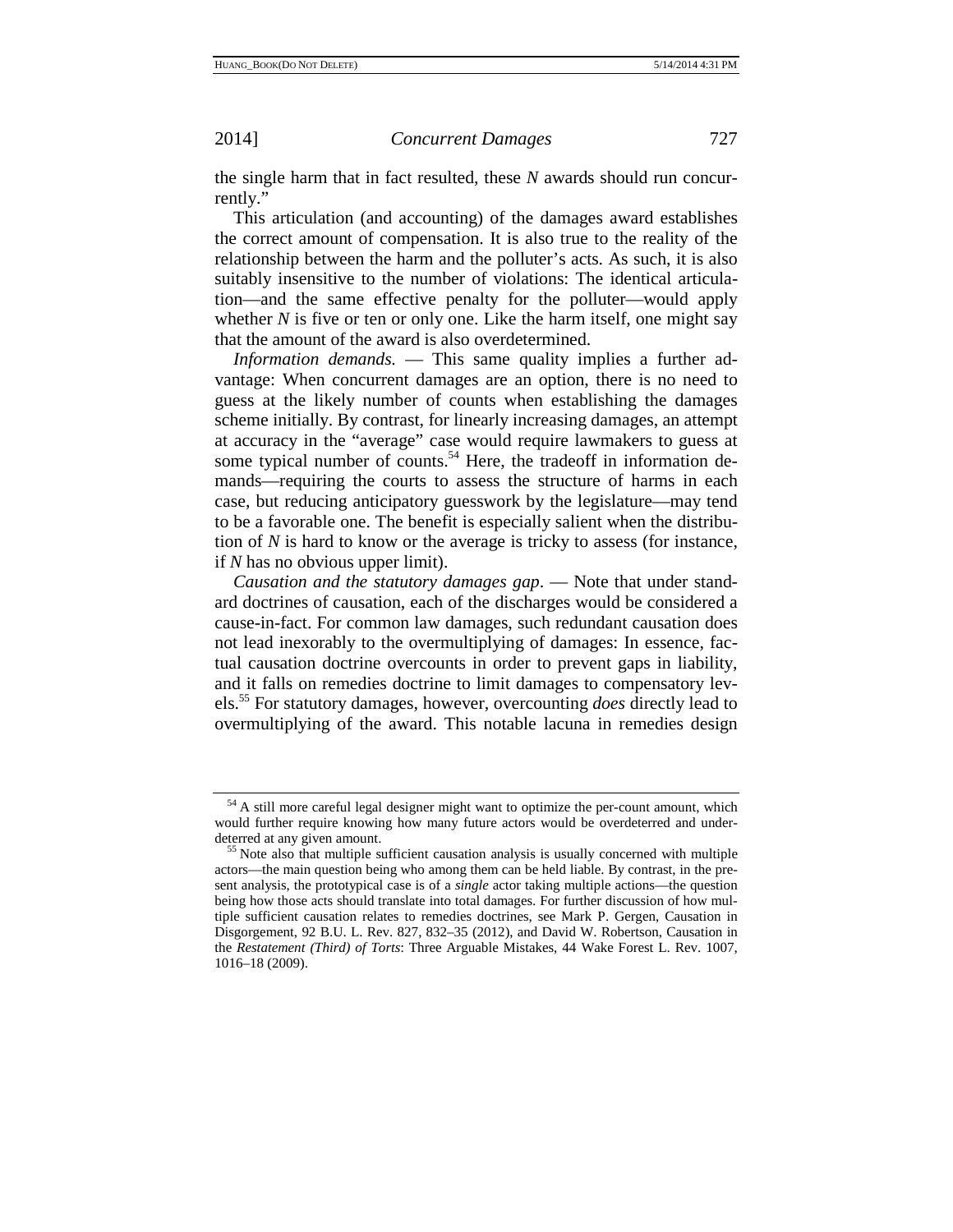would be mended by creating an option to run statutory damages concurrently.<sup>56</sup>

### *2. Variations: Overproof*

Cases of overdetermined harm often have these dual features: a binary nature of harm (think of the fish: dead or alive) and arbitrary multiplication of counts. A wider variety of situations may fit this category than might be apparent at first glance.

One variation arises when the additional counts result from overproving or overcharging by the enforcer or the plaintiff. Most obviously, given an award schedule that increases with the count of violations, a private plaintiff may seek to prove the maximum plausible count. One can also understand why public enforcers (such as a regulatory agency) might overcharge with a similar motivation, or at least to gain early settlement leverage.

Yet even a public enforcer aiming for optimal deterrence may seek to prove more counts than would accurately represent the harm, if such an enforcer is unsure about its ability to convince the fact finder of the necessary number of counts.<sup>57</sup> An environmental agency enforcing the water pollution law, for instance, may seek to prove all five discharges even if the harm is overdetermined.

Running damages concurrently can neutralize the effect of these forms of overcounting of statutory damages awards—just as in criminal prosecution, overcharging that may lead to redundant counts of convic-

<sup>&</sup>lt;sup>56</sup> Again, throughout this analysis, it is assumed that the option of concurrent damages is made possible by new legislation or amendment to existing statutory damages provisions.<br><sup>57</sup> For an example of judicial resistance to a public enforcer's seeking a lower total award,

despite having proved more violations (possibly due to the overproof motivations noted above), consider the judge's statement in *United States ex rel. Bunk v. Birkart Globistics GmbH & Co.*:

<sup>[</sup>T]he government takes the position that the Court can, and should, impose a civil penalty of \$24 million, because the government, in the exercise of its "prosecutorial discretion," only seeks a civil penalty in that amount. . . . Left unexplained is how the government, through the exercise of "prosecutorial discretion," can require the Court to impose a civil penalty it is not authorized by statute to impose, since the \$24 million civil penalty does not result from any principled application of the FCA, as it is not a multiple of 9,136 and any number within the statutory range of \$5,500 and \$11,000.

Nos. 1:02cv1168 (AJT/TRJ), 1:07cv1198 (AJT/TRJ), 2012 WL 488256, at \*14 n.19 (E.D. Va. Feb. 14, 2012).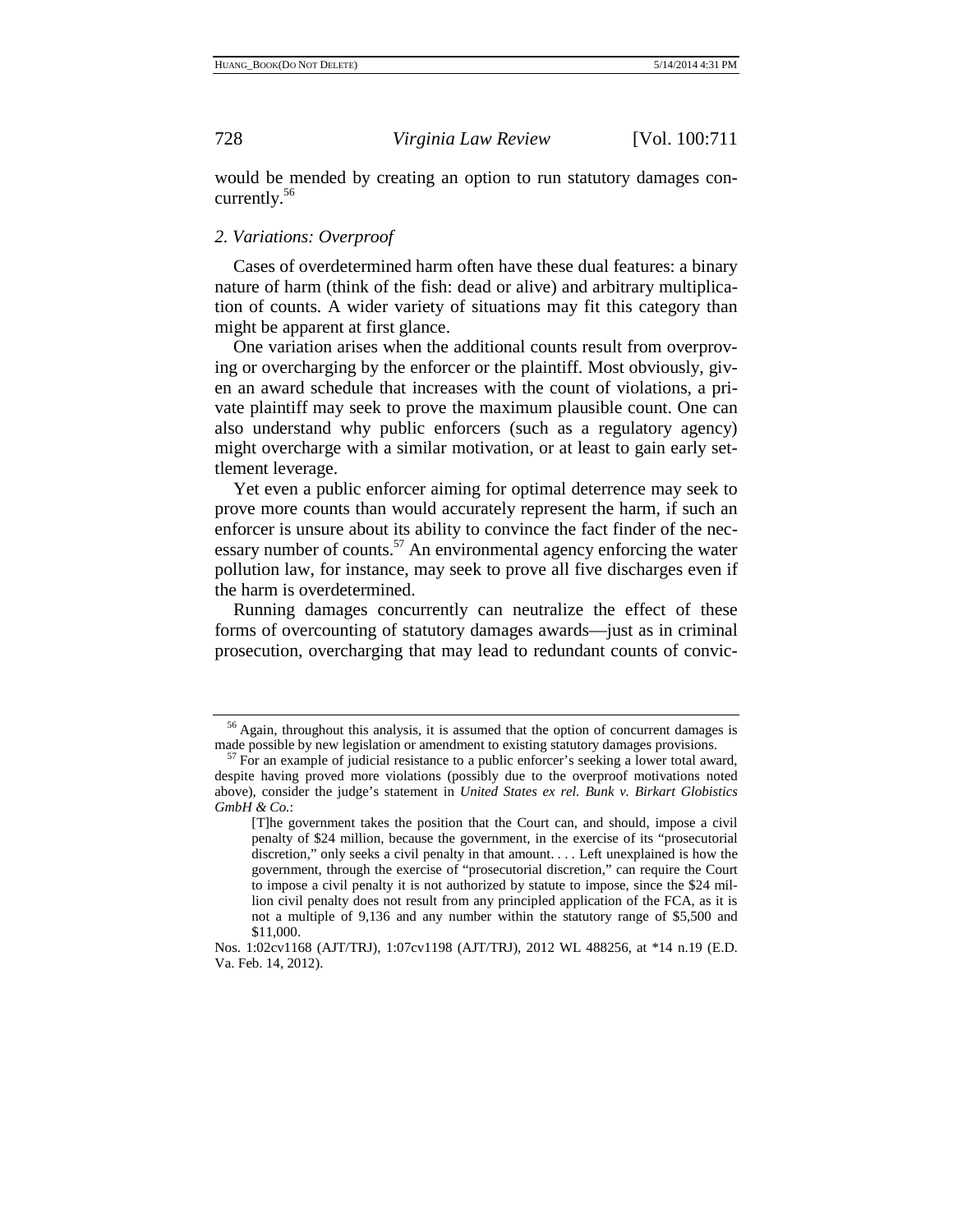tion can be neutralized by the use of concurrent sentencing.<sup>58</sup> (This fact is not lost on criminal prosecutors.<sup>59</sup>)

Creating the concurrence option plainly gives judges more flexibility, with an attendant risk of uneven or biased application; $60$  but any analysis of the tradeoffs must also weigh the device's capacity to serve as a check on potential arbitrariness or manipulation elsewhere in the system, such as in enforcement choices. This is a benefit well understood by analysts of criminal sentencing<sup>61</sup>—and one worthy of renewed attention in the civil damages context.

## *3. Variations: Binaries and Contagions*

Things that can die, break, be ruined, or become impure—fragile binaries like these tend to entail the sharp leveling-off of the harm curve that characterizes overdetermined harm. Once all the fish are dead or an ecosystem is devastated, once an encryption is broken or a reputation is ruined, no more harm is done by repetitions of the same act. $62$ 

Irby v. United States, 390 F.2d 432, 439 (D.C. Cir. 1967) (Bazelon, C.J., dissenting). <sup>59</sup> As the United States Attorneys' Manual candidly instructs, as to multiple false statements under 18 U.S.C. § 1001:

<sup>58</sup> As Chief Judge Bazelon observed (in the pre-Guidelines days):

Neither can we assume that Congress wanted separate punishment simply because it created separate crimes. To do so would be to allow the prosecutor and the trial judge almost unfettered discretion to multiply punishment since often it takes nothing more than a fertile imagination to spin several crimes out of a single transaction.

If the false statements are contained in one document, however, it is preferable to indict only one count for the entire document. This preferred course of action is in response to expressed judicial displeasure on multi-count indictments based on one document. . . . Further, little is to be gained by multi-count charges in such cases, because in most cases the United States Sentencing Guidelines will embrace and punish all relevant conduct.

U.S. Dep't of Justice, United States Attorneys' Manual tit. 9, Criminal Resource Manual § 919 (1997), available at http://www.justice.gov/usao/eousa/foia\_reading\_room/usam/title9/  $\frac{60}{60}$  Although the drawbacks of increasing judicial discretion are familiar and need not be

rehearsed here, it should be emphasized that the extra discretion added by a concurrence option is limited. It is *not* freestyle discretion of the sort that judges exercise in setting or remitting common law damages. Moreover, the use of discretion through concurrence entails at least an implicit (if not express) explanation of its rationale.<br><sup>61</sup> For one crisp articulation, see William J. Stuntz, The Political Constitution of Criminal

Justice, 119 Harv. L. Rev. 780, 825–26 (2006), which recognizes that "[m]ore discretionary power for trial judges means more outcome disparity," but argues this risk is outweighed by the advantages of checking enforcer discretion and possibly inducing a better equilibrium.  $62$  For most of the illustrations in this Section, of course, it is easy to imagine how further

repetitions might have *some* additional effect. That possibility is covered in the following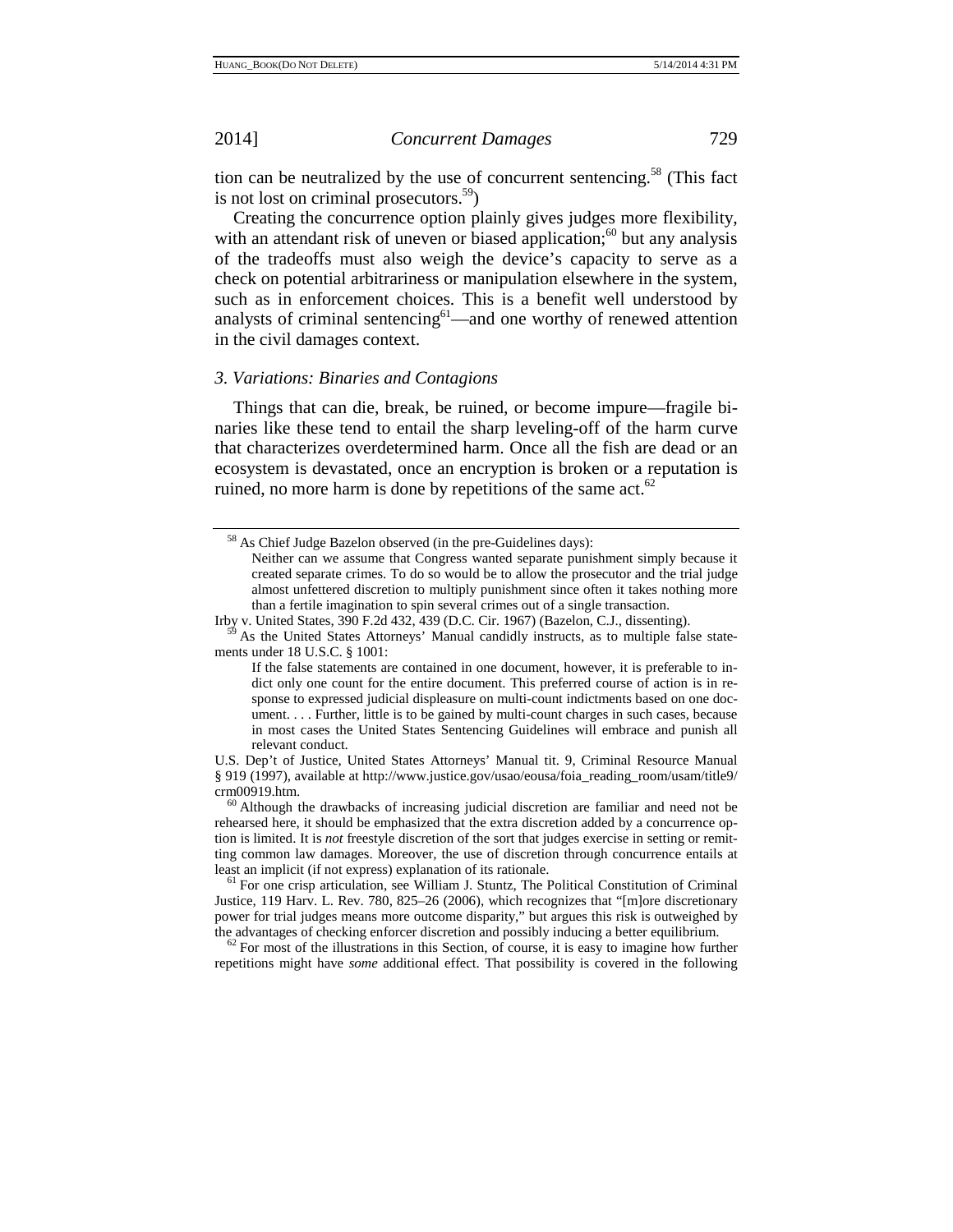But there is also a less intuitive class of fragile binaries, which we might refer to as "contagions": Sending out a computer virus just once is enough. Because it self-replicates, the amount of harm done by a hacker in sending out the virus once may be roughly the same as if the hacker sent it twice or twenty times. Misinformation may also have this quality, and the same goes for some forms of identity theft (such as stealing credit card numbers or passwords and sharing them on a hacker bulletin board). $^{63}$  Or, to bring the metaphor back to its roots: Releasing invasive species or patented seeds into the wild may also have this "once is enough" character. In each scenario, the total resulting harm is the same whether the original violator repeated the action or did it only once. In this sense, the number of her further repetitions is an arbitrary count, once the binary has been switched on.

# *B. Diminishing Marginal Harm*

In many situations, of course, there is likely to be at least *some* further harm from each violation. Think again of the story of pollution in the lake: Further harm may result beyond the first discharge—whether because one discharge alone does not kill all the fish, or because the harm asserted in a given case covers ecological concerns beyond survival of the fish.

A more general, and thus more common, category is that of "diminishing marginal harm": Each further violation causes more harm, but not as much additional harm as the prior violation. That is, the harm curve rises but levels off—maybe gradually or maybe sharply. The problem of overdetermined harm may also be seen as a subset at one extreme of this broader class of cases. (In the fish tale above, the harm curve levels off abruptly and completely, after the first discharge.)

To supply a simplistic example of a more gradually changing curve: Suppose that in a given case, the further harm of the second discharge might be two-thirds as much as the first, and of the third discharge, only one-third as much; and at that point, the cognizable harm levels off.

Section's discussion of diminishing marginal harm (of which the extreme leveling-off assumed here may be seen as a special case).<br><sup>63</sup> Cf. Lior Jacob Strahilevitz, Reunifying Privacy Law, 98 Calif. L. Rev. 2007, 2026–27

<sup>(2010) (</sup>arguing that there is no extra harm in government disclosure of information already available to the public).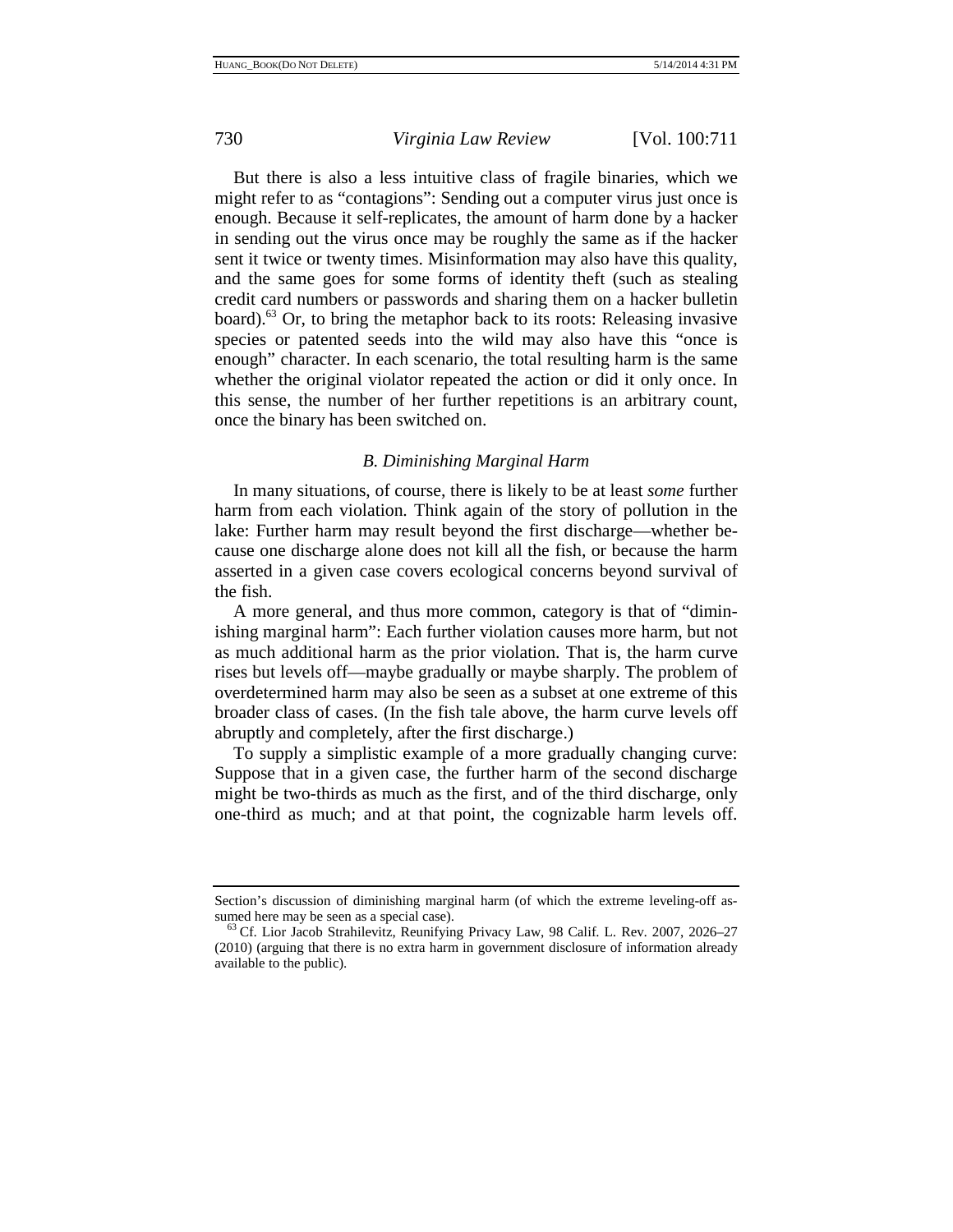Thus, twice the harm of a single discharge results from any number of discharges three or higher.

Again, the standard linear design of statutory damages is ill-suited to address these situations. It assumes precisely a *non*-diminishing marginal harm from each further violation. Figure 3 shows this contrast between the ideal damages curve (matching the harm) and the linear damages schedule.

As in the overdetermined harm situation, raising or lowering the statutory per-count amount—say, in an effort to get the right amount "on average"—inevitably trades off overdeterring some parties (those with higher violation counts, *N*) against underdeterring others (those with lower *N*). Likewise, it trades off windfalls for some victims against inadequate compensation for others.

# *1. The Role of Concurrent Damages*

Concurrent damages have an intuitive role to play here as well—and it may seem especially natural because this usage is a common view of what concurrent criminal sentencing does. Theorists of criminal sentencing have noted the need for, and the common practice of, sentencing for multiple acts less than linearly by applying a "bulk discount" as recognition of "collapsing desert."64 (The analogy should be drawn with care, however, as criminal sentencing is not commonly thought to serve com-

<sup>64</sup> See Richard L. Lippke, Retributive Sentencing, Multiple Offenders, and Bulk Discounts, *in* Retributivism: Essays on Theory and Policy 212, 212–13 (Mark D. White ed., 2011); Kevin R. Reitz, The Illusion of Proportionality: Desert and Repeat Offenders, *in* Previous Convictions at Sentencing: Theoretical and Applied Perspectives 137, 138, 141 (Julian V. Roberts & Andrew von Hirsch eds., 2010) (explaining that "[w]hen plural offending manifests as multiple counts of conviction, the quantum of punishment for successive crimes tends to collapse in severity," and terming this phenomenon "collapsing desert"). The U.S. Sentencing Commission has described the problem thus:

The difficulty is that when a defendant engages in conduct that causes several harms, each additional harm, even if it increases the extent to which punishment is warranted, does not necessarily warrant a proportionate increase in punishment. . . . [Otherwise,] many of the simplest offenses, for reasons that are often fortuitous, would lead to sentences of life imprisonment—sentences that neither just deserts nor crime control theories of punishment would justify.

U.S. Sentencing Guidelines Manual ch. 1, pt. A, introductory cmt. (2012). For further analysis, see U.S. Sentencing Comm'n, Staff Discussion Paper: Multiple Counts (1996), available at http://www.ussc.gov/Research/Working\_Group\_Reports/Simplification/MULTIPLE.PDF.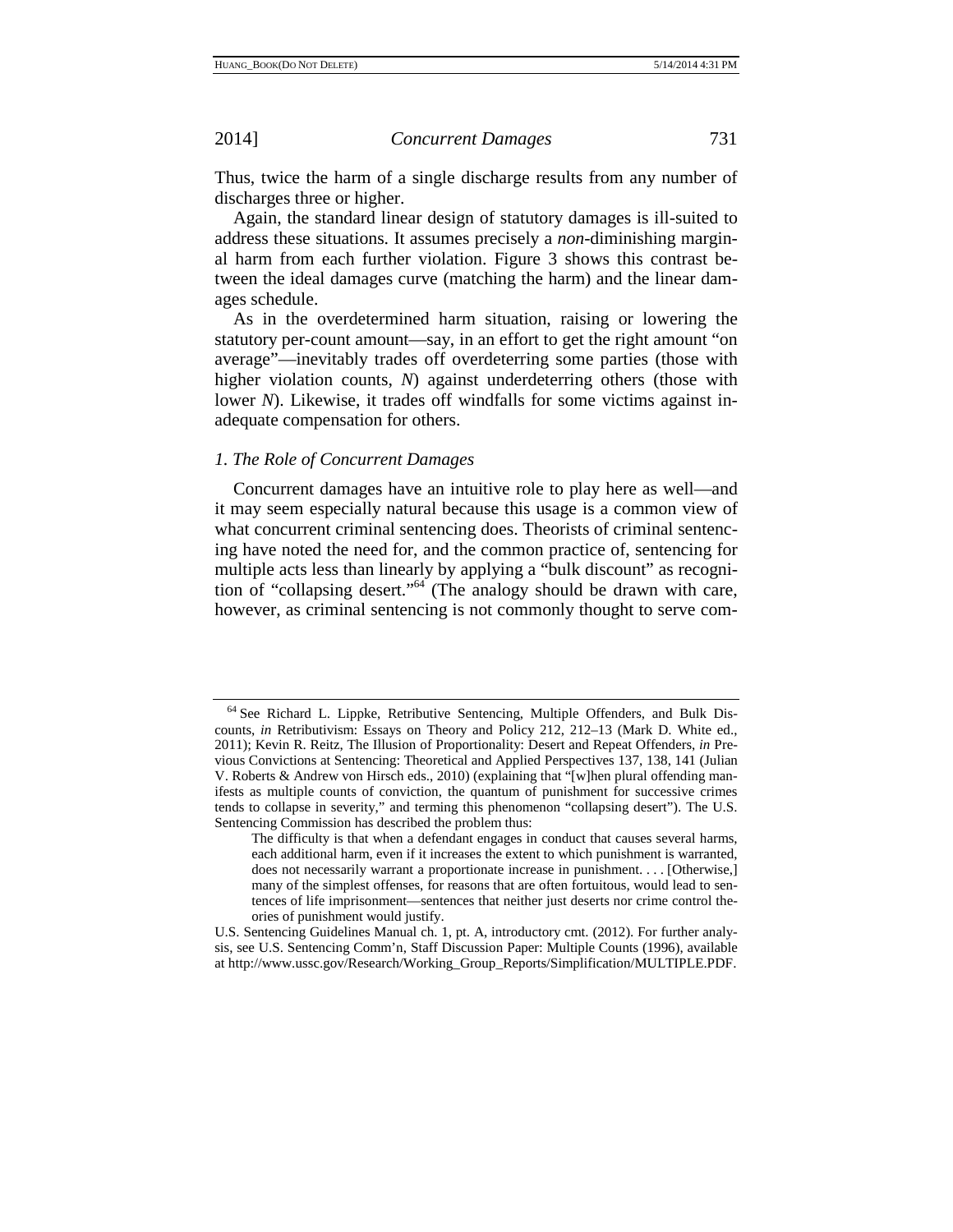pensation or optimal deterrence, but rather other aims such as just desert, retribution, or perhaps absolute deterrence.<sup>65</sup>)

In the civil damages context, concurrent sentencing can allow the court to reach a better approximation of the true harm. Although its result is often a sort of "rough justice" (rather than the more exact mirroring of harm that is possible in an overdetermined harm case), its structure will still be considerably more true-to-life—and thus entail more accurate internalization for a wider range of potential violators—than what a linearly increasing damages schedule would prescribe.

To return to the lake illustration, suppose there are ten discharges that together cause double the harm of a single discharge. Using concurrence, a court recognizing this fact can again articulate what is happening in a way that reflects reality.<sup>66</sup> The message would be: "Each of the ten counts merits the basic statutory award (for a single violation) because each is sufficient to cause the harm reflected in that award. But because all the discharges beyond the first are redundant in causing a second harm of the same amount, all the awards beyond the first should run concurrently."<sup>67</sup>

# *2. Increasing Marginal Harm?*

In fact, even *increasing* marginal harm or critical-mass types of harm can be roughly approximated in a similar way: Concurrence can in effect flatten the damages curve for the *lower* counts, where the harm is level or has a low slope; and as the counts reach the threshold where the harm

<sup>65</sup> Note that "collapsing desert" is conceptually closer to diminishing marginal *blameworthiness* than diminishing marginal harm. Also telling is the description of bulk discounts in practice as reflecting not diminishing marginal harm (as a factual matter), but rather "diminishing marginal significance of harm" (as a matter of punishment), even as actual harm increases—the observation being that typically "sentences increase with increasing harms, but in less than proportional amounts." Aaron J. Rappaport, Rationalizing the Commission: The Philosophical Premises of the U.S. Sentencing Guidelines, 52 Emory L.J. 557, 609–10

 $66$  It is of course possible that a court may be unable to recognize that harm levels off this way, but the likelihood that such evidence will be offered (and contested) is surely higher if concurrence is an available option (and known to be so) at the damages phase.  $67$  Or in shorthand, "Because only two single-violations' worth of harm resulted, these ten

counts will run concurrently as effectively two awards." But what if the ten discharges caused 2.4 times the harm of a single discharge? The compression to two (or arguably three) awards is the best that concurrence can do. Generally, the "rough justice" achievable through concurrent damages is limited by such natural number approximations. (The same problem attends the use of concurrent criminal sentencing, of course.)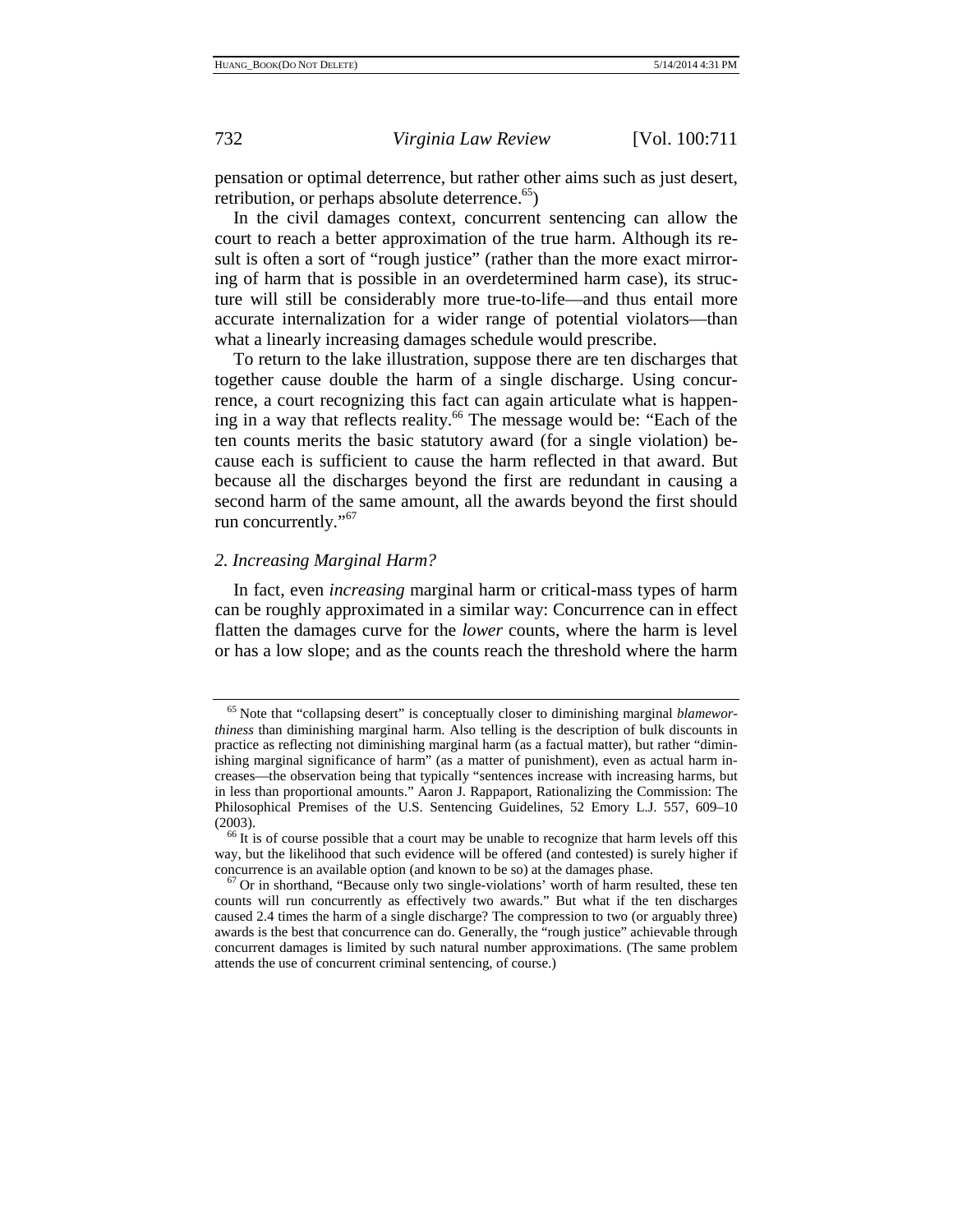curve turns upward, concurrence can be forgone for further counts, thus allowing linearity to generate a matching increase in damages.<sup>68</sup> Although one might readily imagine settings in which increasing marginal harm is likely at certain levels of activity (say, if the toxicity in the lake hits a tipping point at *N* discharges), in most contexts it seems implausible that the accumulation of harm can continue to accelerate indefinitely. The concept is raised here mainly as a further illustration of how concurrence can reshape damages curves. The remainder of this Section returns our focus to cases of diminishing marginal harm.

### *3. The Violator's Gains*

The beauty of a damages schedule that better approximates harm is that it also lightens the information demands, on both the legal designer and the courts, concerning the violator's other incentives. As is true for cases of overdetermined harm, the proposed use of concurrent damages in the more general category of diminishing marginal harms "works" in theory for any potential violator simply by causing internalization of (an approximation of) harm.

But for answering the policy question of how much good is done by adopting the concurrent damages device in the first place, it *is* useful to assess how much behavior would be changed by a more true-to-life reflection of harm in the penalties. (For simplicity's sake, let us focus on changes in activity levels, rather than in levels of care.<sup>69</sup>) We can begin by asking: When does the inaccuracy of linear damages have the worst bite, actually causing the regulated parties to change their behaviors in the wrong way?

The answer depends in large part on how the parties' *gains* vary with *N*: Is the gains curve linear? Is it flat? Does it have some other structure—for instance, are there diminishing marginal gains? How badly a linear damages scheme fares depends on how the gains curve relates to

<sup>68</sup> Such an approach assumes that the statutory range includes high enough per-count amounts for linearity to capture the rise adequately; including such a high amount in the range is justifiable because it reflects the true marginal harm that can potentially be caused by a single extra count.<br><sup>69</sup> In other words, all behaviors considered here fall short of the applicable care standard, if

any. The negligence-versus-strict liability divide is thus set aside for future consideration (although the discussion below concerning distortionary substitutions can be considered a variation on adjusting levels of care). For a classic exposition of the discontinuity of incentives at such a care threshold, see Cooter, supra note 26, at 1526–27.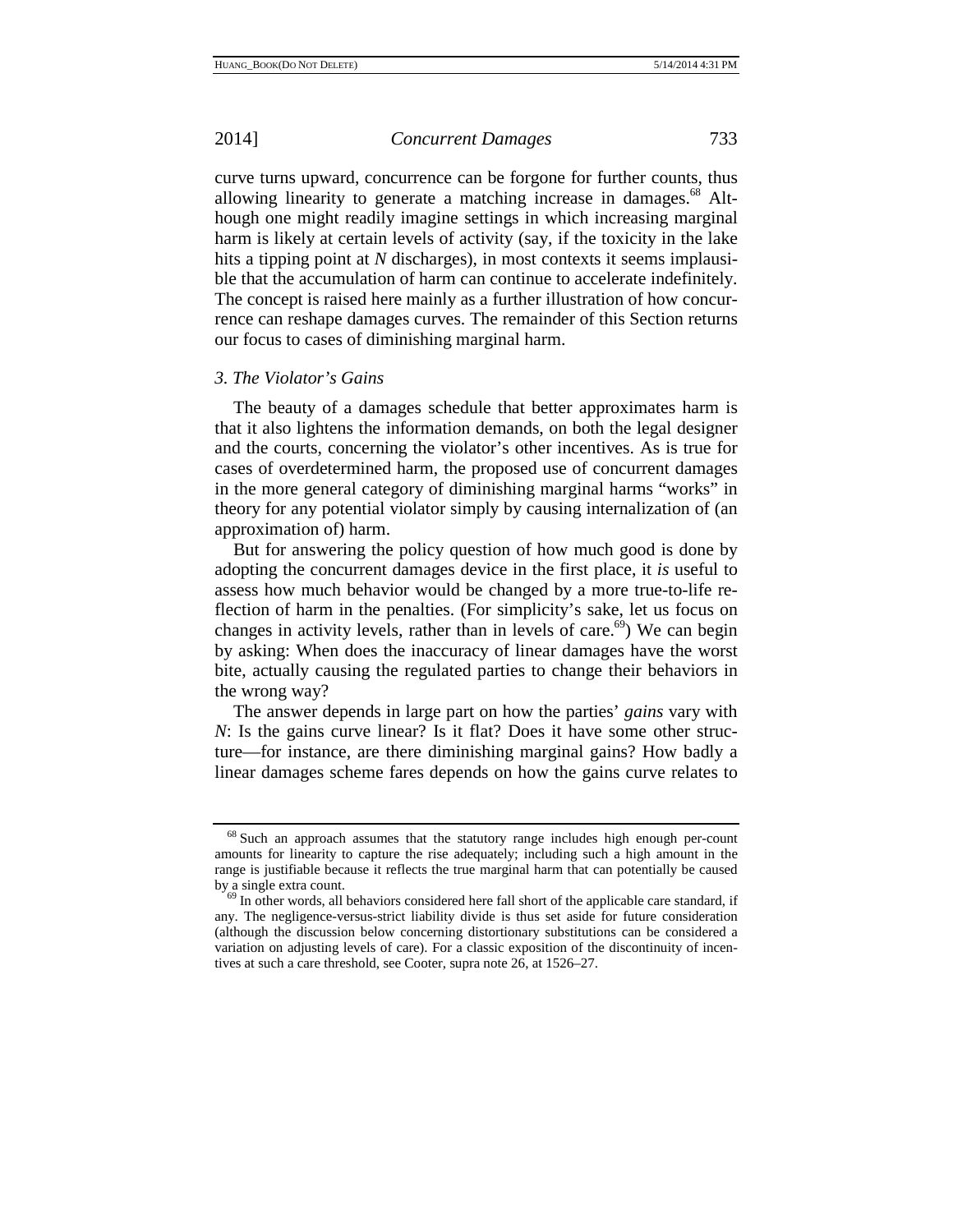the harms curve. One particularly vivid and important contrast is illustrated in Figures 4 through 6.

First, let us consider when the contemplated action would be efficient: If the gains curve diminishes more quickly (that is, levels off faster) than the harm curve does, then the action will be efficient (if ever) only at lower levels of *N*. (See Figure 4.) But if the reverse is true, and the harms curve diminishes more quickly, then the action will be efficient (if ever) only at higher levels of *N*. (See Figure 5.) Next, let us consider when the potential violator would choose to act, under a linear damages scheme: The diminishing marginal gains can only outpace the linearly rising penalty (if ever) at lower levels of *N*. (See Figure 6.)

Comparing these observations yields a simple but striking heuristic. Linear damages will tend to serve especially poorly—even perversely when the harms curve diminishes more quickly than the gains curve. This is evident in Figure 6. The action is efficient only at higher levels of *N*, and yet that is exactly where the action is *less* likely to be taken, due to deterrence by the damages. Likewise, where the action is *more* likely to be taken (at lower levels of *N*) is precisely where the action is less likely to be efficient. $\frac{70}{2}$ 

One important category that qualifies for this condition is that of overdetermined harm, as those harm curves level off immediately. In those cases, for *any* gains curve that increases with *N*, there can only be efficient action (if ever) at levels of *N* that are higher than the levels for which the action is inefficient. And yet, for a gains curve that eventually levels off, under linear damages the action will be taken (if ever) only at lower levels of *N*—exactly the opposite of what is desired.

### *4. Variations: Learning Curves*

Informational harms are a category in which diminishing marginal harm may be an especially common structure. First, think back to the original illustration in the Introduction, about the snooping university official who is monitoring other people's e-mails. There the learning curve straightforwardly defines how gains and harms diminish.<sup>71</sup> Second, the informational "contagions" suggested as a variant of overdetermined

 $70$  Where exactly the curves cross, and where the damages line crosses them, will determine the ranges of *N* where action occurs and where it should occur, and thus the extent to which these ranges overlap (or do not).  $71$  The possibility that harms and gains are decoupled, so that one diminishes but the other

does not, is considered in illustrations in Part II.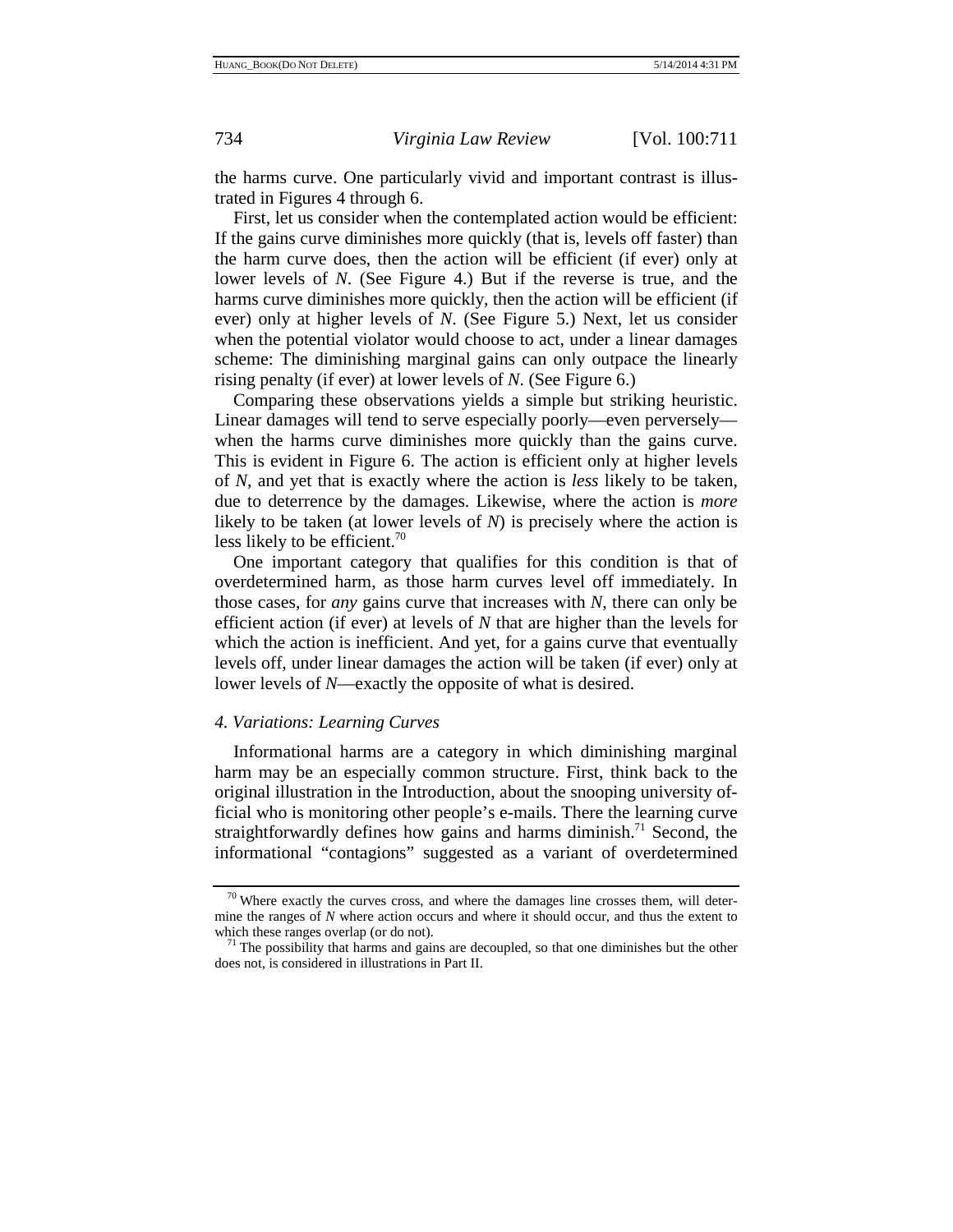harm may in some instances entail marginal harms that diminish, but not immediately. (Each public repetition of a lie or a libel may still have *some* further effect, even if it has already taken on a life of its own.)

A subtler source of diminishing marginal harms might occur when the *victim* is able to adapt or mitigate better as the number of violations increases. Think of spam filters that learn over time.<sup>72</sup> (Or, to take a page from history, think of telemarketing calls or blast faxes coming from the same caller number, which the recipient can block.<sup>73</sup>) A far more controversial possibility is that of hedonic adaptation to repetitious harms occurring over time.74

It is certainly possible to imagine scenarios in which adaptation is not likely—or theories of harm that do not allow for a victim's adaptation to be considered (think of dignitary harms, for example, or a wholesale rejection of hedonic adaptation as a consideration).<sup>75</sup> But such variety is very much the point: The *option* to run damages concurrently enables the flexibility to accommodate each type of case (or theory of harm) under an otherwise rigid damages scheme.

 $72$  In contrast, consider the strict linearity of the damages under the CAN-SPAM Act in both its public and private enforcer provisions. See 15 U.S.C. § 7706(f)(3)(A)–(C) (2012) (awarding up to \$250 for each message, which may be increased if willful); see also supra note 31 (citing cases applying linear damages under the federal anti-spam law). 73 Likewise, note the strict linearity of the Telephone Consumer Protection Act's statutory

damages. 47 U.S.C. § 227(b)(3), (c)(5), (f)(1) (2006) (awarding \$500 for each call, or \$1500 if willful).

<sup>&</sup>lt;sup>74</sup> See, e.g., Samuel R. Bagenstos & Margo Schlanger, Hedonic Damages, Hedonic Adaptation, and Disability, 60 Vand. L. Rev. 745, 747–49 (2007) (suggesting the law should reject hedonic damages in tort compensation as it relates to disability); John Bronsteen, Christopher Buccafusco & Jonathan S. Masur, Hedonic Adaptation and the Settlement of Civil Lawsuits, 108 Colum. L. Rev. 1516, 1538–40 (2008) (describing hedonic adaptation).

 $^{75}$  In addition, one might easily imagine how the amount of potential damages may also influence the victim's own mitigating (or precautionary) behaviors. For simplicity, the present analysis abstracts away from the interesting questions of feedback into victims' ex ante contributory behaviors.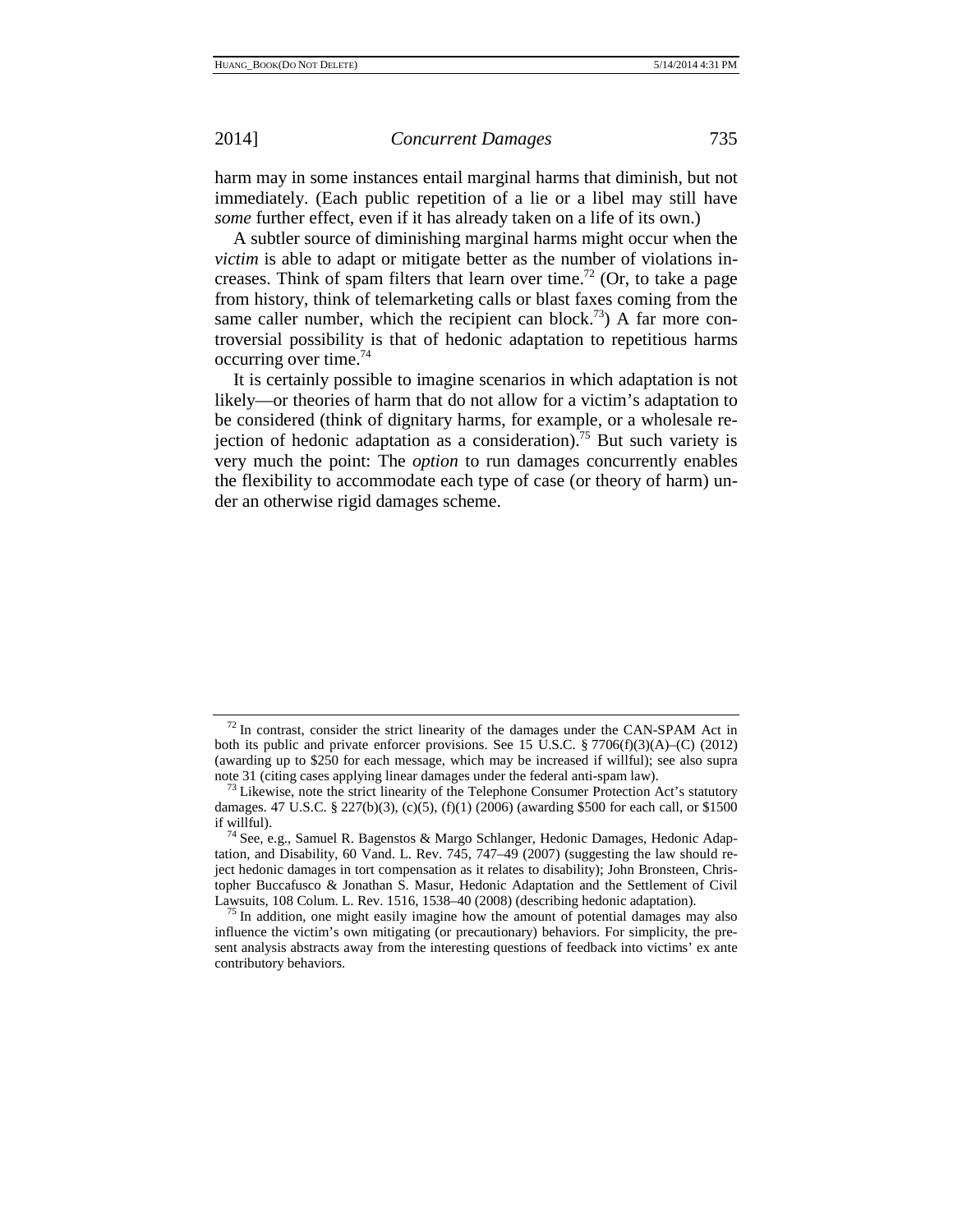### *C. Advantages over Alternatives*

Why not simply choose the right *total* award and then divide it by the number of counts, in any given case?<sup>76</sup> Or why not artificially undercount by stretching the statute, or simply drop counts even if they have been proved?

Other ways to adjust damages awards can coexist with the concurrent damages device, of course. In criminal law, the judge's discretion to use concurrent sentencing coexists with the judge's discretion over the sentence length for each count. We do not say that one is unnecessary because the other exists.<sup>77</sup> Moreover, it would be bizarre to suggest that two ten-year sentences for armed robbery, running concurrently, are just another name for two five-year sentences for armed robbery, running consecutively.<sup>78</sup>

The concurrent damages approach is superior to certain other adjustments, however, and one principal benefit is precisely to relieve the pressure on courts to use those workarounds. Existing court decisions dealing with extremely high statutory damages or civil penalties (some

 $76$  One obvious limitation in many cases is that the statutory minimum may preclude a prorata amount that is low enough. See, e.g., United States ex rel. Bunk v. Birkart Globistics GmbH & Co., Nos. 1:02cv1168 (AJT/TRJ), 1:07cv1198 (AJT/TRJ), 2012 WL 488256, at \*12 (E.D. Va. Feb. 14, 2012) ("[T]he [False Claims Act] authorizes a court to set the amount of the penalty within a certain range, but does not grant the court authority to impose a total penalty below the amount derived after the exercise of that discretion within the prescribed range."). This Section focuses on more general reasons that such pro-rata artificial averaging is ill-advised. But note that these objections are only to the pro-rata mechanism, and not to the broader approach of starting with total damages and then fitting a structure to it. Rather, when such a structured articulation of damages also matches the structure of harm, it is a useful public communication—one whose value extends, as the Conclusion explains, even to

<sup>&</sup>lt;sup>77</sup> Indeed, the discretion to run sentences concurrently is seen as a foundational judicial power. See, e.g., Setser v. United States, 132 S. Ct. 1463, 1468–70 (2012); Oregon v. Ice, 129 S. Ct. 711, 714 (2009). <sup>78</sup> Quite the contrary. Consider the care with which one British appeals court managed the

use of these dual sources of discretion: The lower court had imposed a sentence of eight years for conspiracy running consecutively with six years for manslaughter (running concurrently on fifty-eight counts) for a total of fourteen years, in effect. The appeals court adjusted upward the per-count sentence for manslaughter to fourteen years (running those fifty-eight counts concurrently with the conspiracy count, so that the effective sentence remained the same at fourteen years), explaining that "this method of sentencing . . . will be more readily understood by the public . . . [and] will not give the appearance, as may have occurred in this case, of devaluing the loss of life." R v. Wacker, [2002] EWCA (Crim) 1944, [53], [2003] Q.B. 1207 [1220] (Eng.).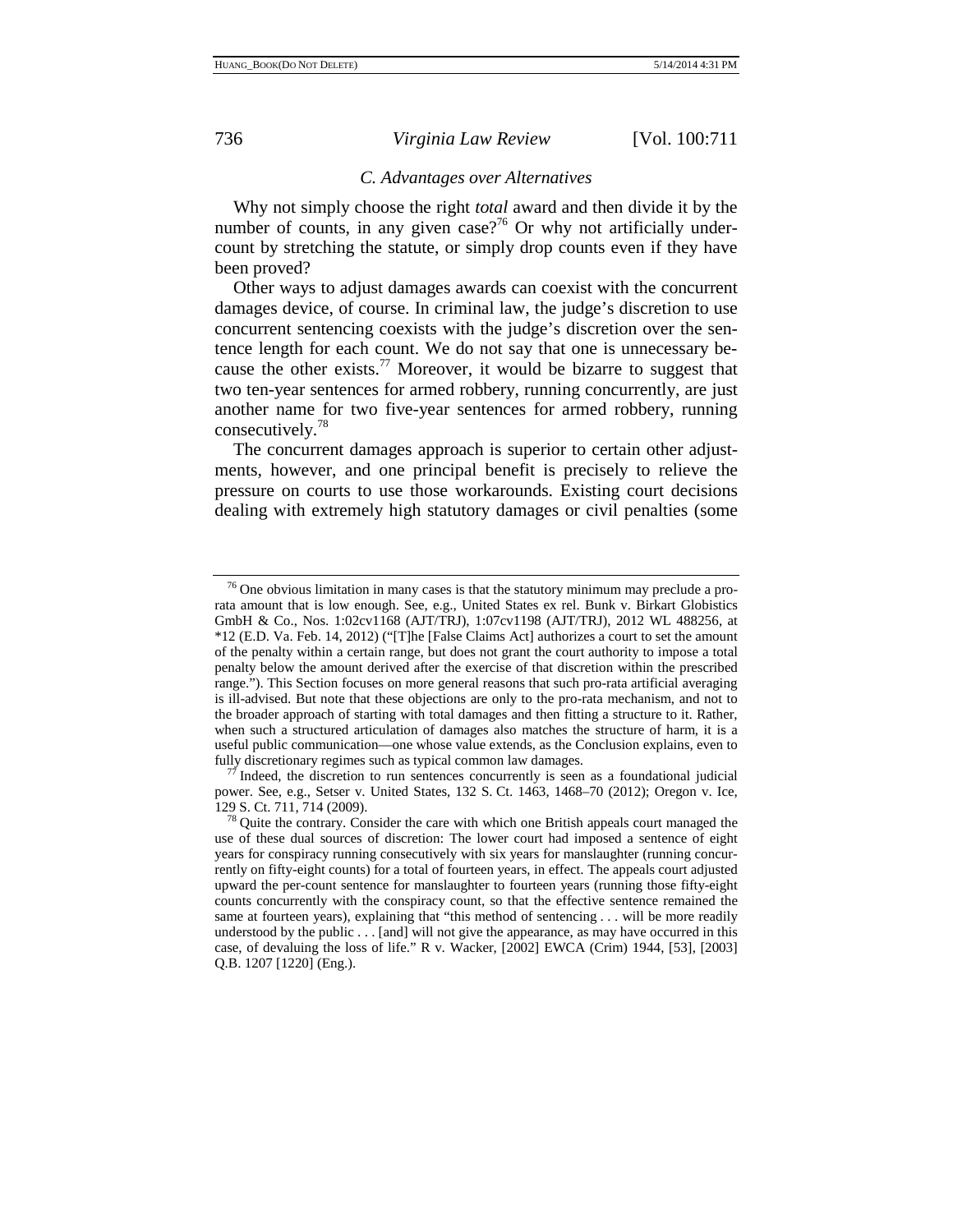balking at the seeming absurdity of an award,<sup>79</sup> and others testing it against the Excessive Fines Clause<sup>80</sup>) illustrate the sorts of "fudges" already in use. These decisions also reveal judicial ambivalence about using them, for good reason: Arbitrary or unreasoned undercounting; fictional pricing of the harm; stretching the meaning of statutory terms; ad hoc raising standards of proof or moving the line of liability—these sorts of fudges can warp precedent and create legal uncertainty. Such alternatives, though aimed at achieving a better result in a specific case, run the risk of being both disingenuous and destabilizing in the long run.

By contrast, the use of concurrent damages brings the advantages of clear articulation: reporting not only the total award, but also the true number of violations, a per-count valuation that reflects a true measure of the potential harm that one act can do, and the structure of how the harms (and thus how the awards) accumulate. How much good is done by such expressions may vary by context. $81$  But at least in some circumstances, even when accurate compensation and deterrence can be achieved using other devices, the concurrent damages approach may still be preferable due to its expressive advantages. These include benefits of a more procedural sort: enabling more accurate review on appeal; $^{82}$  making the outcome more "robust" against the overturning of individual

<sup>&</sup>lt;sup>79</sup> See, e.g., Arista Records LLC v. Lime Grp., LLC, 784 F. Supp. 2d 313, 317 (S.D.N.Y.) 2011) ("As Defendants note, Plaintiffs are suggesting an award that is 'more money than the entire music recording industry has made since Edison's invention of the phonograph in 1877.'... The absurdity of this result is one of the factors that has motivated other courts to reject Plaintiffs' damages theory."). As noted in the Introduction, this court accordingly chose the interpretation that would allow "*a billion dollars*" of damages rather than one that would allow "*trillions*." Id. (emphasis in original).<br><sup>80</sup> See infra Subsection I.C.2.<br><sup>81</sup> At the most general level, a concurrent damages articulation is "truest" in cases of over-

determined harm (where concurrent penalties reflect the fact that the harm is also "concurrent," in a sense). In cases of diminishing marginal harm, as already noted, concurrent damages are inexact approximations (unless fractions of counts can be run concurrently). But their message about the true structure of harm may still be quite evident, thanks to familiarity with the use of concurrent criminal sentencing to reflect diminishing marginal "desert." See Reitz, supra note 64, at 141.

 $82$  Even if it may be possible for the appeals court to "back out" the underlying parameters, the express reporting of those parameters would reduce the information demands on the appeals court, eliminating guesswork and improving the chance of accuracy. See, e.g., In re DVC Indus. v. Flacke, 447 N.Y.S.2d 523, 523 (N.Y. App. Div. 1982) (upholding a penalty of \$18,000 against a "record of more than 18 separate violations," but observing "that it would be preferable for the respondent to set forth with specificity the fine for each individual violation").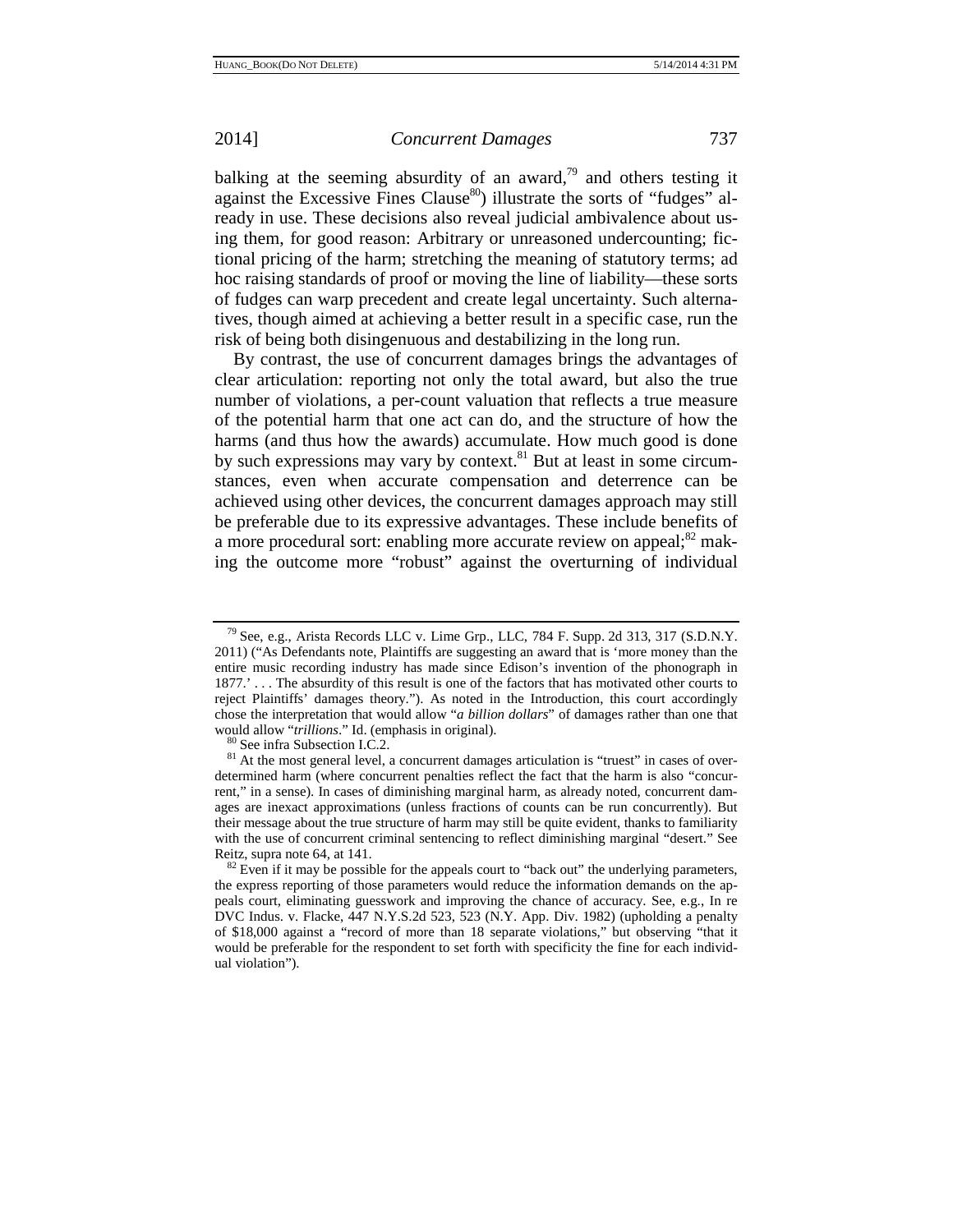counts on appeal; and more generally, being easier to articulate as the reasoning for the outcome in a given case.

### *1. Fictional Pricing*

When a court runs damages concurrently, how the resulting total award reflects the actual structure of harm will often be self-evident. The court's articulation will also include a true valuation of the potential harm that a single violation can cause. Each expression—of structure and of valuation—informs not only later courts (and settlements), but also primary actors. The advantage of reporting them accurately may be easily seen through a contrast with the most obvious workaround for a court constrained by linearity: artificially lowering the per-count award.

*Artificial averaging.* — Suppose that in a given case, ten counts cause a single overdetermined harm of \$2000. For instance, consider a fraud case in which just one e-mail with the misinformation suffices to mislead (causing the harm of \$2000); the fact that there were ten e-mails repeating that same lie has no further harmful effect and thus should not alter the optimal award. Using concurrent damages, a court can achieve this ideal structure by running concurrently a \$2000 award for each of the ten counts, for a de facto total award of \$2000.

But without using concurrent damages, and facing a rigidly linear damages schedule, the best a court can do is to aim for the right total award. It can achieve this award of \$2000, in effect, by assigning each of the ten counts a pro-rata share of  $$200<sup>83</sup>$  This is what we might call an "artificial averaging" approach: Figure out the right total, and then divide it by the number of counts. The defendant will be liable for \$2000 for the ten counts, just as it would under concurrent damages.

This approach can reach the right award in the given case at hand, but it does so by inventing a fictional number, thereby creating misleading perceptions. The artificial averaging has produced a per-count award of \$200. But this amount has no real meaning. It is a fiction. None of the ten counts actually merits a \$200 award; they each merit \$2000 or else zero. $84$  The sole reason for announcing the award this way is the rigidity

<sup>&</sup>lt;sup>83</sup> This assumes, of course, that the statutory range goes as low as \$200. <sup>84</sup> Similarly, in the lake pollution example above, with five discharges, the harm caused by one discharge would be nothing close to the fictional pro-rata amount of "killing one-fifth of all the fish"—rather, one discharge kills *all* the fish.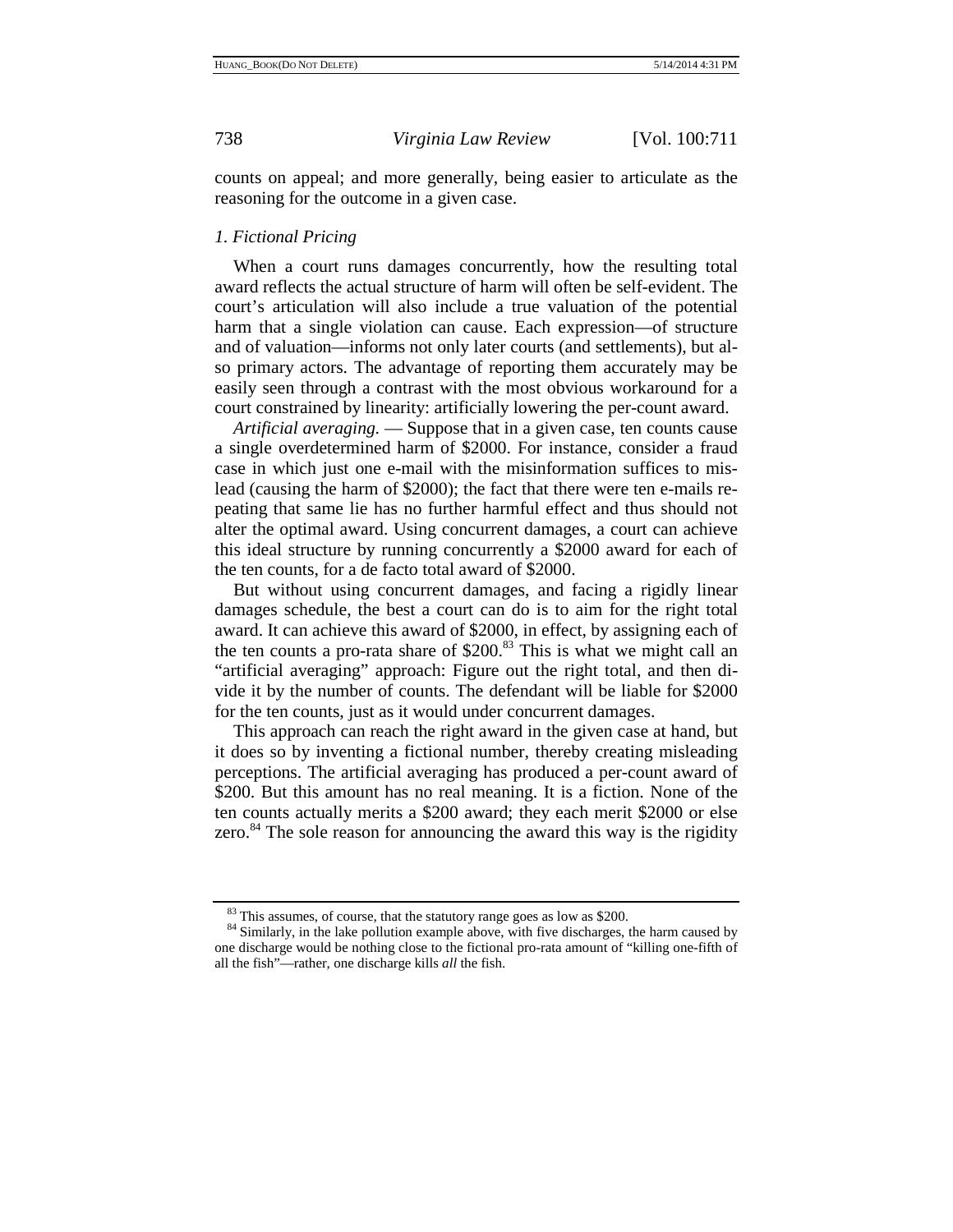of the linear damages scheme. And that is the very rigidity that the use of concurrent damages circumvents.

Statutory damages regimes with a rigidly linear design, but with a flexible range of awards per count, thus put pressure on an unsuitable choice variable. The statutory award range may be needed to accommodate truly differing harms for different types of violations, but it should not be used as a fudge to get around linearity. Creating an option to run damages concurrently adds needed flexibility precisely where it belongs: in configuring the structure of the award to reflect the structure of harm.

*Salience, guidance, and notice*. *—* Consider the misperceptions and uncertainty that artificial averaging can cause. In the example above, the \$200 would be seen as a mysterious or arbitrary amount without meaning, at best. At worst, the observer may mistakenly take away a doubly distorted impression: the apparent award per e-mail of \$200, as well as the message that each repetition of the lie is deemed as harmful as the last. (Think then of the future actor who therefore believes he can afford the legal risk of telling the lie, as long as he does so in only one e-mail. Or think of one who recognizes the artificial averaging, and yet believes that a later court—in his own case—will nonetheless follow the earlier court's per-count award as a benchmark.)

By contrast, the explicit structure of concurrent damages makes clear that the deterrence is really directed at the overdetermined harm (the lie itself) and not at the actions that the statute formally requires counting (the ten e-mails all conveying the same lie). $85$  The observer will also recognize the true sanction for that lie—\$2000—as well as the court's warning that this harm and this award can result from even a single email.

It is possible, of course, that a more sophisticated observer will suspect artificial averaging and thus avoid misperceptions about valuation and structure. But avoiding misinformation is not the same as having the right information. Sorting out the true award structure would still impose daunting information demands. For one thing, how could an observer be

<sup>&</sup>lt;sup>85</sup> It may thus also help to counter a psychological tendency to "anchor" on the original count, *N*. Cf. Sony BMG Music Entm't v. Tenenbaum, 719 F.3d 67, 71 (1st Cir. 2013) (upholding an award of \$22,500 for each of thirty songs, based in part on recognition that "thousands of songs" were in fact downloaded and shared); United States v. Mackby, 339 F.3d 1013, 1015 (9th Cir. 2003) (upholding a False Claims Act award against an excessiveness challenge by comparing the award for the 111 claims actually prosecuted to the hypothetical maximum award for the 8499 claims involved).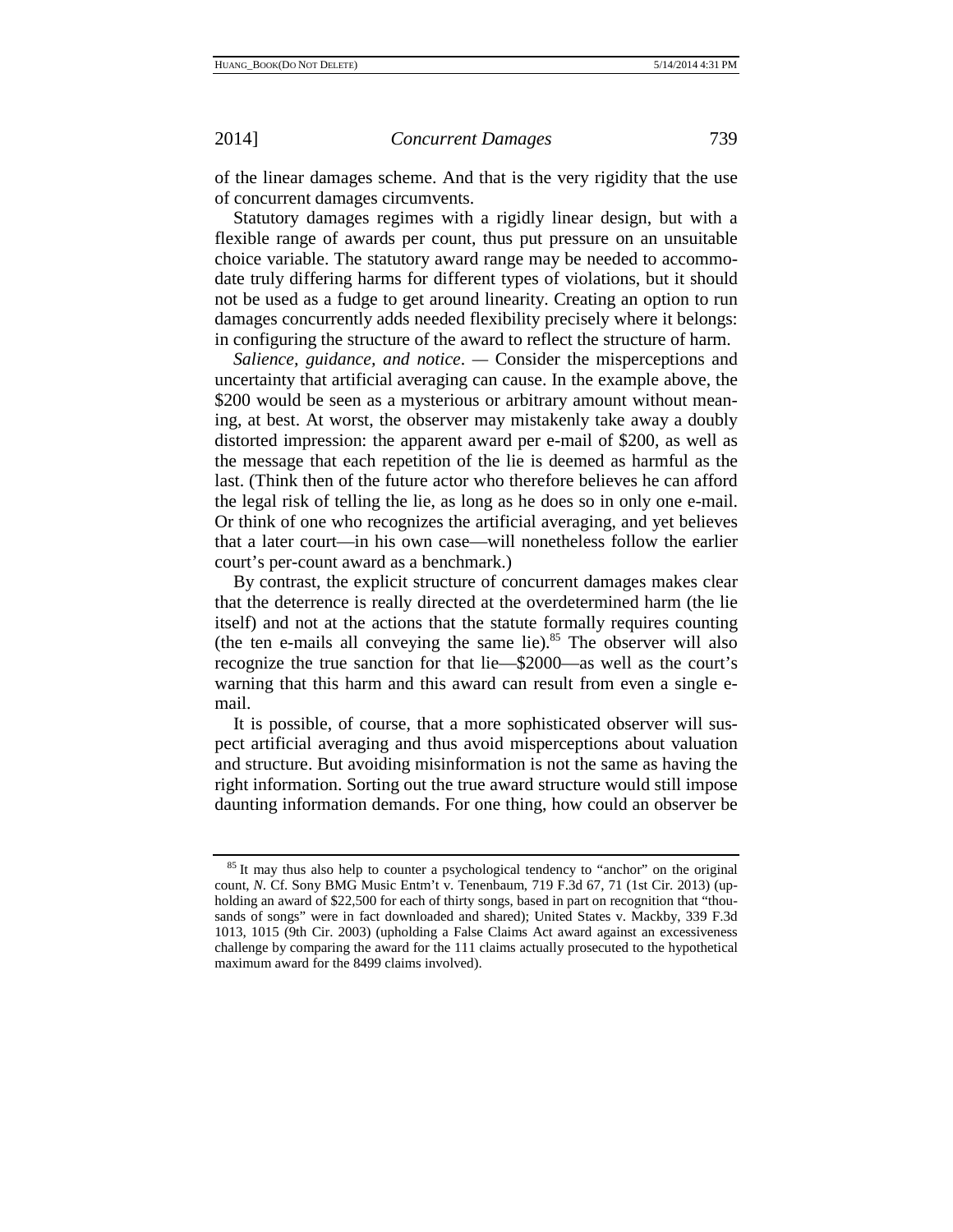sure that artificial averaging is happening? And even if she were sure, how would she unpack the total award?

To consider just one form of the possible confusion, suppose that in the illustration, the single lie affected two people. Even if an observer knows that the number of e-mails is not really what is driving the award, how would she know if the total award of \$2000 reflects \$1000 for each of the two people deceived, or instead \$2000 for the single lie? To put it more generally, she still needs to know which incentive margin is the one actually being targeted.

In the concurrent damages scenario, by contrast, a sophisticated observer may more easily infer what the right margin is: If the award is \$2000 running concurrently for all ten e-mails, it is clear that the margin being targeted is the lying. But if the sanction is \$1000 running concurrently for the seven e-mails that went to one recipient, plus \$1000 running concurrently for three e-mails to the other recipient, then it becomes clear that the margin being targeted is the number of people deceived.

This clarity—both about structure and valuation—offers richer guidance for the public and for courts in future cases.<sup>86</sup> (This expressive benefit has been noticed in concurrent criminal sentencing.<sup>87</sup>) Meanwhile, for the potential violator, these signals not only help to set correct incentives, but may also provide sharper notice.

*Artificial inconsistency. —* The artificial averaging approach can also upset guidance for future courts and notice for future actors in a more systemic way by generating "noise" in the per-count award.<sup>88</sup> Wide vari-

<sup>&</sup>lt;sup>86</sup> In fact, even plaintiffs may look to per-count awards as a benchmark for their own damages requests. See Plaintiffs' Motion for Entry of Final Default Judgment Against Defendants and Related Order at 13–16, Coach, Inc. & Coach Servs., Inc. v. Handbag Haven & LS Jr., No. 7:11-cv-00011, 2011 WL 6092374, at \*9–11 (W.D. Tex. Oct. 24, 2011).<br><sup>87</sup> The true-expression advantage enabled by concurrent sentencing is nicely articulated in

the *Regina v. Wacker* case. See supra note 78.<br><sup>88</sup> Noise (if perceived ex ante) can have its own independent effects on deterrence; most

obviously, for the risk-averse, it imposes the cost of the risk premium. But subtler effects are also possible, depending on the nature of liability. See John E. Calfee & Richard Craswell, Some Effects of Uncertainty on Compliance with Legal Standards, 70 Va. L. Rev. 965, 966– 67 (1984) (analyzing uncertainty effects under negligence as well as strict liability). Moreover, in some cases there may be further distortions (for wide swings in damages) due to changing marginal dis-utilities of the penalties. See John Collins Coffee, Jr., Corporate Crime and Punishment: A Non-Chicago View of the Economics of Criminal Sanctions, 17 Am. Crim. L. Rev. 419, 430 (1980) (discussing the changing utility of money). For simplicity of exposition, this analysis abstracts away from such nuances. Also, it should go without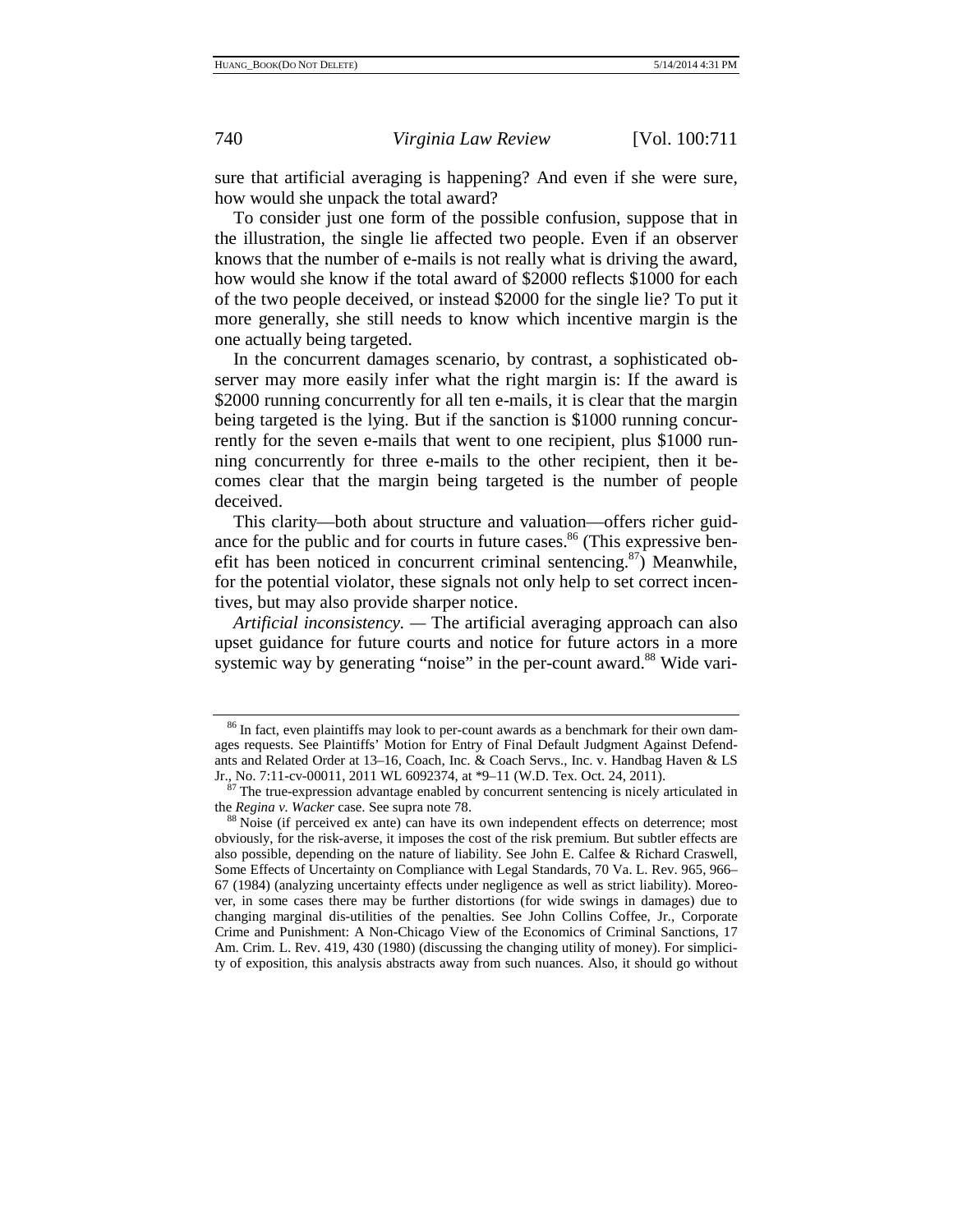ation is possible when multiple benchmarks are set by cases with varying counts. To continue the prior illustration with the single lie (sent to one recipient), imagine that artificial averaging is used in another case that is identical in all relevant aspects—except that there are one hundred counts, not ten. The correct total award remains \$2000, as that is still the harm done. Thus the fictional per-count price is \$20 for each of the one hundred counts, as opposed to \$200 in the case with only ten counts.

This difference, moreover, is driven by an irrelevant factor; in this scenario, the number of counts does not otherwise matter and thus should not affect the award amounts or what they convey. Yet although the total award remains the same, what is conveyed by the per-count award has changed in the case with one hundred counts.

By contrast, the concurrent damages approach sends stable signals: In both cases it announces the same structure, the same per-count award amount, and the same total amount. Whether there are one hundred or only ten counts, the per-count award is \$2000, and all counts run concurrently.

Notice the unavoidable tradeoff in the case of linear damages: Either one must accept noise in the total amount (by fixing the per-count award), or else one must accept noise in the per-count award (to reach the same total), if cases have varying numbers of counts. This tradeoff is avoided by the use of concurrent damages.

Finally, note that it may be quite hard to convey, in a way that seems fair or just, the reason for artificial averaging. Just think of the judge having to explain: "In this case with one hundred violations, I must award *less* per violation than in the case with ten violations." Thus, even though concurrent damages may seem more complicated than a strictly linear scheme, its operation may well be easier to explain just because it makes more sense. A further convenience is that the idea of running penalties concurrently is already quite familiar from criminal law and readily understandable to the public.

saying that nothing here is meant to suggest that linearity is the only source of noise or uncertainty in liability or damages.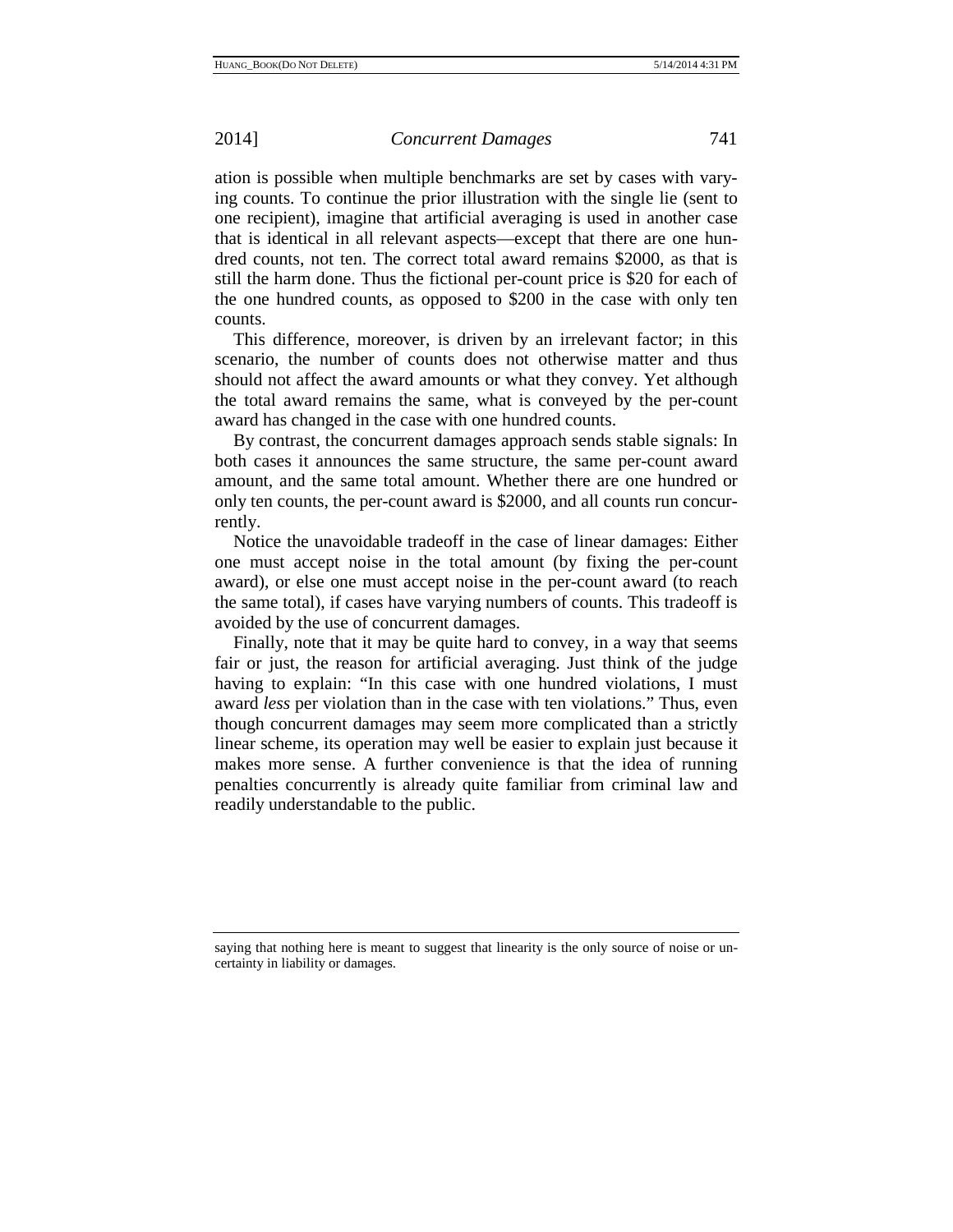### *2. Fudging the Count*

Beyond the avoidance of fictional pricing, the use of concurrent damages also displaces several ways of "fudging the law"—in order to reduce the number of counts—that may otherwise be used to avoid excessive damages. Accurate reporting of the number of counts is valuable even when not all those counts directly affect the concurrent award, not least for integrity reasons and for procedural reasons.<sup>89</sup> But a further value is the analytical clarity offered by the very articulation that those counts are running concurrently. Such a reason-revealing mode of decision is easily preferable to unexplained or even embarrassed fudging of the numbers.

One such fudge is the deliberate overlooking of certain counts. Several courts have taken this approach in the context of the False Claims Act—albeit only when facing the Excessive Fines Clause, and thus armed with constitutional avoidance canons and an overriding external rationale. In one case, although each of 686 invoices submitted under a contract was a separate false claim for which the Act mandated statutory damages, the court chose to impose the penalty for only seventy-three claims, which was the number of "types of tools" provided by the contractor.<sup>90</sup> In another, a landlord faced liability for fifty-eight false claims, fifty-one of which arose from endorsing rent checks; the court nullified the awards for those endorsements, leaving only seven counts (for other false statements). $91$ 

*Uncertainty in fudging. —* Such ad hoc undercounting creates variability in compensation and uncertainty in deterrence, in two ways. First, it might not be predictable whether a future court would be willing to use a given fudge. Even under constitutional pressure, not all courts have been willing to drop counts arbitrarily.<sup>92</sup> Second, the extent of the

<sup>89</sup> These are explained in more detail below. See infra Subsection I.C.3. 90 United States v. Advance Tool Co., 902 F. Supp. 1011, 1018 (W.D. Mo. 1995). The court chose this odd route only after considering but rejecting the possibility of leeway under the statute to reduce the award in other ways. Id. <sup>91</sup> United States ex rel. Smith v. Gilbert Realty Co., 840 F. Supp. 71, 75 (E.D. Mich.

<sup>1993).&</sup>lt;br><sup>92</sup> See United States ex rel. Bunk v. Birkart Globistics GmbH & Co., Nos. 1:02cv1168 (AJT/TRJ), 1:07cv1198 (AJT/TRJ), 2012 WL 488256, at \*4 (E.D. Va. Feb. 14, 2012) ("The Court is therefore obligated to assess a civil penalty of no less than \$5,500 and no more than \$11,000 for each of 9,136 false claims, which amounts to no less than \$50,248,000 and no more than \$100,496,000."). Yet other courts have been more willing to drop counts—even to make order-of-magnitude leaps. See, e.g., United States ex rel. Oliver v. The Parsons Corp.,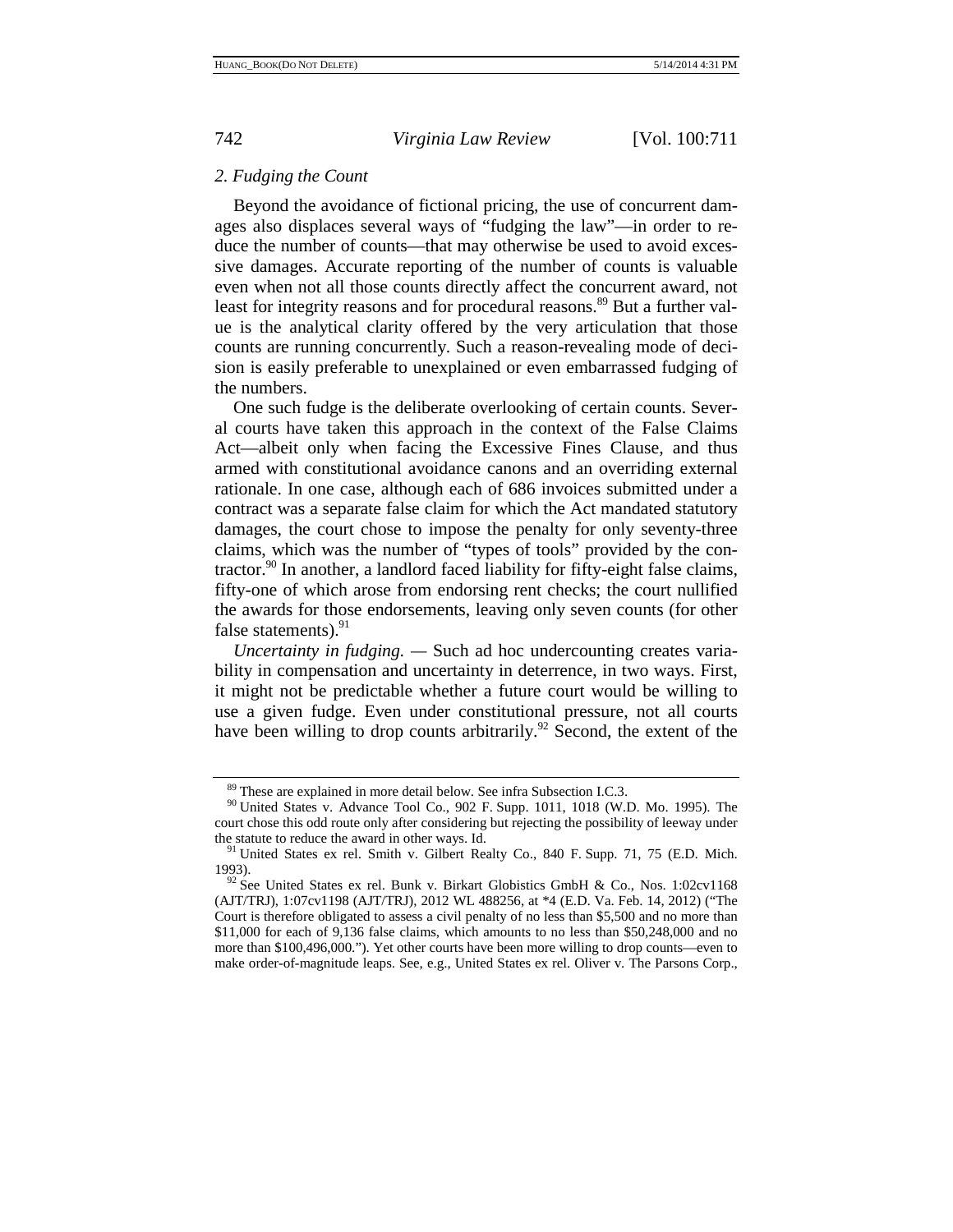undercounting might also be unpredictable when it relies on such accidents as having subcategories that can be entirely dropped.<sup>93</sup>

Still greater uncertainty and variation are entailed by the binary, allor-nothing nature of other fudges. Consider a case in which the court faced such a binary and chose zero:

For the reasons stated herein, the Court concludes that the mandatory civil penalty of at least \$50,248,000 constitutes an unconstitutionally excessive fine in violation of the Eighth Amendment and, having made that determination, further concludes that it does not have the discretion to fashion some other civil penalty that would be within constitutional limits; *and therefore no civil penalty will be imposed*. 94

<span id="page-33-0"></span>Even without constitutional pressure, some courts have read statutory damages provisions to allow courts to decline to award damages altogether, such as under the Wiretap Act.<sup>95</sup> A somewhat subtler on-off switch is the judicially created criterion that some indicia of "actual harm" be proved before any statutory damages can be awarded, such as under the Stored Communications Act.<sup>96</sup>

<span id="page-33-1"></span>Uncertainty about the very availability of this fudge compounds the problem: Consider that the reading of Wiretap Act damages as discretionary is contested, and the actual-harm prerequisite under the Stored Communications Act is inconsistently applied. $\frac{97}{7}$  Seemingly analogous case law, even construing similar language, may also be a poor guide.<sup>98</sup>

 $97$  See supra note[s 95](#page-33-0)[–96.](#page-33-1)

98 For instance, consider the similarly phrased penalty provisions in the Clean Water Act and in New York's corresponding state statute. Compare 33 U.S.C. § 1319(d) (2006) (mandating that a violator "shall be subject to a civil penalty" under the statute), with N.Y. Envtl. Conserv. Law § 71-1929 (Consol. 2013) (mandating that a violator "shall be liable to a pen-

<sup>498</sup> F. Supp. 2d 1260, 1292 (C.D. Cal. 2006) (dropping the asserted 4056 counts to only two counts).

<sup>93</sup> See *Gilbert Realty*, 840 F. Supp. at 75.

<sup>94</sup> *Birkart*, 2012 WL 488256, at \*1 (emphasis added).

<sup>95</sup> 18 U.S.C. §§ 2510–2522 (2012). A longstanding circuit split on this question has yet to be resolved. Compare Nalley v. Nalley, 53 F.3d 649, 650 (4th Cir. 1995) (court may decline), and Reynolds v. Spears, 93 F.3d 428, 436 (8th Cir. 1996) (same), with Rodgers v. Wood, 910 F.2d 444, 448 (7th Cir. 1990) (court must award).

<sup>96</sup> Compare Van Alstyne v. Elec. Scriptorium, 560 F.3d 199, 202 (4th Cir. 2009) (must prove actual harm), with In re Hawaiian Airlines, 355 B.R. 225, 230 (D. Haw. 2006) (need not prove actual harm). Cf. Cedar Hill Assocs. v. Paget, No. 04 C 0557, 2005 WL 3430562, at \*3 (N.D. Ill. Dec. 9, 2005) (discussing the Electronic Communications Privacy Act); Strahilevitz, supra note 63, at 2029–30 (describing the similar "second best" use of "actual damages" criterion in the leading privacy case of *Doe v. Chao*, 540 U.S. 614 (2004)).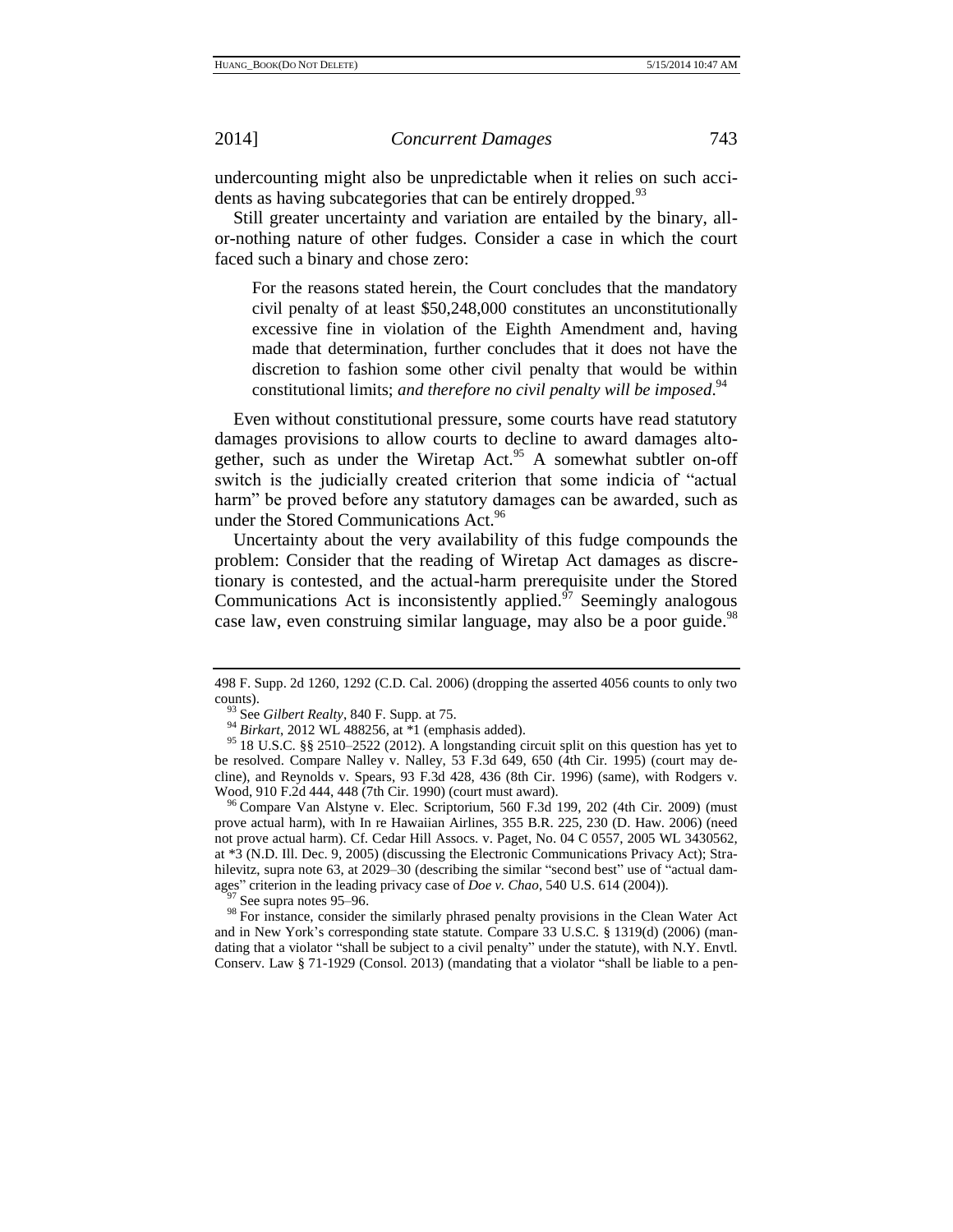These are hardly robust solutions to noise in compensation and deterrence.

*Precedent and fidelity. —* Where such distortions occur *sotto voce*, accountability is lost and accuracy may thus also be put at risk. But where these devices are more loudly articulated, the problem may be even worse: Transparency may translate into a bad influence on other cases. "Fudging the law" and undercounting may be troubling not only as individual instances of playing fast-and-loose, but because they may exert a pull on other cases and on the case law.<sup>99</sup> Natural byproducts may include splits of authority or other sticky inconsistencies; $100$  such conflicts, moreover, would not be promising signs for the hope of statutory fidelity.

The adoption of a concurrent damages device in the design of a statutory scheme would relieve the pressures generating such distortion and variation.<sup>101</sup> It would do so by decoupling the formal count of infractions from the de facto amount of damages to be paid. There would no longer be any need to suppress the formal count. Statutes written to include a concurrence option might thus enjoy greater fidelity, as they would have the anti-fudging property embedded in their very design.

# *3. Procedural Advantages*

*Robustness. —* A principle procedural advantage of concurrent damages is what we might call the "robustness" of the award. In the simplest sense, the award is robust because it survives even if some of the concurrent counts are overturned. This property has been recognized in the

alty" under the statute). While courts interpreting the Clean Water Act have found it to be a mandatory penalty provision, at least one state court in New York has found that the analogous New York statute does not mandate such penalties. Compare United States v. Egan Marine Corp., No. 08 C 3160, 2011 WL 8144393, at \*6 (N.D. Ill. Oct. 12, 2011) ("This Court is inclined to follow the approach of the Fourth, Ninth, and Eleventh Circuits and conclude that the civil penalty is mandatory."), with State v. Town of Wallkill, 572 N.Y.S.2d 758, 760 (N.Y. App. Div. 1991) (holding that a civil penalty is not mandatory).

Such a phenomenon, of courts distorting substantive rights in order to avoid imposing certain remedies, has been called "remedial deterrence" in constitutional scholarship. Daryl J. Levinson, Rights Essentialism and Remedial Equilibration, 99 Colum. L. Rev. 857, 884– 85 (1999).<br><sup>100</sup> The current split about whether courts have discretion to decline statutory damages un-

der the Wiretap Act is one example; another is inconsistency in applying the "actual harm" requirement. See supra note 95. 101 Again, throughout the bulk of this Article's analysis, the use of concurrent damages is

assumed to be formally authorized (such as by statutory revision or by new legislation).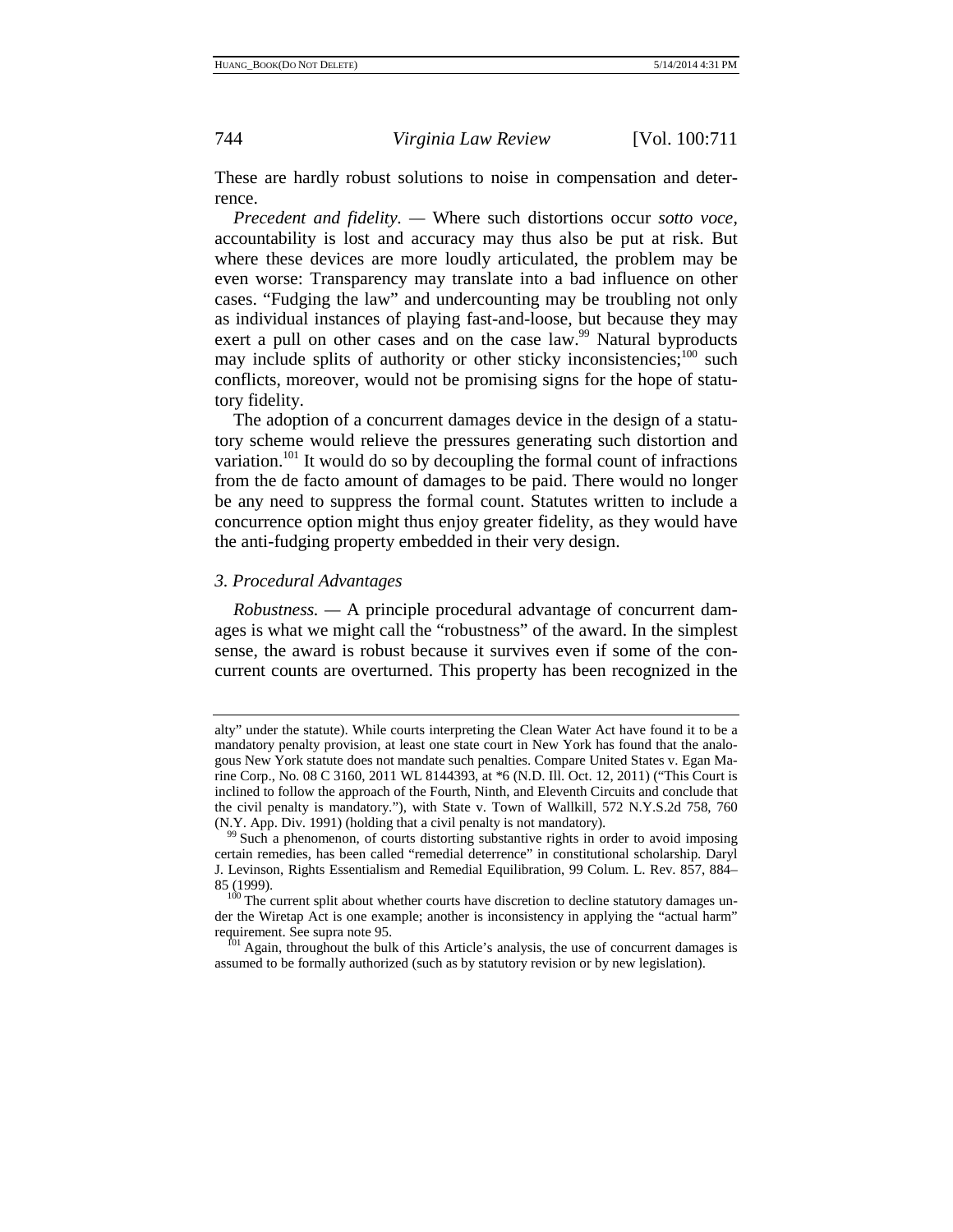criminal appeals context; as one judge put it, "Concurrent sentences have the additional advantage of obviating consequences of any legal error at the trial pertaining to one but not both judgments."<sup>102</sup>

Consider again the illustration with the ten e-mail messages repeating a single lie. Assume again that the statute pegs damages to the number of e-mails, and that the court mirrors the true harm structure of \$2000 for the single lie by running concurrently the \$2000 awards for all ten counts. What would happen to the award if, on appeal, four of the ten counts are thrown out? It remains \$2000 (running concurrently among the remaining six counts), and this would be the correct result. $^{103}$ 

To see robustness at work in a fuller way, consider the variation in which seven of the e-mails went to one recipient and three went to another, with each recipient suffering \$1000 of harm (hence the total of \$2000). The court approximates this harm structure by running seven counts concurrently at \$1000, and the other three the same way. Suppose now that the appeals court throws out all three counts related to the second recipient. What happens to the total award? It falls to \$1000, as it should under the ideal penalty structure (as only one victim of the deception remains). But suppose instead that the appeals court throws out three different counts, one among the e-mails to the first recipient and two among the e-mails to the second. Now the award remains at \$2000, as it should.

The effective award is thus properly unaffected by alterations to the number of counts, whenever the altered counts are also ones that should not matter under the ideal damages schedule. Just as importantly, when the counts that *do* matter are altered, the concurrent damages award also changes along with it. When they are used to match the harm structure, concurrent damages are sensitive to factual changes in the right way.

<sup>102</sup> Irby v. United States, 390 F.2d 432, 439 (D.C. Cir. 1967) (Leventhal, J., concurring). Moreover, under the traditional "concurrent sentence doctrine," appellate courts could turn away challenges to counts that are running concurrently with others, unless all of them were contested. The idea was that overturning only a subset of counts would not affect the overall sentence. See Benton v. Maryland, 395 U.S. 784, 788 (1968) (discussing historical origins of "concurrent sentence doctrine" and tracing it to Chief Justice Marshall's opinion in *Locke v. United States*, 11 U.S. (7 Cranch) 339 (1813)).

<sup>&</sup>lt;sup>103</sup> One implication is that the defendant may then have less incentive to appeal unless she expects to get all ten counts reversed. In a case of overdetermined harm, that is arguably a more appropriate incentive than the alternative of exaggerated motivation to appeal (due to artificial averaging among counts).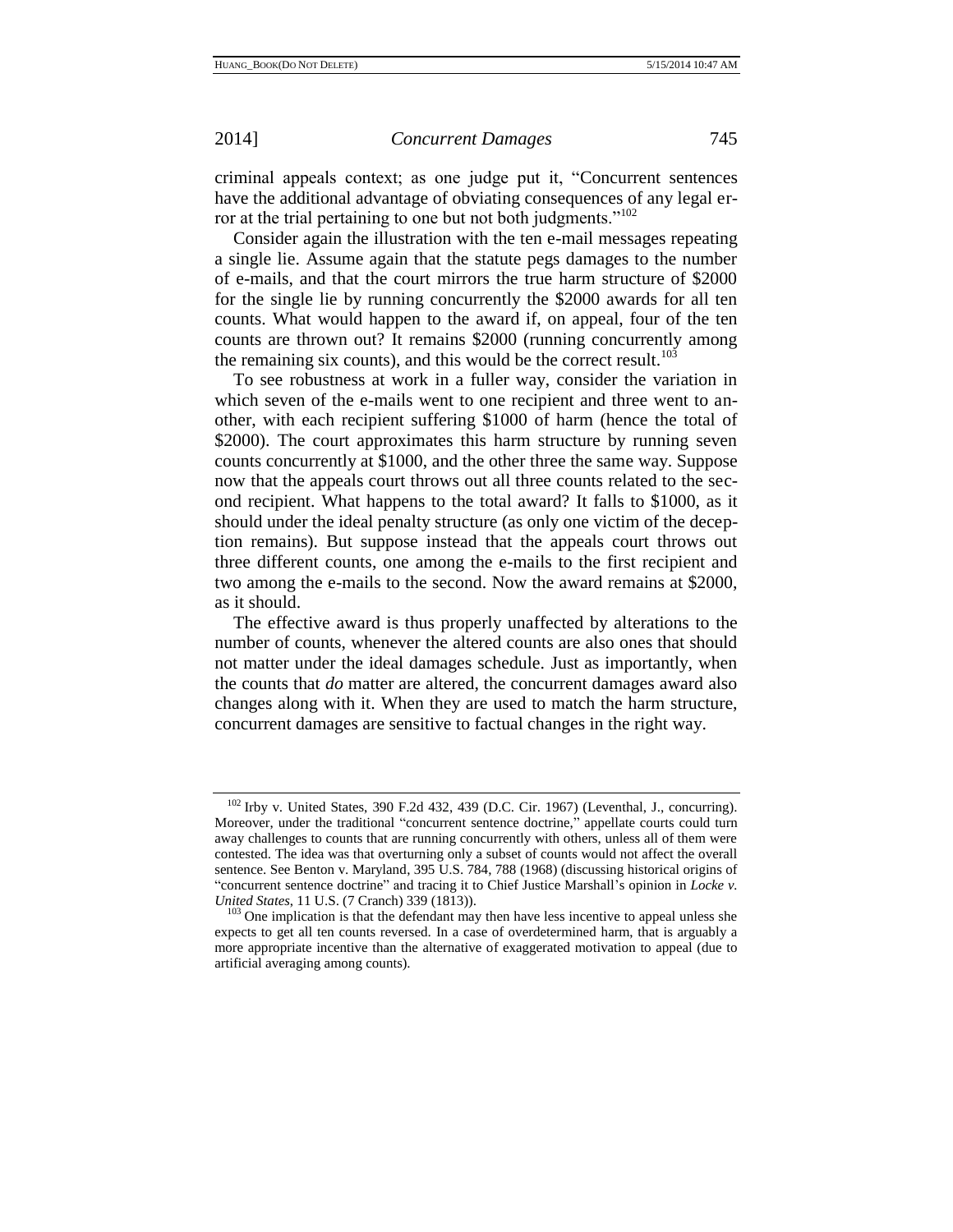*The pro-rata difficulty. —* The robustness of concurrent damages stands in especially sharp relief when set against the failings of the artificial averaging alternative. Recall that even without using concurrent damages, a court could still achieve the correct total award of \$2000 by dividing it among the ten counts pro rata, at \$200 each. But what would happen on appeal under this alternative approach? Consider again the variation in which one count is overturned among the e-mails to the first recipient, and two counts are overturned as to the other. Given the structure of the findings below (\$200 for each of ten counts), the appeals court would reduce the award pro rata by three counts' worth of damages, or \$600, leaving a total of \$1400 for the seven counts remaining intact. This result is wrong because it is based on a false award structure. The artificial per-count award of \$200 is a number without any real meaning, and so is the final reduced award. (The real harm remains \$2000.) The odd \$1400 figure results from the mistake of altering the award pro rata, due to the misimpression created by artificial averaging. $104$ 

This may be a tricky problem for an appeals court to overcome. Like the sophisticated observer, the appeals court may suspect artificial averaging and yet not know enough about the true underlying structure motivating the trial court's decision to make the proper adjustment. Moreover, the appeals court may be hemmed in by the findings of fact as expressed in the trial court's decision: Though reflecting nothing real, the very articulation of the per-count award makes it hard to uproot.

The best the appeals court could do might be to remand the case. Even so, the trial court on remand (despite knowing the right result) might also be constrained by its own prior articulation in the same way. Consider how the trial judge would need to articulate its adjustment: "Now that some violations have been overturned on appeal, I think the penalty per violation should be *increased*."

*Reversibility. —* A complementary procedural benefit is the ease of appellate review (and of reversal, as needed). Should an appeals court decide that the damages should not run concurrently, or should run concurrently in a different grouping, the raw count will still be available to use in reconfiguring the award. In the simplest case, if the appeals court

<sup>&</sup>lt;sup>104</sup> Likewise, in the variation in which all three overturned counts concerned the second recipient, the pro-rata result of \$1400 remaining in damages is again incorrect (as it should be \$1000).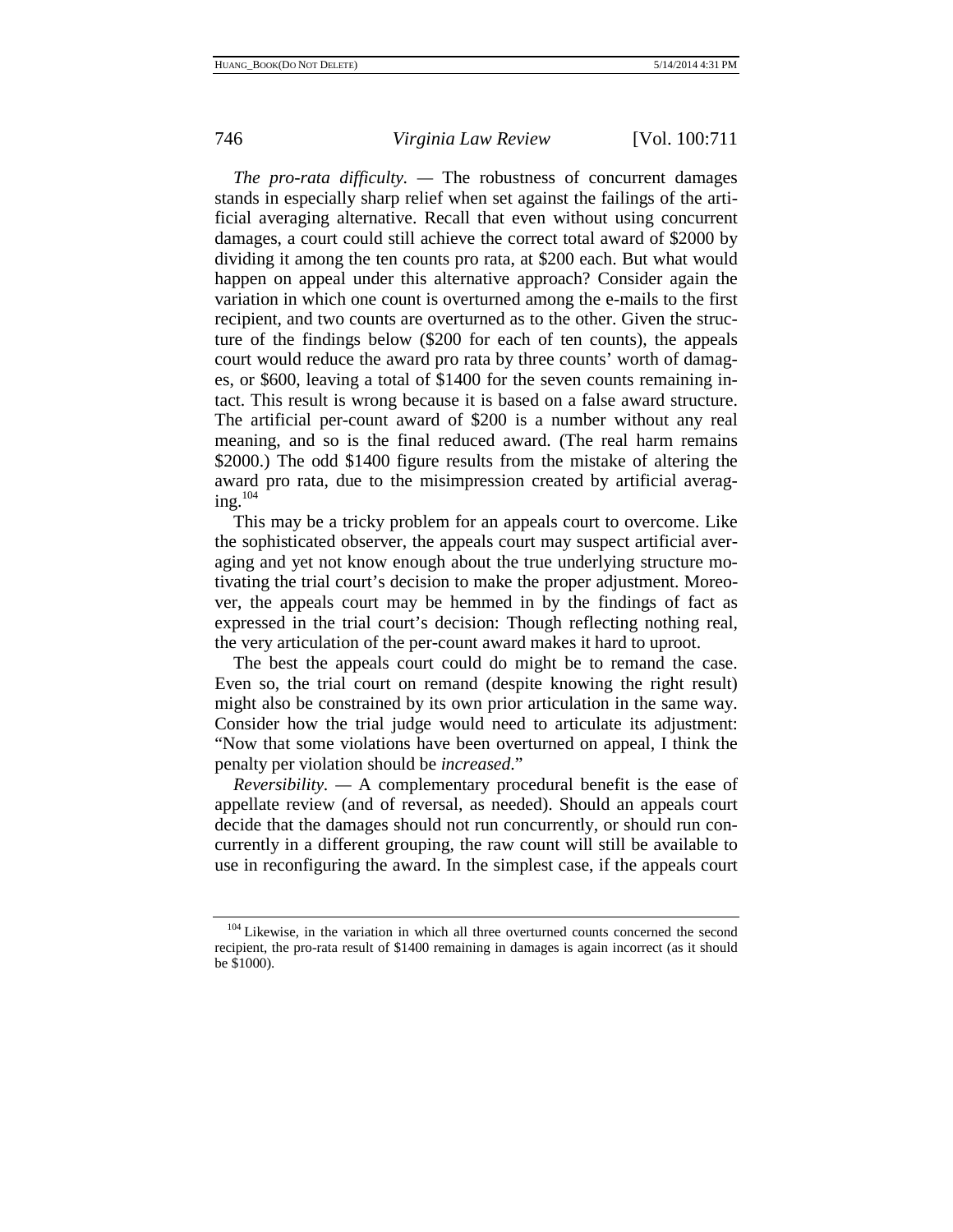decides that the linear structure is suitable after all, then it could award damages that way, based on the number of counts, *N*. Or the appeals court could recombine the basic counts to run concurrently, along other dimensions: With the necessary findings at hand ("one lie, ten e-mails, seven for one recipient and three for the other"), the appeals court could decide that the damages should run concurrently based on a different unit ("by lie") than the one chosen by the trial court ("by recipient"). The needed facts about the number and nature of violations will already have been declared by the fact finder.

# II. VARYING UNITS OF HARM

*[I]t is irrelevant in calculating [per-day-of-violation] statutory damages that 100 violations of the Act might occur on one day, 50 on a second, and only 2 on a third day.* 

*Desilets v. Wal-Mart Stores*<sup>105</sup>

# *A. The Need for Tailoring*

Thus far, our analysis has assumed that the statutorily defined unit for counting the number of awards is a sensible one. But even within a given statutory domain, there is no guarantee that the right unit will be constant across cases. When it is not, and when courts nonetheless interpret statutory terms rigidly, anomalies in damages and perverse effects may arise.

Consider the hardline position taken by the circuit court quoted above, in interpreting the term "per day of violation" to mean one and only one award per day. The opportunities for manipulation that this choice of unit creates are easy to see. In fact, such concerns were cited by another circuit court as a reason to take the contrary position on a similar question under a different statute: Such a definition "would encourage individuals to stack all their violations into one 'Pollution Day,' in which innumerable offenses could occur, subject only to the [same] maximum."<sup>106</sup>

<sup>105</sup> 171 F.3d 711, 714 (1st Cir. 1999) (interpreting the phrase "per day of violation" in the statutory damages provision of the Stored Communications Act, noting that "[f]or each day on which any violation occurs, or multiple violations occur, the [same] liquidated sum . . . must be paid by the violator").<br><sup>106</sup> Borden Ranch P'ship v. U.S. Army Corps of Eng'rs, 261 F.3d 810, 817–18 (9th Cir.

<sup>2001) (</sup>interpreting the phrase "per day for each violation" in a penalties provision under the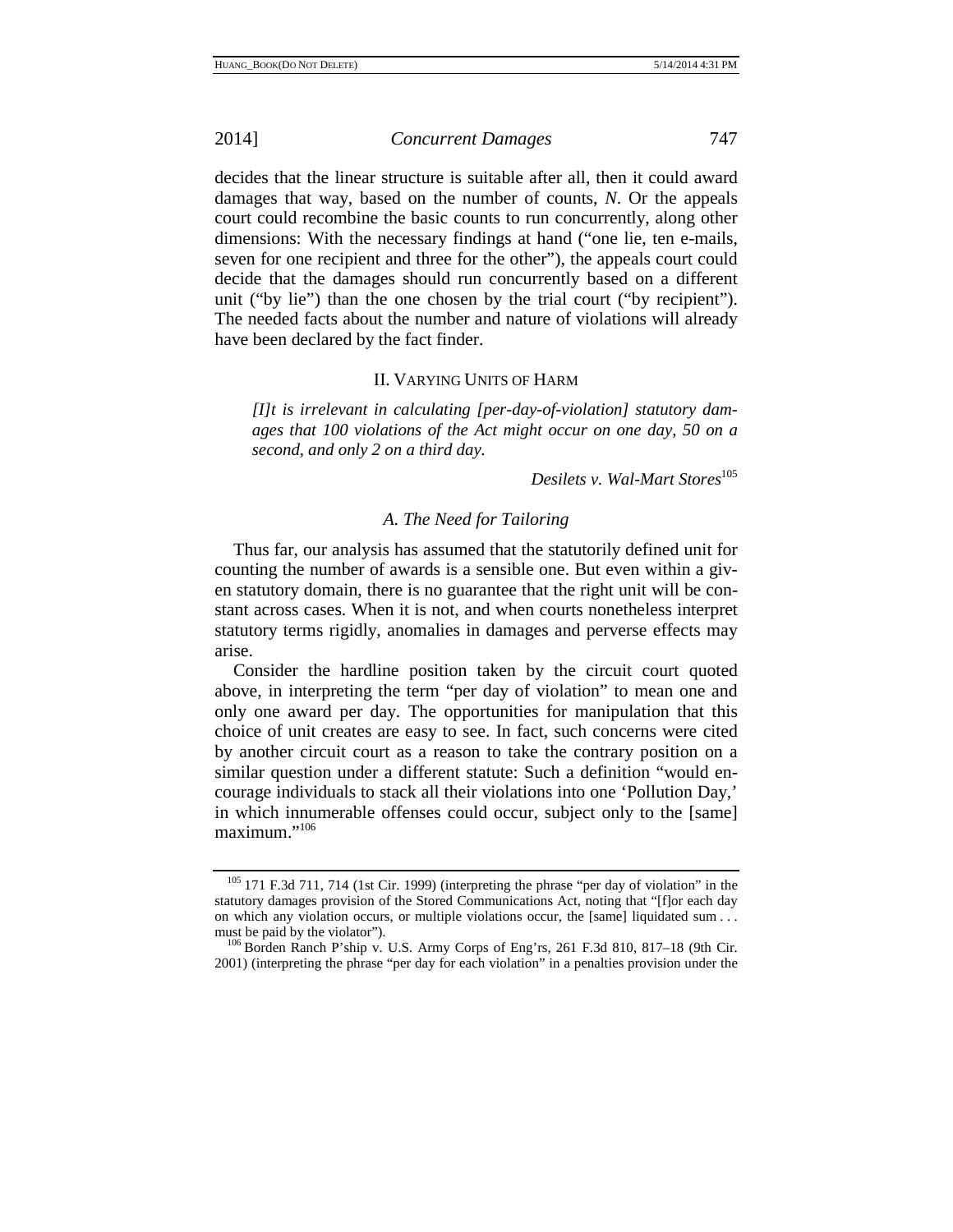Yet adhering rigidly to the opposite choice is hardly any better. In a given case, it may be that counting days is most suitable, reflecting a type of harm that accumulates steadily day by day—while in another case, under the same statute, the harm done may depend on how many violations occurred on each day. Again, what is needed is the flexibility to tailor the choice of unit to how harms in fact accumulate.

# *1. Illustration: Copyright*

The federal Copyright Act assigns statutory damages per "work."<sup>107</sup> Assume that case law has established that each episode of a television series is a single work.<sup>108</sup> Now imagine an avid television viewer who illegally downloads entire seasons of her favorite dramas. Because the storylines are the key to the enjoyment of these shows, she is only interested in downloading seasons as a whole (which she watches in marathon fashion, besides). Likewise, the studios that produce these shows typically sell them packaged by season.<sup>109</sup> Let us assume for now that the proper measure of copyright harm is the lost sales, $110$  and that this viewer gets the same benefit per season, regardless of the number of episodes.

Imagine her downloading two shows with the same price per season and the same viewing time per season—one with ten one-hour episodes and the other with twenty half-hour episodes—both of which she enjoys equally. In a copyright infringement suit by a studio against her, howev-

nitary harm to the author); this possibility is considered below.

Clean Water Act, noting approvingly that "[t]he focus is clearly on *each* violation, and courts have consistently rejected attempts to limit civil penalties to the number of days in which

violations occur"). 107 17 U.S.C. § 504(c) (2012). There are complications discussed below, chiefly that a group of works may be viewed as a "compilation" counting as only one work for statutory damages purposes. Note also that, although a prerequisite for demanding statutory damages for a given work is registration of the copyright, the fact of multiple registrations does not

imply multiple works.<br><sup>108</sup> Several leading cases have taken this approach under the Copyright Act. See MCA Television v. Feltner, 89 F.3d 766, 770 (11th Cir. 1996); Gamma Audio & Video v. Ean-Chea, 11 F.3d 1106, 1119 (1st Cir. 1993); Twin Peaks Prods. v. Publ'ns Int'l, 996 F.2d 1366,

<sup>&</sup>lt;sup>109</sup> Or think of the recent Netflix strategy of releasing all episodes of a new drama series simultaneously (most famously, *House of Cards*). See Brian Stelter, New Way to Deliver a Drama: All 13 Episodes in One Sitting, N.Y. Times (Jan. 31, 2013), http://www.nytimes.com/2013/02/01/business/media/netflix-to-deliver-all-13-episodes-ofhouse-of-cards-on-one-day.html.<br><sup>110</sup> There are, of course, other ways to conceive of copyright harms (for instance, as a dig-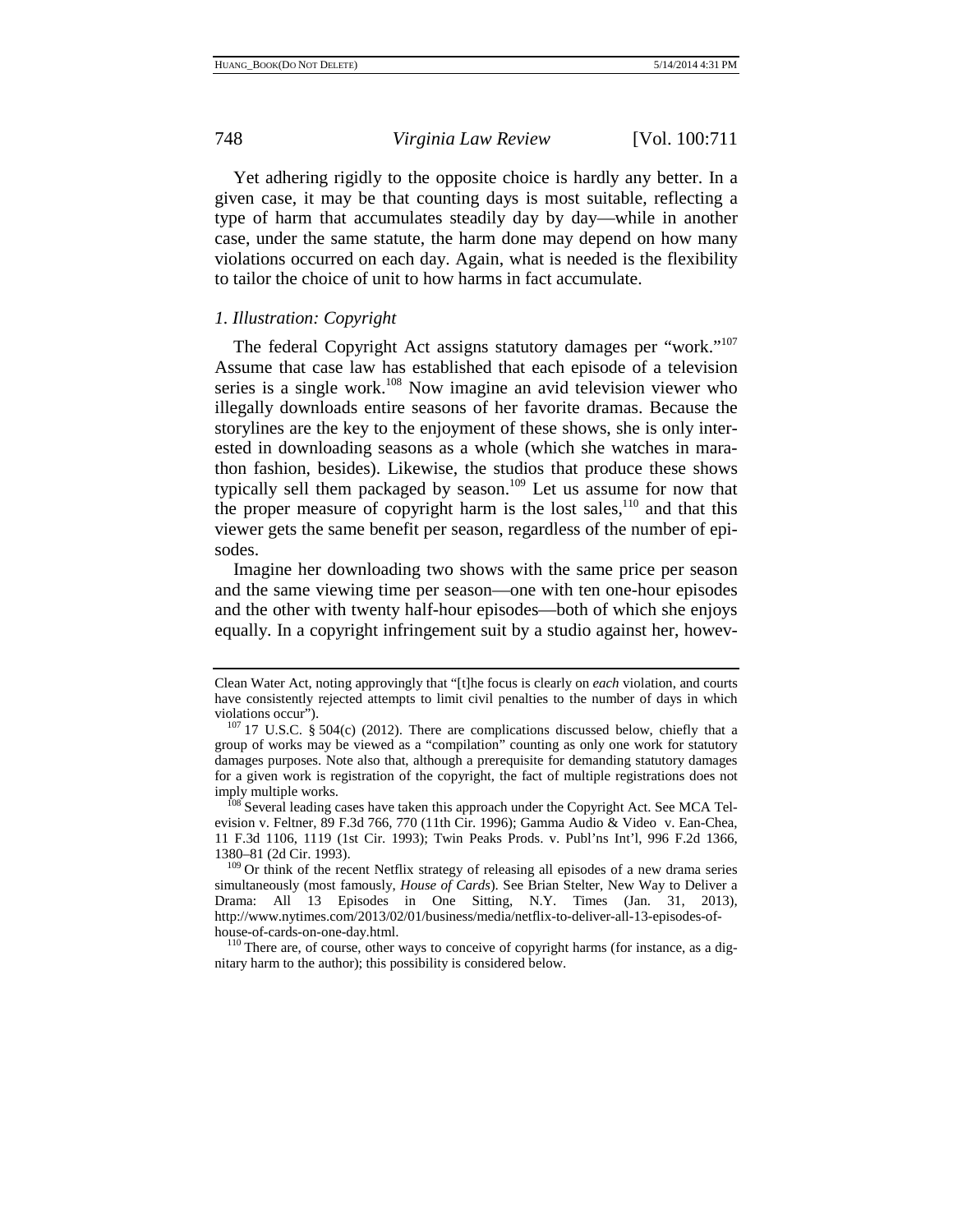er, the number of counts will be pegged to the number of episodes. This measure corresponds neither to the (per-season) benefits of the violator, nor to the (per-season) harm suffered by the studios. Even supposing that the amount of the fictional per-episode award can be calibrated to fit some "typical" number of episodes per season, infringers can still end up paying—and plaintiffs can receive—widely varying damages for essentially the same quantum of harm.<sup>111</sup>

*Inaccuracy.* — The result is over- and underdeterrence in tandem, and if enforcement occurs, over- and undercompensation. Viewers whose favorite shows happen to be broken down into twenty half-hour episodes per season will be more deterred, while those favoring shows with ten one-hour episodes per season will be less deterred. Likewise, studios whose shows use the half-hour format will be more compensated, and those using the hour-long format will be less compensated.

Moreover, if the potential violator can choose among behaviors, then setting damages based on the wrong unit induces distortionary substitution. Here, the downloader may shift toward those shows that happen to have fewer episodes per season, and away from those with more episodes (even if total viewing times are the same and the per-season prices are the same). Such substitution does not reduce harm; its only role is sanctions-avoidance.<sup>112</sup> In essence, the regulatory error is in applying incentives to the wrong margin of behavior.

*Noise. —* The most salient distributional consequence is that the studios' recoveries will depend on a factor irrelevant to the harm done. But the viewer paying those damages also faces this same arbitrariness. If the viewer is not legally savvy and is not paying attention to the number of episodes (why would she?), then the arbitrary difference in the damages realized upon enforcement can also be seen as an undesirable distributional consequence.113 One might call it a sort of "moral luck," though it is arguably worse.<sup>114</sup> The usual moral luck concern is that identical acts can result in varying amounts of realized harm (and thus liabil-

<sup>&</sup>lt;sup>111</sup> Fudging the per-count amount by raising it when there are fewer episodes, and lowering it when there are more, raises the difficulties discussed at length in Part I. This alterna-

tive is omitted from the illustration.<br><sup>112</sup> It may well be wasteful, from an efficiency perspective, if the substituted shows are not as enjoyable as the ones she would have otherwise picked.  $113$  In other contexts, the actor may not be able to observe the unit to which damages are

pegged; this problem, which we might call a "blind margin," is discussed below.<br><sup>114</sup> See Dana K. Nelkin, Moral Luck, *in* Stanford Encyclopedia of Philosophy (Edward N.

Zalta ed., 2013), http://plato.stanford.edu/archives/sum2013/entries/moral-luck/.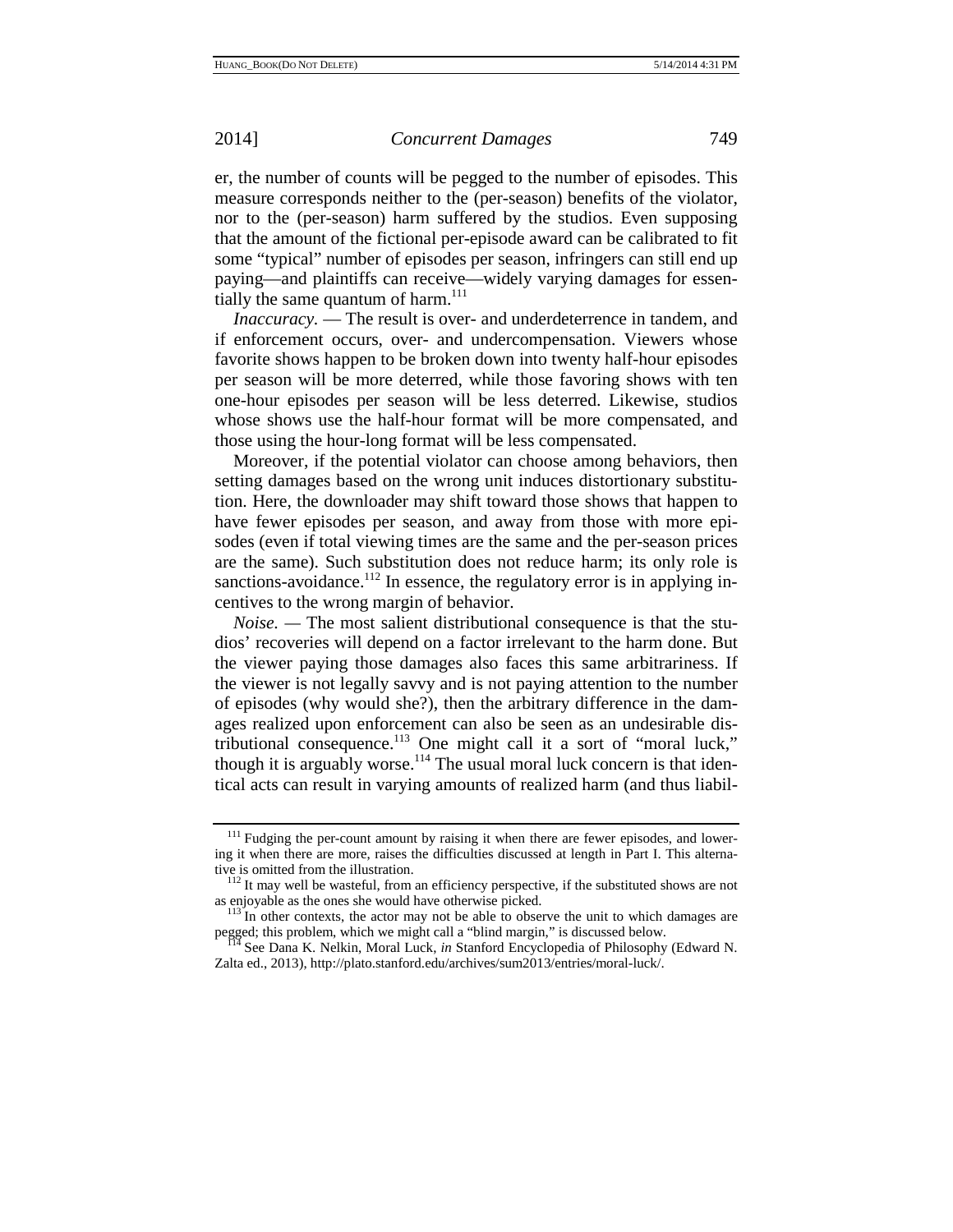ity). By contrast, here the same amount of harm is assumed; thus the variation in damages is still more arbitrary and harder to rationalize. It is *pure* noise. $^{115}$ 

*Statutory revision?* — One solution might seem to lie in revising the statutory unit or its interpretation to reflect the realities of how harms accumulate.116 Here, one might think that a season of a television show could be counted as a single "work" in a revised statute. But then imagine that our same television viewer also downloads entire seasons of comedies (in addition to the dramas). In her enjoyment of the comedies, they *do* count episode by episode. There is no storyline to speak of, and she watches them as individual episodes, say, during a workout or during breaks. Moreover, knowing their audience, the studios sell these shows on iTunes episode by episode.<sup>117</sup> The statutory unit of violation (now assumed to be per season) is again unsuited to either how harm or gains accumulate. And as before, when the number of episodes per season varies across shows, then noise and distortions in incentives may occur (now a savvy viewer will tend to download seasons with more episodes and avoid the ones with fewer), along with ex post inconsistency of sanctions—and of compensation—for similar harms.

What is needed is *not* a uniquely "correct" unit, the one margin of behavior towards which the sanctions should always be directed. Rather, the need is for flexibility, allowing damages to reflect case-by-case differences in how harms (or gains) actually add up. It may be especially desirable for very general statutes, in which the term defining the unit (say, "works") must cover a wide range of possible objects (say, from songs to architectural designs to fictional characters).<sup>118</sup>

But the need does not arise only from statutory breadth. Even for narrower statutes, the appropriate unit of harm may still vary among cases along many dimensions: by type of victim-plaintiff, by type of actordefendant, even by theory of harm (for instance, economic loss versus dignitary harms). Moreover, the degree of distortions to compensation

<sup>&</sup>lt;sup>115</sup> That is the view from the ex post perspective. If anticipated, noise may also have dis-

tortionary effects on ex ante incentives. See Calfee & Craswell, supra note 88.  $^{116}$  Or, such a revision could reflect how gains stack up, if the aim of the damages award is absolute deterrence.

<sup>&</sup>lt;sup>117</sup> Assume (as before) that the sales price is the measure of harm.<br><sup>118</sup> See, e.g., Walt Disney Co. v. Powell, 897 F.2d 565, 570 (D.C. Cir. 1990) (acknowledging that "Mickey and Minnie are certainly distinct" but noting that "Mickey is still Mickey whether he is smiling, frowning, running or walking, waving his left hand or his right").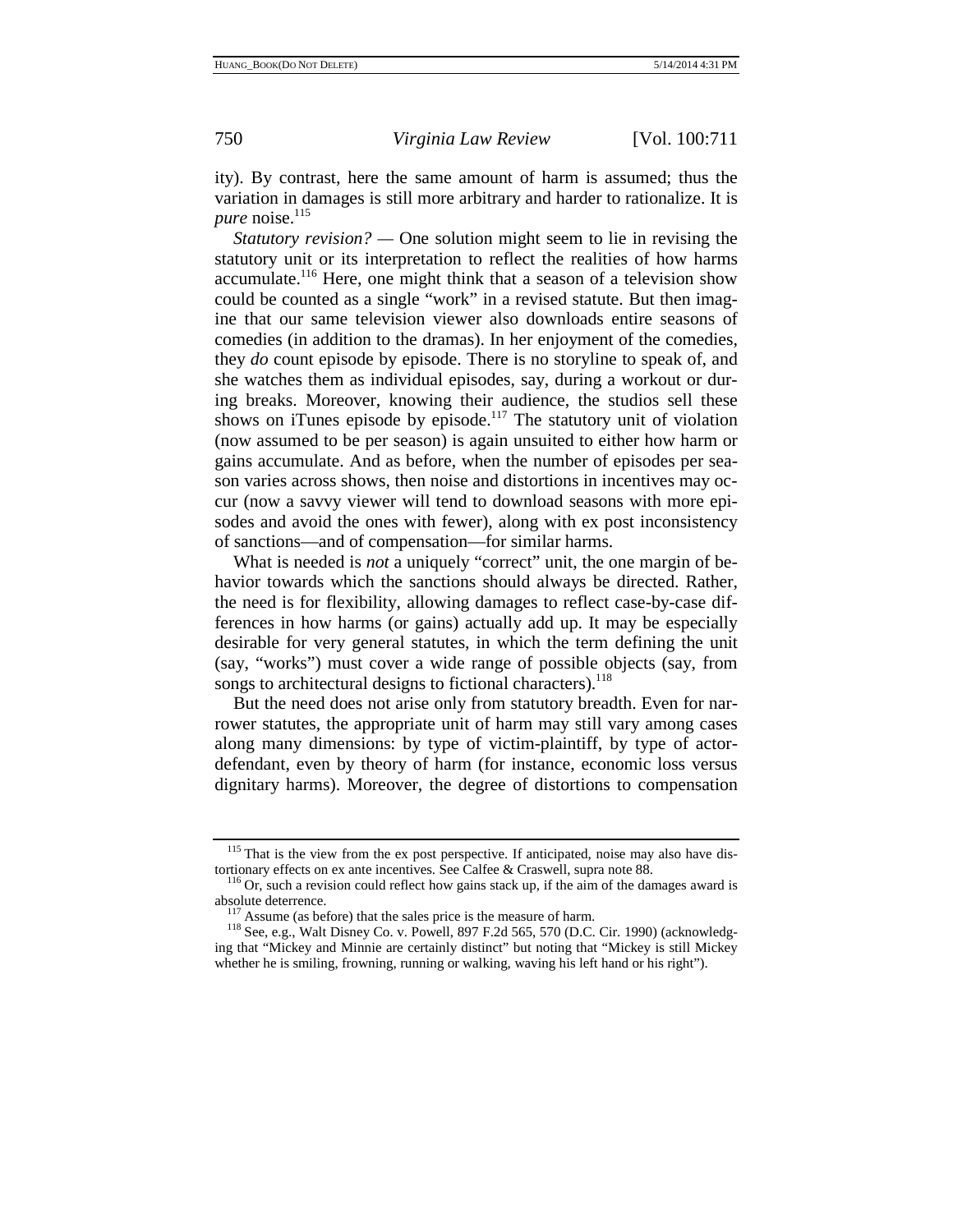and incentives may depend on unanticipated situational factors, as the next illustration suggests.

### *2. Illustration: Electronic Privacy*

Consider again the privacy statute that regulates unauthorized access to electronic communications, such as hacking into someone else's email account.<sup>119</sup> Assume that the statutory damages are pegged, under governing case law, to each access or  $\log_{10}$ <sup>120</sup> It might make good sense—in some cases—to assume that each unauthorized login causes the same degree of harm. (Or to speak in terms of absolute deterrence, one can imagine *gains* that accumulate linearly, such as for a hacker who is paid by the job.)

But what if the amount of harm done, in another case, depends on a different unit of measurement—such as the number of e-mails opened and read, or the number of accounts hacked? Think again of the snooping employer, illegally monitoring employee e-mails. An employer who reads 1000 e-mails in an employee's account might have logged in only once, or five times, or one-hundred times. Whether the correct unit of harm is per e-mail or per employee's account, counting the raw number of logins for damages purposes would create noisy incentives—not to mention the distributional consequences of vast inconsistency in awards, possibly by orders of magnitude.<sup>121</sup>

The dual rigidities of linearity and inflexible units are not dissolved by rewriting the statute (or by revising precedent) to choose a different unit—only again to have a fixed definition. Suppose instead that the statute is written or read to grant one statutory award per "user account" (not per login).<sup>122</sup> For some cases, the new unit might make better sense.

<sup>&</sup>lt;sup>119</sup> As in the Introduction, these hypotheticals are based on the ECPA and specifically the remedies provision of Title II. See Stored Communications Act, 18 U.S.C. § 2707(c) (2006). <sup>120</sup> See Pure Power Boot Camp v. Warrior Fitness Boot Camp, 759 F. Supp. 2d 417, 428–

<sup>30 (</sup>S.D.N.Y. 2010) (using a per-intrusion measurement); United Labs. v. Rukin, No. 98-C-602, 1999 WL 608712, at \*5 (N.D. Ill. Aug. 4, 1999) (counting each of at least 200 unauthorized accesses of plaintiff's voicemail as a separate violation, resulting in at least

<sup>\$200,000</sup> of damages because of the \$1000 minimum per violation). 121 Or think back to the False Claims Act case of *Birkart*, with 9000-plus invoices each garnering a separate minimum award of \$5000, though the judge said he would have counted it all as a single violation if the statute had allowed. See supra note 92.

 $122$  Under the ECPA, one court has in fact used this unit of measurement, but only because it did not have enough evidence of the number of total intrusions, which it took to be the correct unit. *Pure Power Boot Camp*, 759 F. Supp. 2d at 428–30.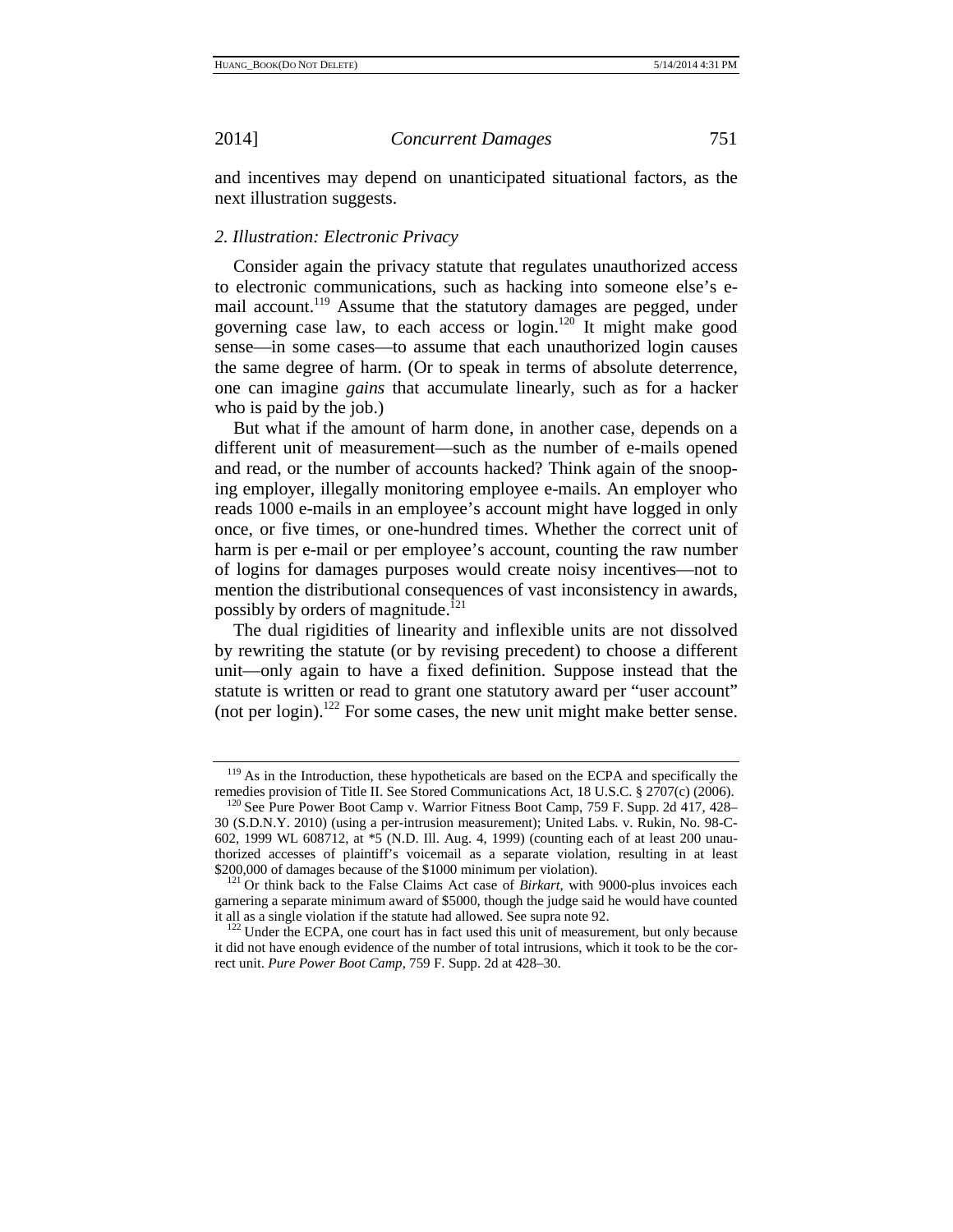But what if the harm in another case depends on the number of people whose e-mails were read, that is, not only the hacked accountholder but also those with whom she corresponded?

# *3. The Role of Concurrent Damages*

Creating an option to run damages concurrently brings in the needed flexibility.<sup>123</sup> It allows courts to collapse smaller units into larger ones, in effect, for purposes of assessing damages—thus tailoring the unit of violation case by case. The statute can set the unit of initial counting to be the smallest unit of likely concern and allow the court to adopt larger de facto units, as the need arises. Thus the option of concurrent damages also relieves pressure to stretch statutory terms to cover the right unit for a given case; it does so by introducing flexibility elsewhere in the process.

For an illustration of its use, consider our initial story about the viewer downloading the television drama series, where the count of statutory damages awards is based on the number of episodes, *N*, but the true count of harms is by season. In that case, the court should run the resulting *N* awards concurrently by season. Any season will amount to a single award, in effect (whether it has twenty half-hour or ten full-hour episodes).<sup>124</sup> The result is elimination of the noise and distortions arising from the arbitrariness in the number of episodes per season. Likewise, in the story of the employer monitoring its employees, the court can shift

 $123$  As is true throughout the Article (except for the Conclusion), the analysis here assumes a concurrent damages option that is formally created via statutory revision or inclusion in a

new statute.<br><sup>124</sup> Naturally, the award should be set to reflect the per-season harm. Because the concurrent structure is clearly articulated by the judge in the per-season case, that per-count amount will be understood by observers (including future courts and primary actors) as calibrated to reflect one season's worth of harm. Note that the analysis here generally assumes that the statutory range for the per-unit award (if any) is wide enough to include the amount that reflects the harm (or desired damages amount under another remedial theory) for the appropriate effective unit. To the extent that the statutory range is too narrow, that fact would *not* be an argument in favor of linearity—much less against a concurrence option. Rather, it would be an argument for an amendment that extends either the statutory minimum or maximum. Absent such a revision, however, a judge may well face a case in which the aims of getting the structure right and getting the total amount right are in tension; if so, then the concurrence option allows the judge to choose which aim takes priority.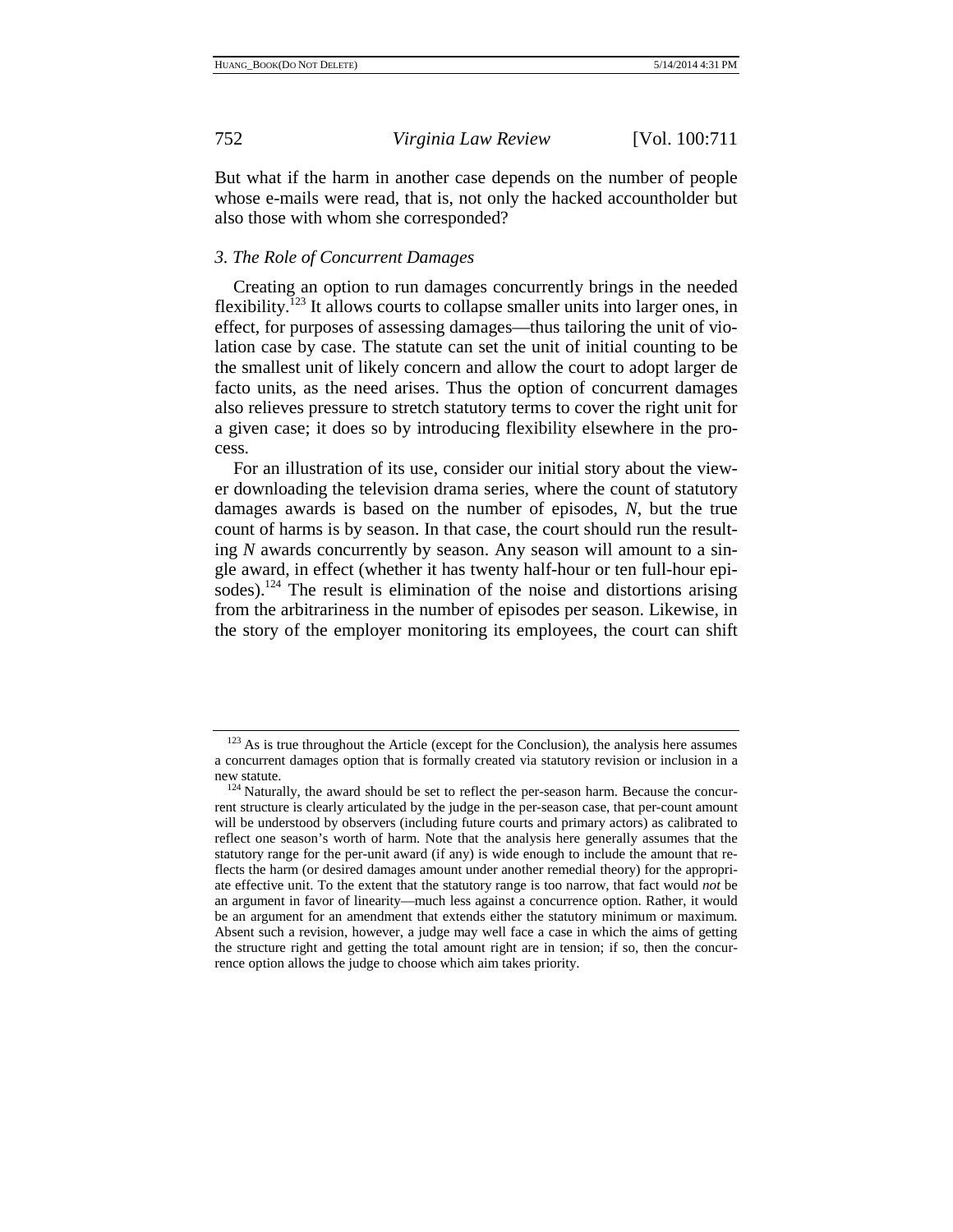the effective unit of liability to per-user-account simply by running the per-login awards concurrently by user account.<sup>125</sup>

But what if the formal count *is* the true unit of harm in a given case? The court can simply decline to run the damages concurrently. In the case of the copyrighted television comedies (rather than the drama series), the court should decline to run the awards concurrently, as the harm there does depend on the number of episodes. The availability of concurrence creates an option, not a command.

*Information demands.* — Notably, the court's solution is the same— "all counts run concurrently by user account"—whether the arbitrary multiplier happens to be one or one hundred in a given case. The information demands on the court are thus relatively light, compared with trying to calibrate awards to be correct "in the average case" (when stuck with the wrong unit). Once the court decides on the right unit, that unit naturally serves as the grouping by which the awards should be concurrently run.

Moreover, the device relieves lawmakers of the need to enumerate (and to anticipate) the wide range of the possible variations that may arise in new cases. Think of the possible contrasts in how harm might accumulate for songwriters as opposed to copyright "trolls"; or in how harm might be caused by individual downloaders as opposed to filesharing services. The type of victim, the type of injurer, the basic nature of the invasive act—how harms add up may vary along many dimensions, from case to case.

And then there are the future variations that legal designers cannot easily anticipate. Would snooping on e-mail in the "cloud" be counted as access to one "facility" under the relevant statute<sup>126</sup>—or to dozens or hundreds, whatever the number of servers may be? It is easy to see why statutory enumeration of unit definitions (or even of the dimensions of potential variation) may be infeasible.

<sup>&</sup>lt;sup>125</sup> And the award should be set to reflect the per-account harm. In addition to being easy to understand as such because concurrence has been articulated, this amount also may make intuitive sense because it reflects the fact that a single login would suffice to cause that

amount of harm.<br><sup>126</sup> See Stored Communications Act, 18 U.S.C. § 2701(a)(1) (2012) (specifying punishment for a person who "intentionally accesses without authorization a *facility* through which an electronic communication service is provided") (emphasis added); cf. *Pure Power Boot Camp*, 759 F. Supp. 2d at 428 (emphasizing "facility" as a key statutory term in rejecting per-e-mail unit of counting).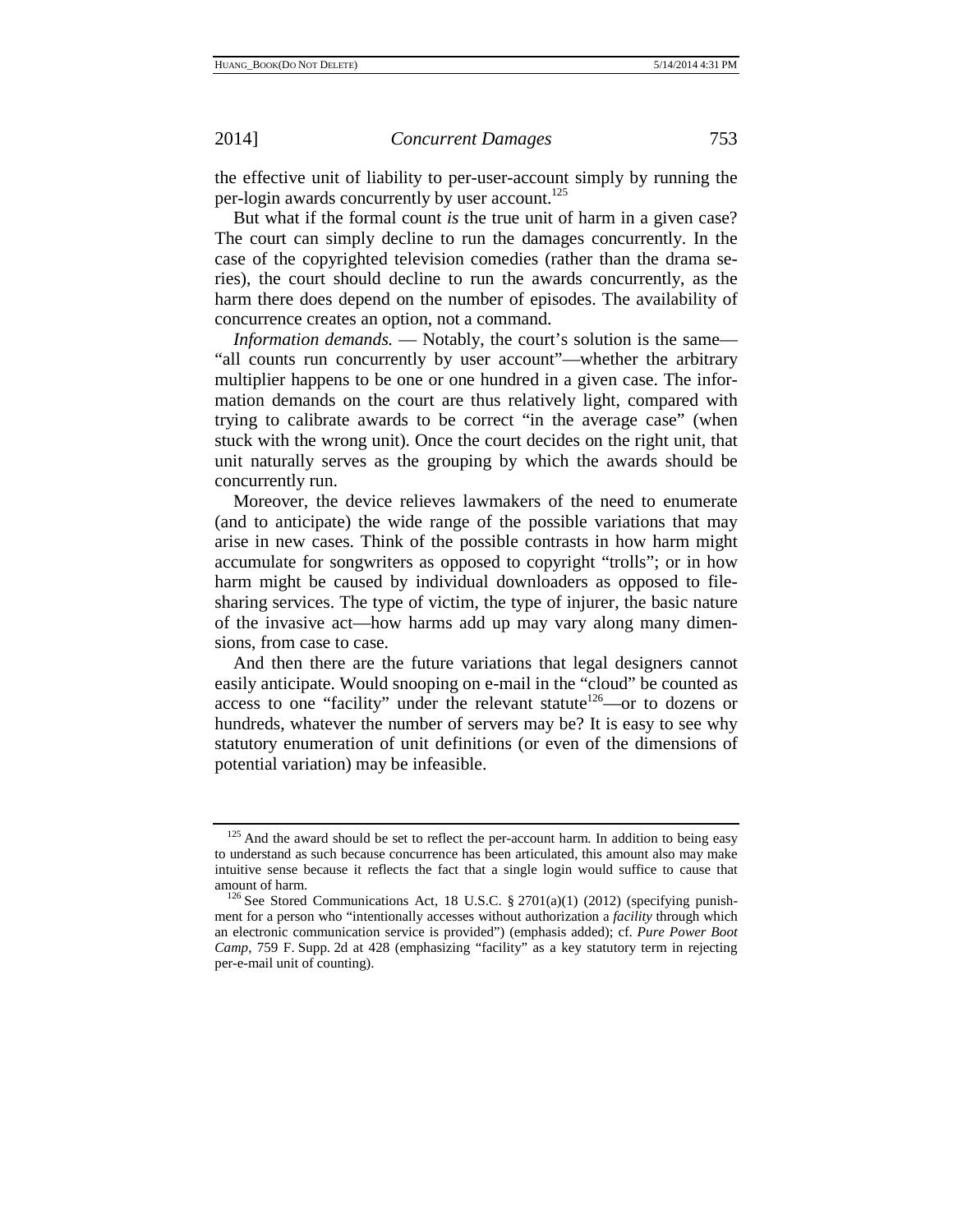*Theories of harm and remedies. —* More fundamentally, the concurrent damages option also allows for some tailoring, case by case, to different conceptions of harm: In one copyright case, the loss could be seen as purely economic (say, the lost sale of a season boxed set); yet in the next case, it could be seen as something closer to dignitary harm (an offense to the writer of each episode).

Varying aims of regulation, or theories of remedies, can also be accommodated: What may be the right unit of harm to be internalized in a given case, for optimal deterrence purposes (say, the message-bymessage offensiveness of having one's e-mail read by a third party), might differ from the right unit of gains to be wiped out, for absolute deterrence purposes (the employer's learning curve about personal secrets).

More generally, it is worth emphasizing that the device proposed here is an *option* that can be used or forgone in any given case, in service of whatever remedial aims the judge finds to be most appropriate to that case (including but not limited to familiar notions of compensation, deterrence, punishment, or unjust enrichment). Such an option is useful as long as a judge can discern, under her chosen remedial theory, what unit of prosecution best reflects the real offense, or what would amount to under- or overcounting, or how much total damages would be inadequate or excessive. Moreover, to the extent that such criteria are in tension in a given case (for example, if overcounting may actually help to reach a desired level of deterrence because the statutory per-count maximum has been set too low), then again the option allows the judge to choose which purpose takes priority.

# *B. Flexibility Without Vagueness*

Can the same degree of tailoring also be achieved through more elastic statutory drafting or interpretation—such as through the use of stretchy language? One might think that using generic terms (such as "works" or "violations") or permitting alternative groupings (such as "compilations") in statutory drafting could do some of the work.

Yet recent experience suggests that rigidity can emerge nonetheless, due to the reluctance of some judges to make use of such elasticity and due to the ossification of judicial constructions into case law. The lifespan of textual elasticity may be no more than one case. If so, then introducing another (and more judge-friendly) method of tailoring would not be redundant, but essential.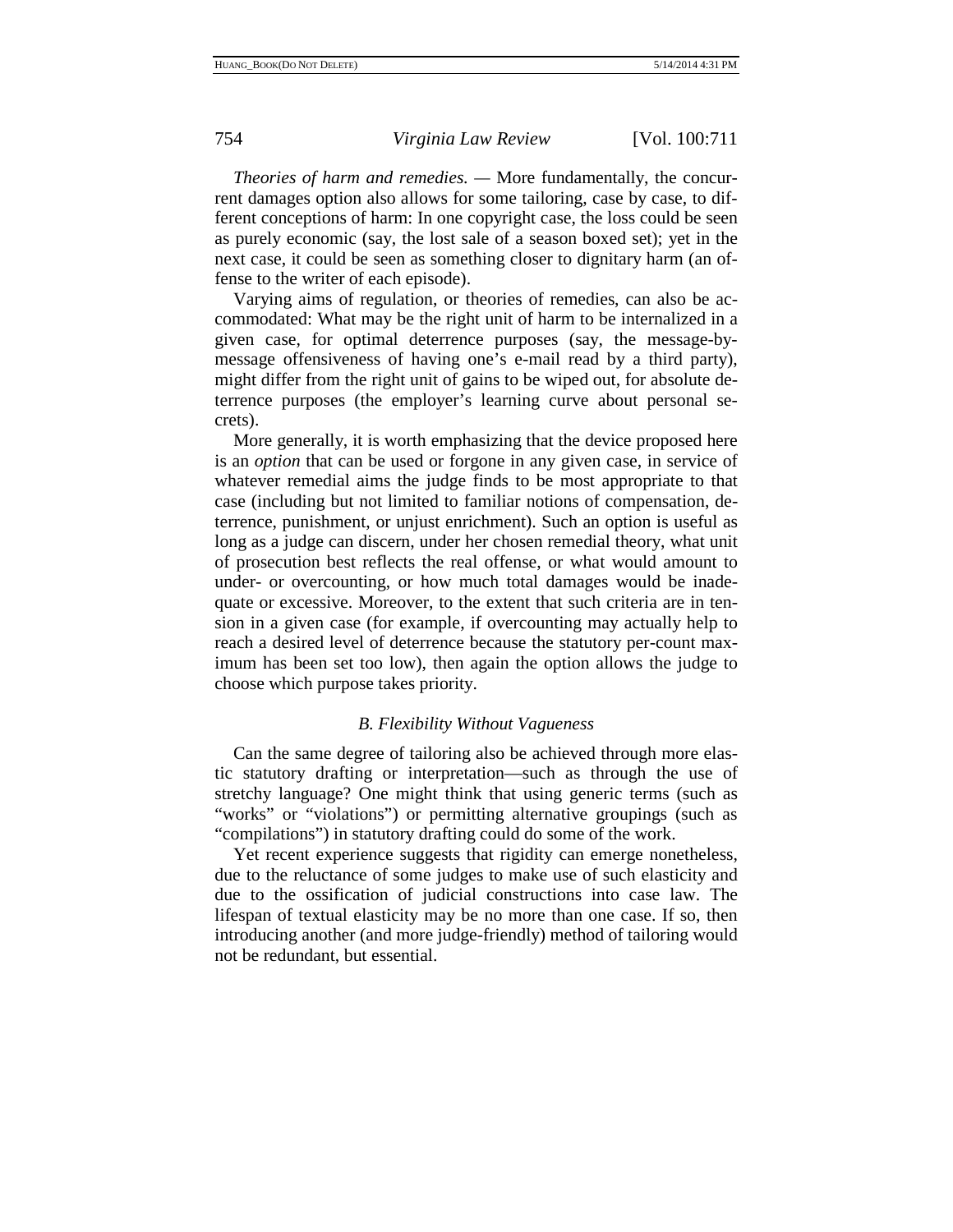*1. Inelastic Terms* 

Consider first the terms "work" and "compilation" in the Copyright Act. One might have imagined that, even beyond the elasticity in the words themselves, their co-existence might offer a convenient option in cases involving a group of multiple works: A court seeking to tailor the damages award could functionally choose one or the other term, as suits the structure of the harm in a given case.

Yet the leading case of *Bryant v. Media Right Productions*<sup>127</sup> suggests how readily some courts will give away such flexibility. The *Bryant* court held that all of the songs on a music album must be grouped together as a "compilation" (and thus as a single count for statutory damages purposes) if they were originally issued together as an album. Disapproving of other circuits that have leaned more functionally (taking as a touchstone whether the smaller unit has independent economic value, such as being sold individually), the *Bryant* court rejected any such approach.128 It did so without reservation: "This [statutory] language provides no exception for a part of a compilation that has independent economic value, and the Court will not create such an exception."129

In another striking judicial articulation, in a Wiretap Act case, a court noticed the anomalies that would arise from a rigid reading of vague statutory language—and yet stuck to it nonetheless.<sup>130</sup> There, the statutory damages awards were pegged to the unit "each day of violation."131 It seems fair to wonder if this language is capacious enough to allow counting of "each day of violation" *for each violation* when it makes sense to do so. But this leading case (about employer snooping, as it happens) emphatically ruled out such an option: "[I]t is irrelevant in calculating statutory damages that 100 violations of the Act might occur on

 $127\,603$  F.3d 135 (2d Cir. 2010).<br><sup>128</sup> Id. at 142 ("At least three other courts have adopted the 'independent economic value' test.  $\ldots$  [W]e decline to do so in this case.").<br><sup>129</sup> Id. Meanwhile, a leading case concerning television episodes set down a stake at the

opposite pole. Twin Peaks Prods. v. Publ'ns Int'l, 996 F.2d 1366, 1381 (2d Cir. 1993) (explaining that "[t]he author of eight scripts for eight television episodes is not limited to one award of statutory damages just because he or she can continue the plot line from one episode to the next and hold the viewers' interest without furnishing a resolution"). The tension between these two rigid poles, in two distinct contexts, should not be mistaken for case-tocase flexibility *within* each context. Think again of our illustration about the viewer who downloads both drama and comedy television series.<br><sup>130</sup> Desilets v. Wal-Mart Stores, 171 F.3d 711, 714 (1st Cir. 1999).<br><sup>131</sup> 18 U.S.C. § 2520(c)(2)(B) (2012).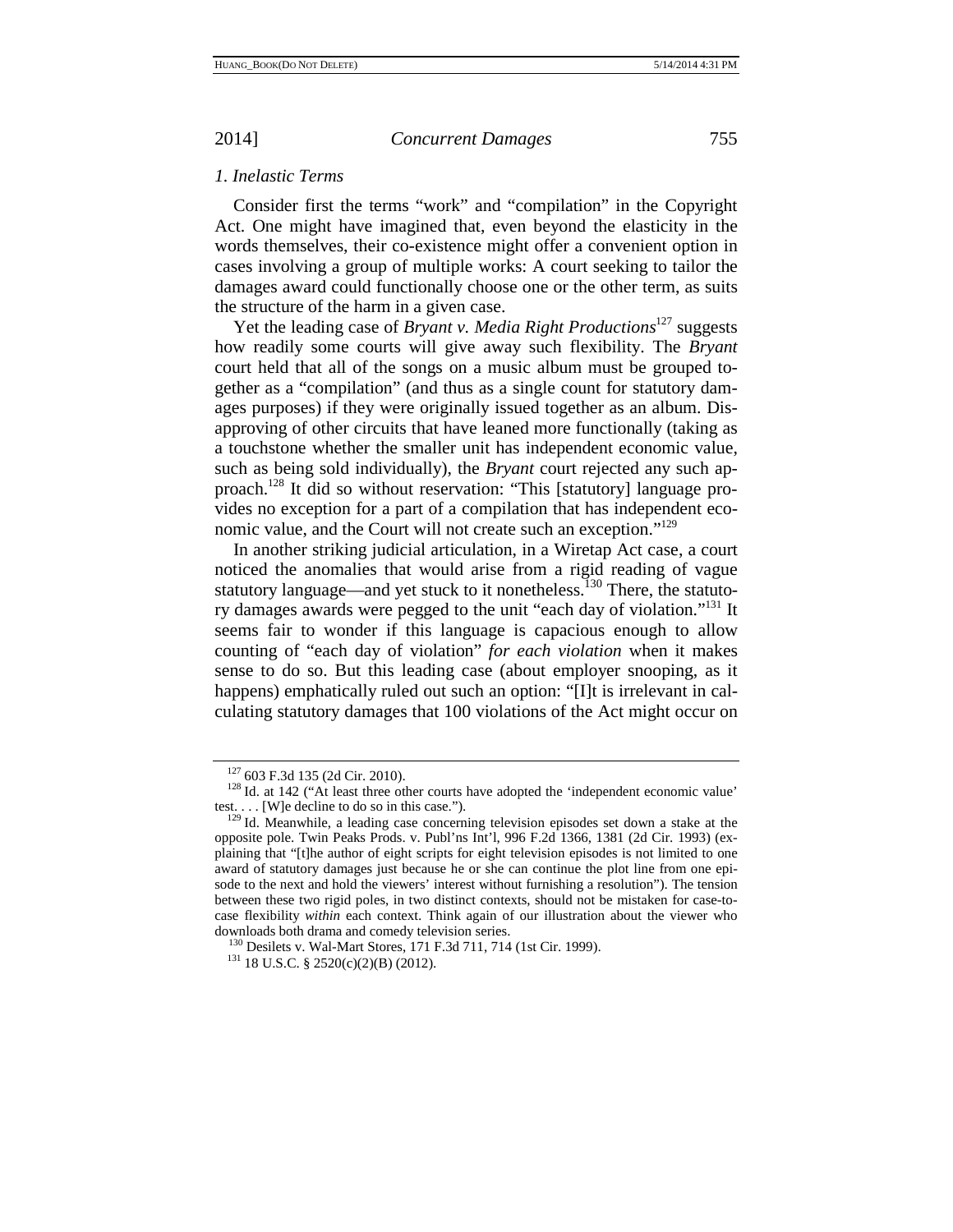one day, 50 on a second, and only 2 on a third day."132 Every day counts for a single award. $133$ 

Although acknowledging that "[c]ertainly, each interception separately injures a victim, as does each disclosure, and each intentional use of intercepted conversations," the court dismissed the reading that would seem to follow: "[W]hile a plausible argument can be made that providing separate minimum damage awards for each *type* of violation would better serve the Act's purposes, that is an argument that must be presented to Congress."134 In following this lead, another circuit court also took comfort in attributing the anomaly to Congress: "While measuring damages by days of violation does create the possibility of treating different defendants similarly (since single and multiple violations on any given day both count as one), at least this imbalance arises from the plain language of [the statute]."135

It thus appears that some courts will tend to use statutory text, even when it is vague, as a source of rigidity rather than flexibility.<sup>136</sup> Of course, in some contexts it may be good legal design to define the statutory unit narrowly, while complementing that rigidity by adding flexibility elsewhere. Rigid definitions do have their uses—for example, putting potential violators on notice or clarifying what must be proved in enforcement. On this view, one reason to add a concurrent damages option is precisely to *avoid* the need to stretch statutory terms.

Yet even when courts *are* willing to make use of textual elasticity in choosing the unit for counting damage awards, there may still be reason to prefer using concurrent damages to do so. Different sites of discretion can coexist—and should, if they serve different purposes. Each then relieves the pressure to use another as a second-best.<sup>137</sup>

<sup>&</sup>lt;sup>132</sup> *Desilets*, 171 F.3d at 714.<br><sup>133</sup> This, despite the obvious potential for manipulation—as recognized by another court in the epigraph about piling violations into a "Pollution Day." See Borden Ranch P'ship v. U.S.<br>Army Corps of Eng'rs, 261 F.3d 810, 817 (9th Cir. 2001).

 $^{134}$  *Desilets*, 171 F.3d at 714, 716.<br> $^{135}$  Smoot v. United Transp. Union, 246 F.3d 633, 645–46 (6th Cir. 2001).<br> $^{136}$  This is hardly news. One court made a point of citing a venerable (and highly quotable) exemplar: "As Justice Holmes wrote in a civil case raising a unit-of-prosecution issue, 'the real question is simply what the statute means.'" Nat'l Ass'n of Home Builders v. Occupational Safety & Health Admin., 602 F.3d 464, 467 (D.C. Cir. 2010) (quoting Mo., Kan. & Tex. Ry. v. United States, 231 U.S. 112, 119 (1913)).<br><sup>137</sup> In criminal law, for example, judges use concurrent sentencing alongside many other

tools of flexibility (not least, sentence length). Consider again the public communication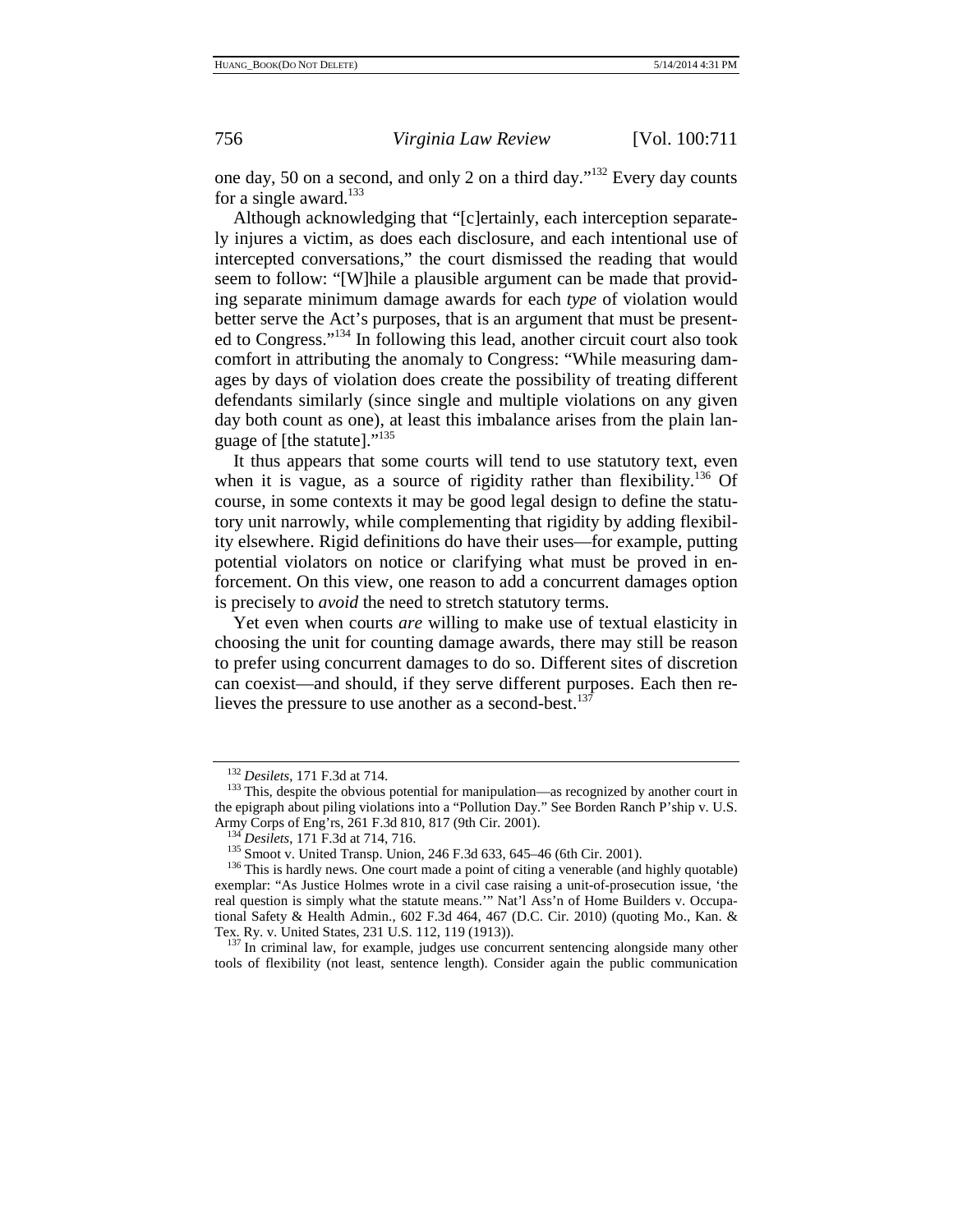### *2. Reason-Forcing*

The option of concurrent damages serves, moreover, as a *reasonforcing* device for the courts. It adds a new decision point, one that demands attention to the question of what actually happened—rather like the "real offense" approach of some criminal sentencing guidelines.<sup>138</sup> Whatever the statutory unit is taken to mean, the presence of the option of running damages concurrently will still lead judges to ask the further question: "What kind of act is the harm really coming from, and how do the harms add up?"<sup>139</sup>

The option thus shifts the focus away from textual manipulation. Positive spillovers for the development of case law may result. The judicial articulations entailed in running damages concurrently can produce more useful precedent than, say, various ways of stretching a generic statutory term. What collects as guidance for future courts are the earlier courts' *reasons* about when and why concurrence is (or is not) suitable and about how to choose the ideal unit of violation for a given sort of case. Instead of sticky semantics, what sticks is useful reasoning.

# *3. Statutory Feedback*

One self-evident limitation remains, however. This newly added flexibility is one-sided. The use of concurrence can cluster smaller units, but it cannot break larger units down. (This same limitation is familiar from criminal sentencing.) What about those cases in which the statutory unit is already too large or too aggregated?

Creating the option of concurrence should encourage statutory drafters (or judges interpreting terms as a matter of first impression) to choose finer-grained units of measurement than they otherwise might. $140$ 

benefits made possible by carefully managing their use, jointly, as demonstrated in the sentencing adjustment in *Regina v. Wacker*. See supra note 78.<br><sup>138</sup> At the same time, it offers more structure (and entails lower information demands) than

the total discretion over damages that courts exercise in other contexts.<br><sup>139</sup> That is the formulation for optimal deterrence; for absolute deterrence, the question<br>would focus on the source and structure of the actor's g

 $140$  A leading case under the Clean Water Act—in the same spirit as the "smallest atom" principle noted here—expressly sought to increase the courts' discretion by interpreting an opaque penalty provision in a way that maximized the number of counts (where there was no per-count minimum award). See Chesapeake Bay Found. v. Gwaltney of Smithfield, Ltd., 791 F.2d 304, 314 (4th Cir. 1986) (noting the aim of "providing a district court a framework within which it will have sufficient flexibility to assess penalties that suit the particular circumstances of each case"), vacated, 484 U.S. 49 (1987); id. at 315 ("Again, what is im-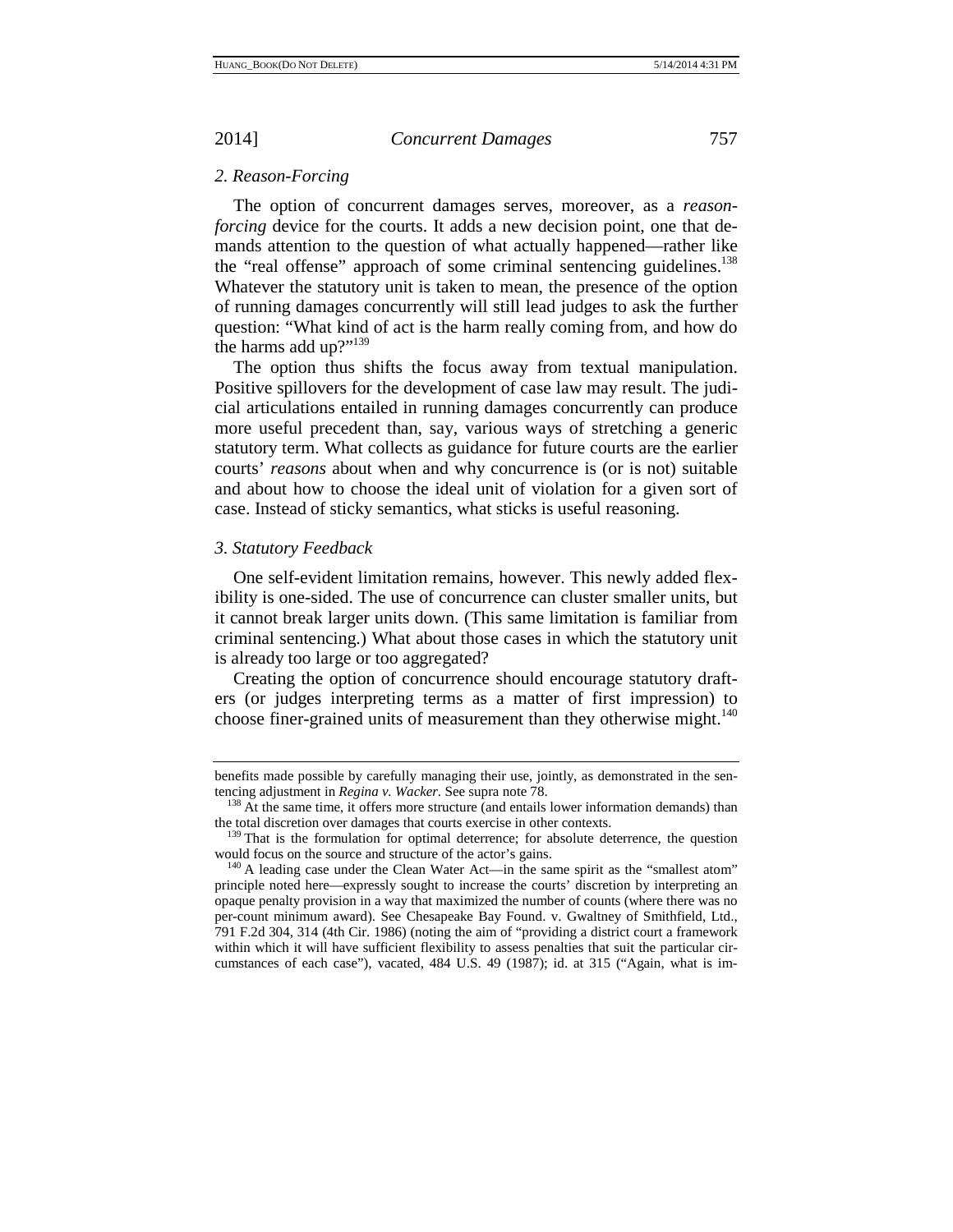In the copyright story, for instance, courts can more comfortably interpret "works" as per-song or per-episode (or even per-segment, as might be suitable for NPR newscasts or *Saturday Night Live*), knowing that they will have an option to collapse the resulting count or to aggregate into larger units as needed, in future cases. $141$ 

The flexibility gained by introducing concurrence is greatest, in fact, when the initial counting unit is set as the "smallest atom" of action that can cause cognizable harm. Concurrence can always regroup those counts into larger units. Going the other way, by contrast, is infeasible: Concurrence cannot break down larger units into finer ones. Nor would readjustments from larger to smaller units be desirable as a practical matter; for reasons of notice, it may be better to lean in favor of a stricter warning at the outset—"every little invoice" or "every little song" even if the actual award later ends up collapsed into fewer counts.

One might think that existing statutory damages are already pegged to the smallest atom, but that is not generally true. Several prominent statutory schemes currently use medium-sized units (rather than smaller but also plausible units). In each, there is room to shift closer to the smallest atom design. And although the political economy of any given statutory choice is outside the scope of this analysis, it seems fair to assume that such a shift can be eased by (and packaged together with) a proposal for a device allowing the judicial reduction of effective counts in a given case.

Best known among such already-grouped units may be the use of "works" (rather than "infringements") as the unit of counting for statutory damages purposes in the Copyright Act: No matter how many infringements of a given work occur, all such infringements of the same work only qualify (collectively) for a single statutory damages award.<sup>142</sup>

portant is to adopt an approach that will give district courts the continuity of possibilities necessary for them to assess appropriate sanctions in every case.").<br><sup>141</sup> In *Gwaltney*, the court assumed that the problem of harsh and anomalous results "dissi-

pates when one recalls that § 1319(d) serves only to set a *maximum* penalty"—and thus a court may lower the per-violation penalty as needed. *Gwaltney*, 791 F.2d at 315. This Article has already argued against such ad hoc fictional pricing in Part I, but the point about hydraulics is similar: Adding flexibility in one place enables rigidity elsewhere.<br><sup>142</sup> See, e.g., Twin Peaks Prods. v. Publ'ns Int'l, 996 F.2d 1366, 1381 (2d Cir. 1993) ("The

current statute shifts the unit of damages inquiry from number of infringements to number of works."); Arista Records LLC v. Lime Grp. LLC, 784 F. Supp. 2d 313, 320 (S.D.N.Y. 2011) ("The Court thus finds that Plaintiffs are entitled to a single statutory damage award from Defendants per work infringed, regardless of how many individual users directly infringed that particular work.").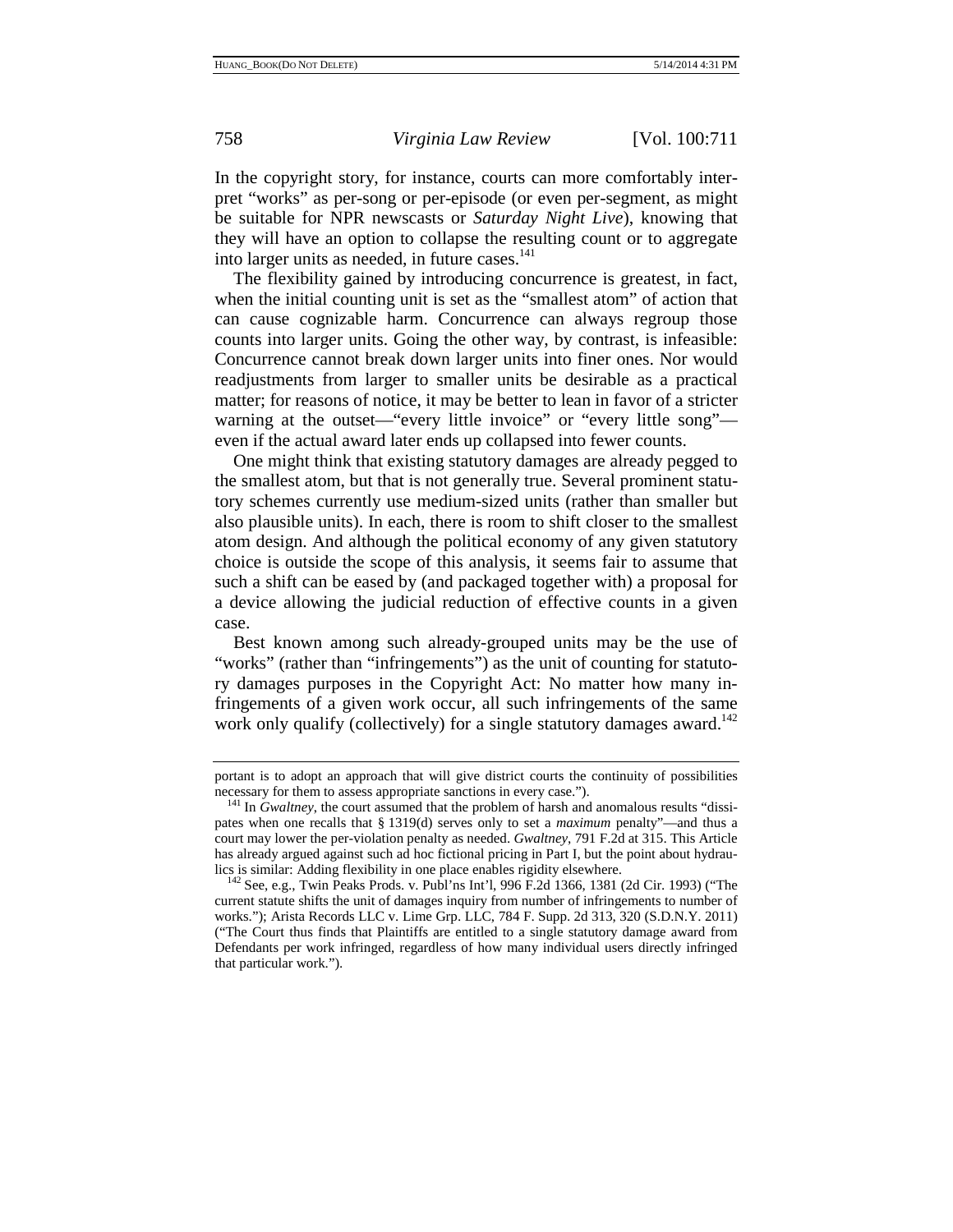Adding a back-end option of running damages concurrently may ease a legislative return to finer units representing individual infringements, such as per copy or per performance.<sup>143</sup> Similarly, under the Lanham Act, statutory damages for counterfeit goods are now pegged to each "type of goods or services";<sup>144</sup> one natural smaller unit would be the actual number of goods or services, rather than their types.

In the Stored Communications Act, adding the option of concurrent damages may encourage resizing the basic unit to be "per communication" or another finer measure. (As it happens, this may already be a possible interpretation under the current phrasing of the  $ECPA$ <sup>145</sup>) If so, then a court may start with the number of e-mail messages as the initial count, *N*, and then run those awards concurrently as needed—thereby tailoring the effective unit for a given case. And under the Wiretap Act, as noted, the courts have insisted on reading "for each day of violation" as encompassing all violations on a given day within one award.<sup>146</sup> One obvious alternative would be to count each violation separately, if more than one occurred on a given day.

# *C. Harms or Gains?*

Thus far, we have been assuming that the unit of gain is the same as the unit of harm, but this is not always true. Consider our television viewer who downloads comedy series, enjoying them episode by episode—but suppose now that the studios sell these shows only by the season.<sup>147</sup> The unit of gains is per episode, as before, but the unit of harm is per season. (And these units are not consistent proxies for each other

 $143$  The Copyright Act of 1909 did in fact use these units (for example, "every infringing copy" and "every infringing performance"). Ch. 305, § 25, 35 Stat. 1060, 1070–71 (repealed 1978). The earliest federal copyright act set damages of fifty cents "for every sheet." Copyright Act of 1790, ch. 15, § 2, 1 Stat. 124 (repealed 1831).<br><sup>144</sup> 15 U.S.C. § 1117(c) (2012) (pegging damages at "not less than \$1,000 or more than

<sup>\$200,000</sup> per counterfeit mark per type of goods or services sold, offered for sale, or distributed, as the court considers just" or \$2,000,000 if willful).

The ECPA provision refers twice to the electronic "communication," arguably an alternative unit of violation. It is reported that some trial courts have tried this approach, but no appeals court has approved it. See, e.g., Van Alstyne v. Elec. Scriptorium, 560 F.3d 199, 201–02 (4th Cir. 2009) (vacating the trial court's statutory damage award of \$150,000 for

<sup>&</sup>lt;sup>146</sup> See, e.g., Desilets v. Wal-Mart Stores, 171 F.3d 711, 714 (1st Cir. 1999). <sup>147</sup> As before, also assume that each season of any show is sold for the same price (and that this is the measure of harm). Think of selling only boxed sets or of restrictions against the sale of individual episodes on iTunes.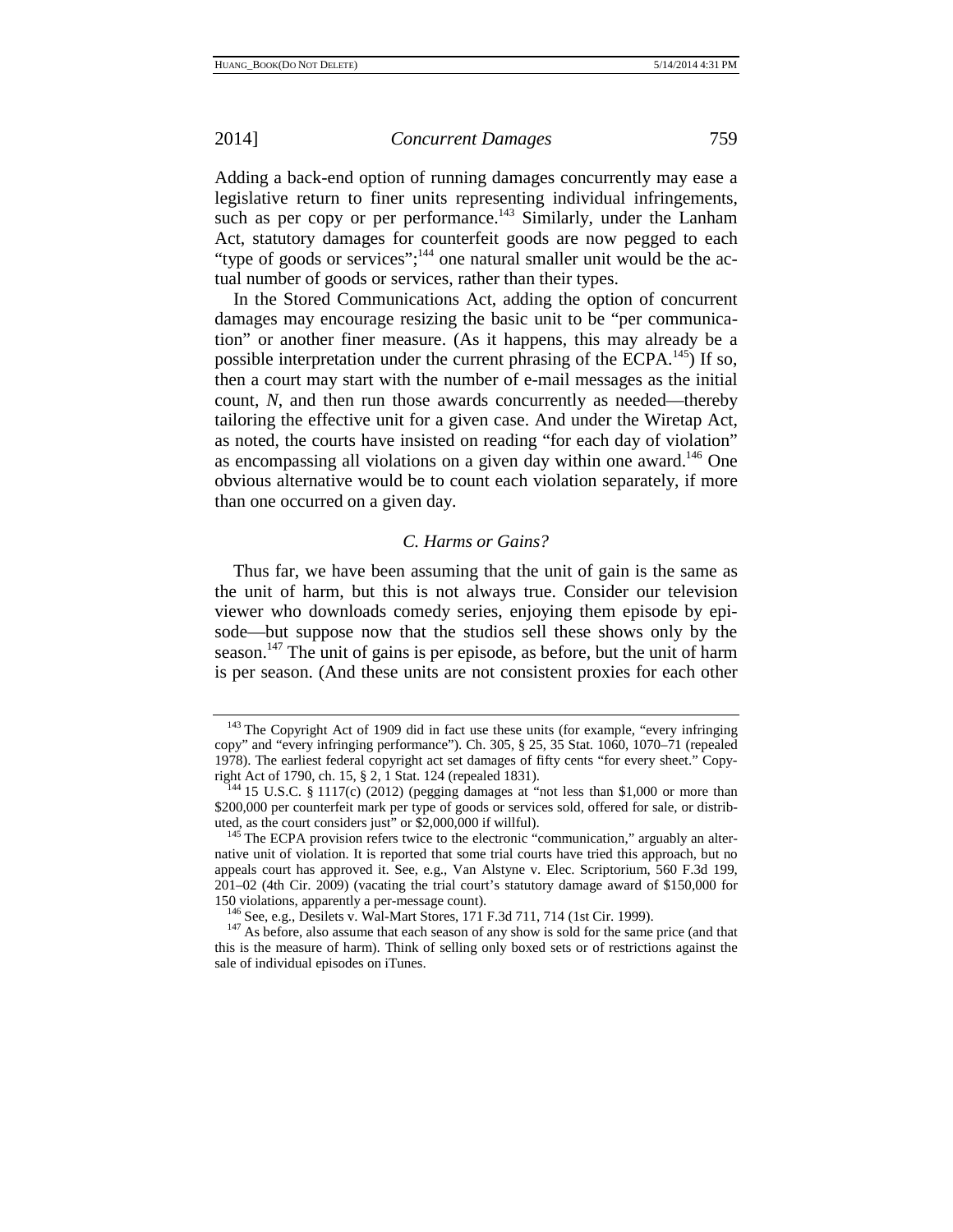because different shows will vary in the number of episodes per season.) Should the damages be pegged to per episode or per season?

New considerations arise for the choice of the unit of liability, and for the use of concurrent damages, when the units of harms and of gains are not aligned. The following illustrations will lead into a more general analysis of an array of possible configurations—as well as an intriguing set of exceptions to the familiar heuristic that, for optimal deterrence, damages should be pegged to the same unit as the harm.

### *1. Differing Units*

Imagine an employer monitoring his employees, without permission, using software that continuously feeds him whatever is happening on employee computers.<sup>148</sup> The relevant statute is a wiretap law prohibiting such real-time interceptions of wire or electronic signals.<sup>149</sup> This wiretap law provides for statutory damages pegged to a "per day" unit.<sup>150</sup> Measuring continuous monitoring in units of time seems intuitive; and in many cases this "per day" unit may well be a sensible way to count the harms done to the employees. (You might feel that each day you are being monitored is a privacy offense of the same degree.) The employer's gain from monitoring may also be roughly the same day to day. Here, the unit of harms and the unit of gains are aligned. They also match the statutory unit of liability.

But now imagine that the snooping employer is seeking particular information—say, to see who has been leaking confidential information to the press.151 Here, the employer's gains from snooping follow a learning

<sup>&</sup>lt;sup>148</sup> Another possibility is the use of keylogging software. See Brahmana v. Lembo, No. C-09-00106 RMW, 2009 WL 1424438, at  $*4$  (N.D. Cal. May 20, 2009) (denying motion to dismiss under Wiretap Act).

 $149$  Title III of the ECPA, known as the Wiretap Act, deals with interceptions in real time, see 18 U.S.C. § 2511 (2012), whereas Title II, known as the Stored Communications Act, deals with hacking stored e-mails, see 18 U.S.C. § 2701 (2012). As reflected in the illustrations, each title has a different statutory damages structure. See also Wiretap Act: Omnibus Crime Control and Safe Streets Act of 1968, Pub. L. No. 90-351, tit. III, 82 Stat. 212 (codified as amended at 18 U.S.C. §§ 2510–2522 (2012)); Stored Communications Act: Electronic Communications Privacy Act of 1986, Pub. L. No. 99-508, tit. II, 100 Stat. 1848 (codified as amended at 18 U.S.C.  $\S$  2701–2712 (2012)).<br><sup>150</sup> In the federal Wiretap Act component of the ECPA, the statutory damages are set at

<sup>&</sup>quot;\$100 a day for each day of violation." 18 U.S.C.  $\S 2520(c)(B)(2)(B)$  (2012). There is a starting bid, so to speak: a minimum of \$10,000 (or 100 days' worth). Id. This complication

<sup>&</sup>lt;sup>151</sup> Recall the recent Harvard College scandal. See supra note 2.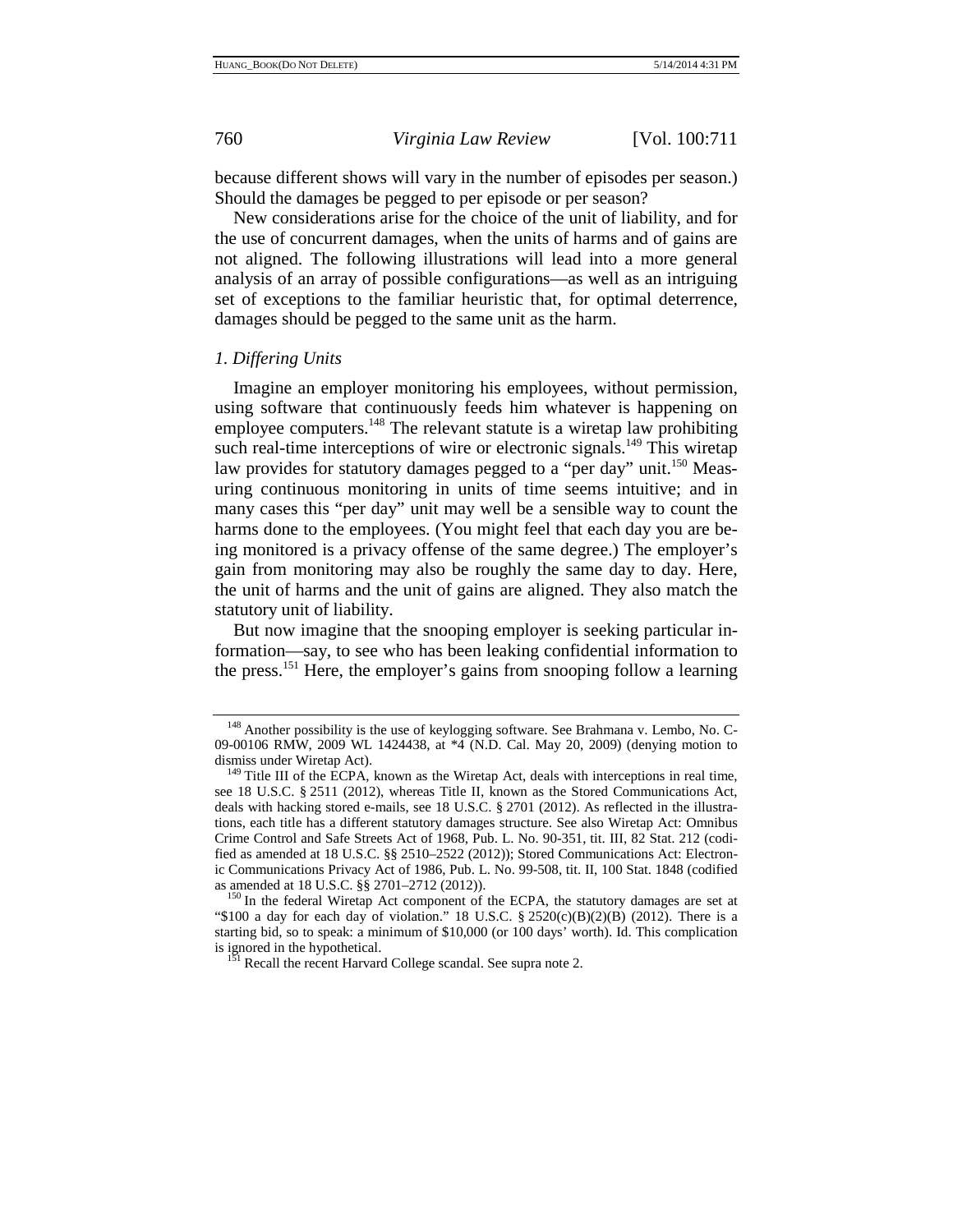curve; if any clues are to be found, they should become apparent early on. Yet the harms—the loss of privacy—may still add up day by day for the individual affected. The unit of gains is a certain amount of information, but the unit of harm is an amount of time. They are not aligned.152

Next, consider instead a hacker who is targeting a rival corporation, seeking insider knowledge of its business strategies and tracking that company's Internet traffic in real time. As with the snooping employer, this hacker's (or the client's) gains might follow a classic learning curve.<sup>153</sup> Yet, unlike the individual whose privacy is violated day after day, the corporation being hacked might not especially care about the raw duration of the offense; instead, it may care only about the informational advantage it has lost (mirroring its rival's learning curve). Here, the unit of harm and the unit of gains are again aligned with each other<sup>154</sup>—and *neither* is aligned with the statutory unit.

### *2. The Role of Concurrence*

In assessing the potential role of concurrent damages, the central question is whether the statutory unit aligns with the unit of harms, the unit of gains, both, or neither. If optimal deterrence (internalization of harm) is the aim, then the general heuristic is to use the concurrence option to peg damages to the unit of harm. This also corresponds to the aims of compensation, of course. But, if absolute deterrence (eliminating gains) is the aim, then the peg should be the unit of the violator's gains.

The Chart below details the possible configurations of the relevant units for harms and for gains, as well as the unit of liability for which damages are initially pegged by law; and it identifies the likely effects on behavior under varying conditions of knowledge and control by the actor. In its notation, *C* denotes the larger, collective unit (say, seasons of a show), and *N* denotes the smaller unit (episodes). The following analysis will focus on the compensation and the optimal deterrence aims because the corresponding analysis for absolute deterrence is far simpler (because the unit of harm is then irrelevant).

<sup>&</sup>lt;sup>152</sup> Due to the diminishing marginal gains, they are also not easily convertible proxies for each other: Harm increases linearly per day, but gains do not.<br><sup>153</sup> It is just as easy to imagine a scenario like this in which the learning curve would *not* 

level off (or only a little)—and such variety of harm structures is precisely the point.<br><sup>154</sup> They are aligned whether articulated as per-unit-of-time (and diminishing marginally)

or as per-amount-of-information.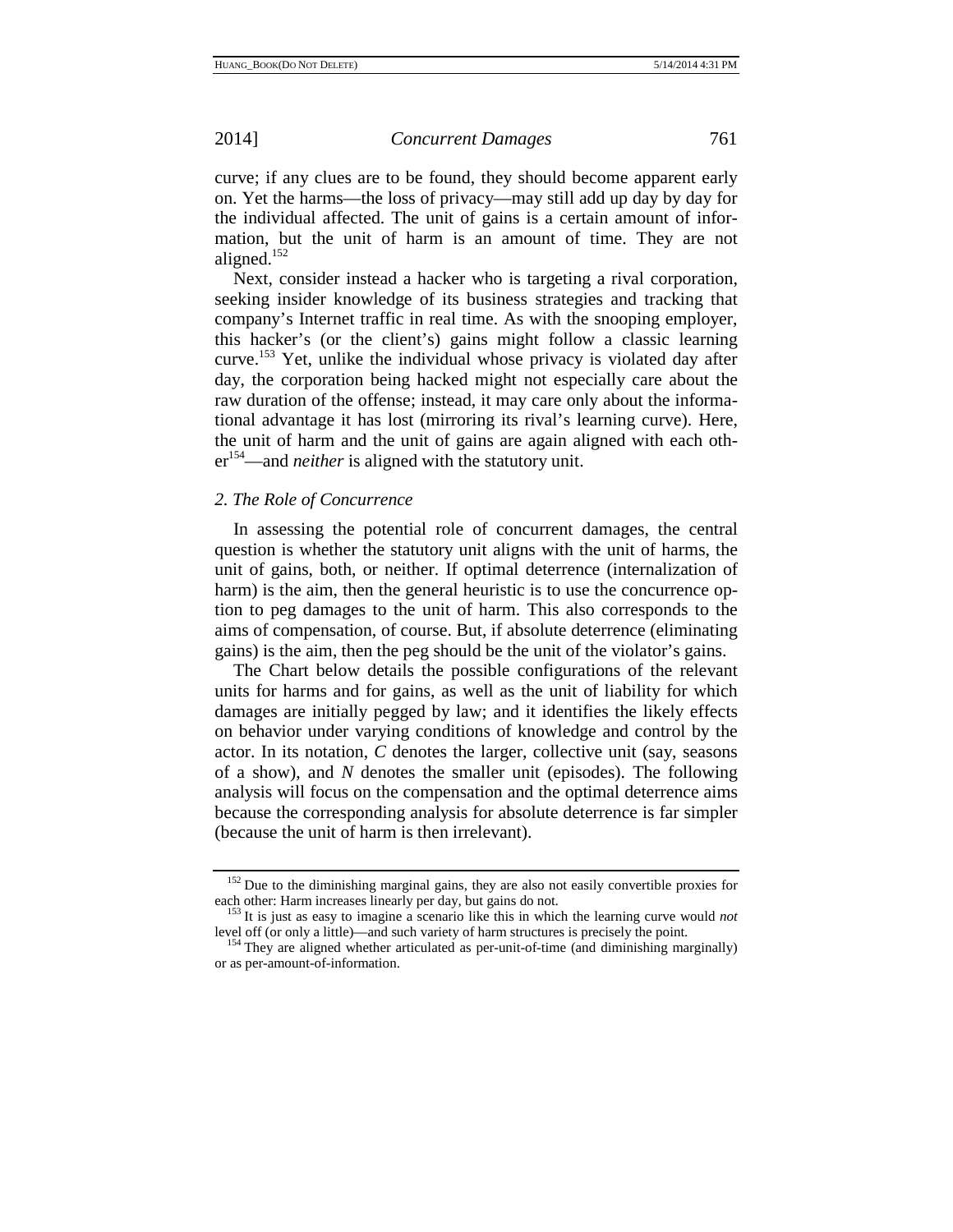Many of these situations are already familiar from the illustrations. The *C*-*C*-*N* configuration is the classic case for the use of concurrent damages: In our original story of the television viewer, the unit of both harms and gains is per season, and yet the statute has pegged damages to the wrong unit (per episode).<sup>155</sup> The court should run damages concurrently by season (*C*-*C*-*C*, in effect). Leaving damages pegged to *N* would tend to undercompensate and underdeter behaviors with a low *N*to-*C* ratio (such as downloading seasons with the ten one-hour episodes), while overcompensating and overdeterring high-ratio behaviors (seasons with twenty half-hour episodes). And if our viewer does not observe *N* before acting,<sup>156</sup> then she would face noisy ex post realizations of damages awards.

The *C*-*N*-*N* case corresponds to the new variation of the story, in which the unit of harm is per season but the unit of gains is per episode. For compensation and optimal deterrence, the desired result is *C*-*N*-*C*, again achieved by running damages concurrently by season. But doesn't this just encourage the downloader to shift toward seasons with more episodes? Although such substitution was deemed distortionary above, here the shift to a higher *N*-to-*C* ratio is efficient: She gets more episodes to enjoy, without causing more harm to the studios.<sup>157</sup>

Consider now the lower part of the Chart, where the unit of harm is the *smaller* unit *N*. Pegging damages to *N* would then generally be correct. But what if our television viewer lives in a jurisdiction that pegs damages to the collective unit *C* instead? (Perhaps the case law requires collapsing multiple works into a "compilation" whenever possible.<sup>158</sup>) The statutory unit is then misaligned with the unit of harm, and there again arise the possibilities of over- and undercompensation, over- and underdeterrence, distortionary substitution, and noise.

Concurrence cannot break down this larger unit, however. Again, what is needed is legislative or case law revision recognizing that the initial peg should be episodes, not seasons, given that harms are measured per episode—in at least *some* cases. One might then hope that, as

<sup>&</sup>lt;sup>155</sup> For discussion of the original illustration, see supra text accompanying notes  $108-12$ .<br><sup>156</sup> One might imagine her downloading shows without inspecting the number of episodes per season.<br><sup>157</sup> Again, it is assumed that the studios only sell the show by season, that prices are the

same among shows, and that the sales price is assumed to be the measure of harm.<br><sup>158</sup> See the discussion of *Bryant v. Media Right Productions*, supra Subsection II.B.1.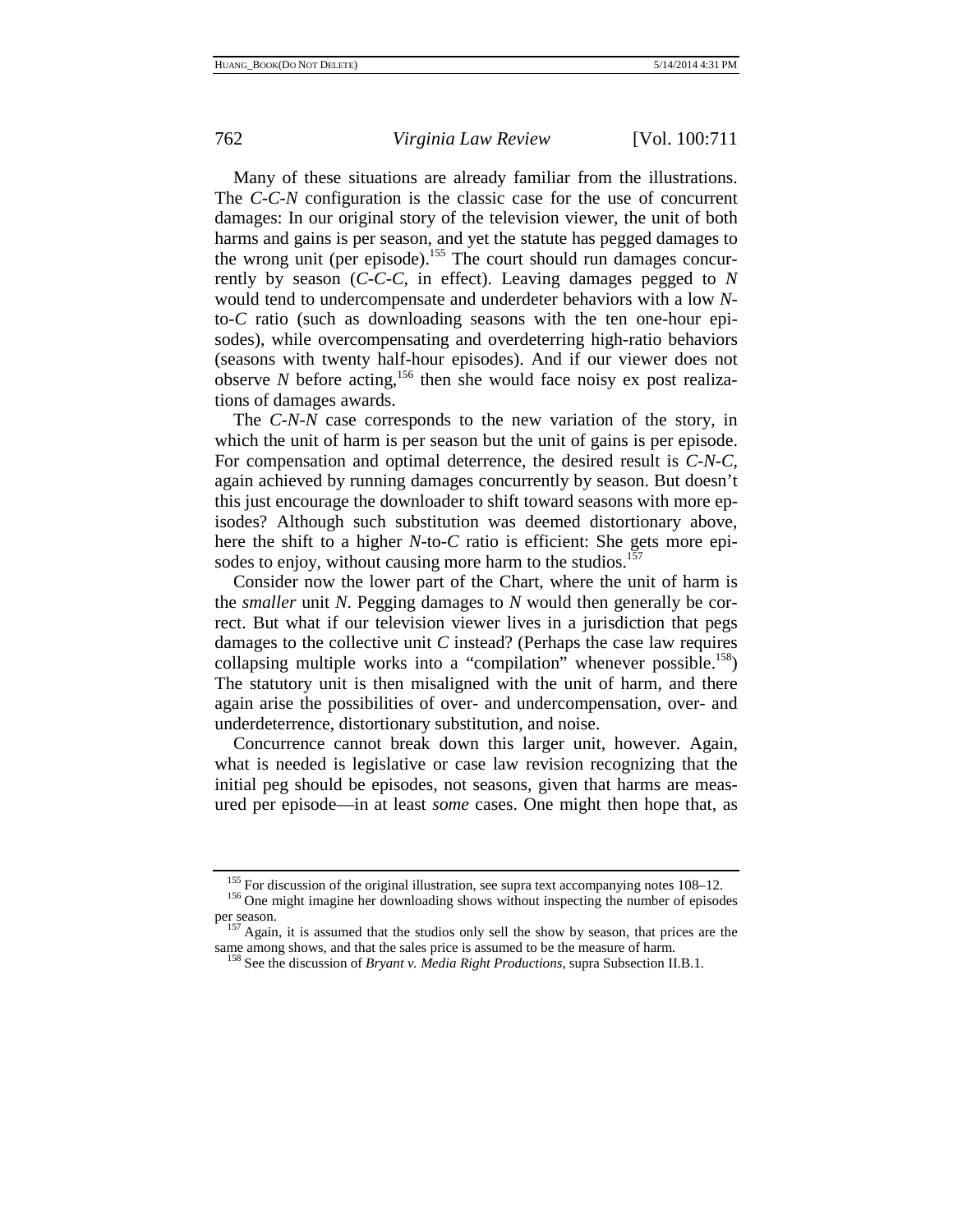suggested above, the very availability of the concurrent damages option would ease such a complementary shift.<sup>159</sup>

|                           | <b>FORM OF MISMATCH</b>     |                                |                                                         |                                                                     |                                                                        |                                                                             |  |
|---------------------------|-----------------------------|--------------------------------|---------------------------------------------------------|---------------------------------------------------------------------|------------------------------------------------------------------------|-----------------------------------------------------------------------------|--|
| Unit<br>$\circ f$<br>harm | Unit<br>$\sigma f$<br>gains | Formal<br>unit of<br>liability | If actor<br>does not<br>observe<br>unit of<br>liability | If actor observes<br>but cannot control<br>unit of liability        | If actor can control<br>unit of liability                              | <b>ROLE FOR</b><br><b>CONCURRENT</b><br><b>DAMAGES</b><br>(GROUPING<br>BYC) |  |
| $\mathsf{C}$              | $\mathsf{C}$                | N                              | Pure<br>noise                                           | Overdeterrence<br>(if high N/C)<br>Underdeterrence<br>(if low N/C)  | Distortionary<br>substitution                                          | Ideal use                                                                   |  |
| $\mathcal{C}$             | N                           | N                              |                                                         |                                                                     | Overdeterrence<br>(if low gains)<br>Underdeterrence<br>(if high gains) | Ideal use                                                                   |  |
| $\mathcal{C}$             | N                           | $\mathcal{C}$                  | Blind<br>margin?                                        | Efficient<br>deterrence                                             | Efficient<br>substitution                                              |                                                                             |  |
| N                         | N                           | $\mathcal{C}$                  | Pure<br>noise                                           | Overdeterrence<br>(if low N/C)<br>Underdeterrence<br>(i f high N/C) | Distortionary<br>substitution                                          |                                                                             |  |
| N                         | $\mathsf{C}$                | $\mathcal{C}$                  |                                                         |                                                                     | Overdeterrence<br>(if low gains)<br>Underdeterrence<br>(if high gains) |                                                                             |  |
| N                         | $\mathcal{C}$               | N                              | <b>Blind</b><br>margin?                                 | Efficient<br>deterrence                                             | Efficient<br>substitution                                              | Only if blind<br>margin                                                     |  |

# *D. The Blind Margin*

There is one potential use of concurrent damages, however, that at times runs against the standard heuristic that for optimal deterrence, the unit of violation should be pegged to the unit of harm. This situation arises when incentives applied to the harm margin (say, *N*) simply can-

<sup>159</sup> Recall the similar shift in *Gwaltney*, the Clean Water Act case. See supra note 140.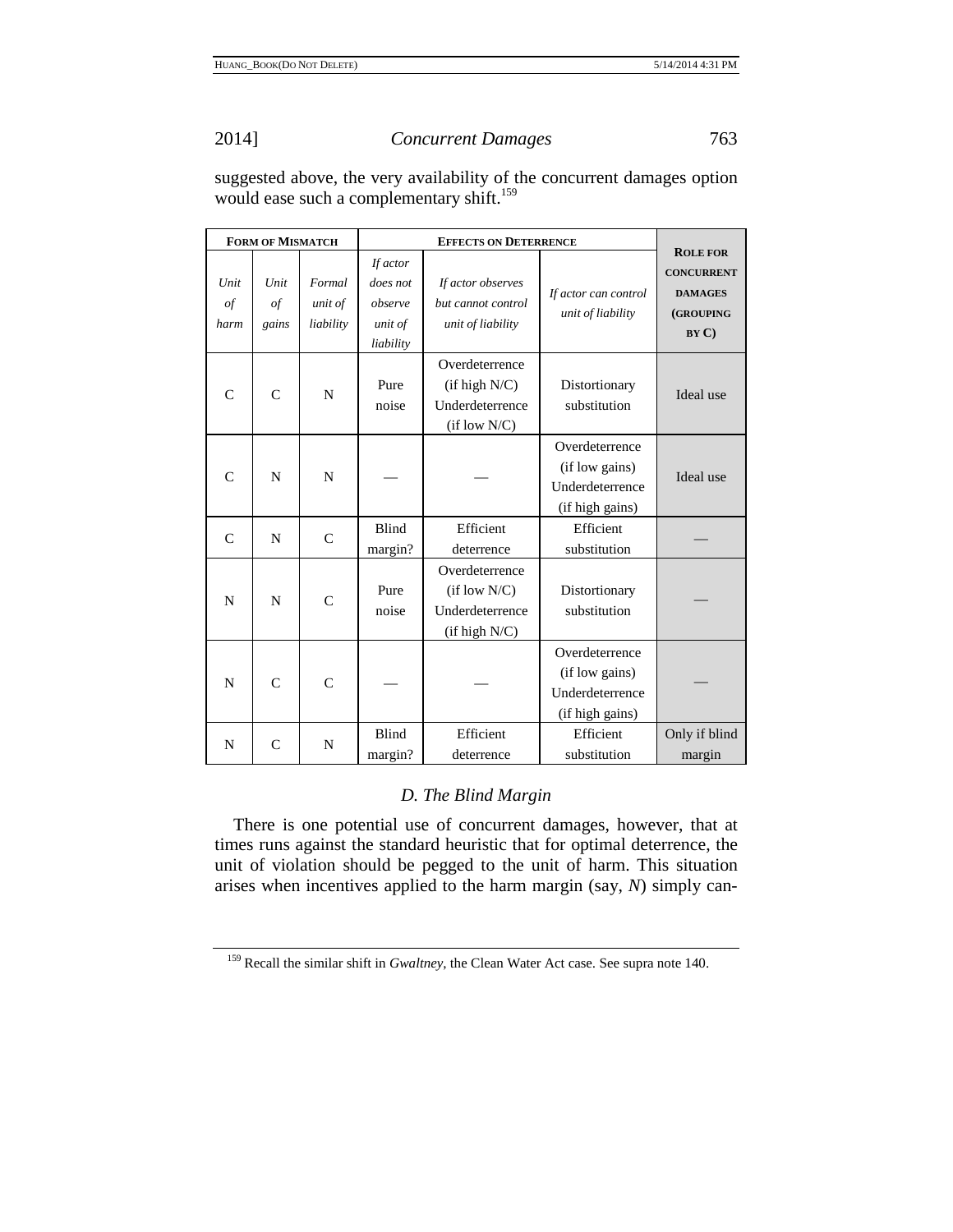not affect behavior because that margin is invisible to the actor. We might call this a "blind" margin.

Imagine a casual music listener who illegally downloads his friends' playlists from time to time, enjoying them as a way to try out wellcurated music by independent artists of a variety of styles. For this listener, the salient unit for his subjective gains is the number of playlists he gets to try, not the raw number of songs he accumulates. In fact, he rarely bothers to check the number of songs on any playlist he downloads.<sup>160</sup> But assume that from the copyright-holding musicians' perspective, the harm is nonetheless measured per song—perhaps on a dignitary theory of harm to the creative artists.<sup>161</sup>

If the statutory unit is per song, then it matches the unit of harm (suitably, for compensation and optimal deterrence). The problem is that this unit is not salient to the infringer, who essentially ignores how many songs are on any of the playlists he is downloading. It is not his unit of gains (nor the margin along which he makes his decisions). Should this unit nonetheless be used for assessing damages? Or should concurrent damages be used to collapse counts by playlist to better reflect how this downloader thinks?

*Attention-forcing. —* The answer is relatively easy if this downloader can be made to pay attention to the number of songs (rather than ignoring it) by the courts' adherence to a per-song counting method. If such attention-forcing is possible, then the dilemma dissipates.<sup>162</sup> He might then shift toward downloading playlists with fewer songs. And in this case, the shift would be a move toward efficiency.

But what if such attention-forcing is unlikely, or even impossible? If the downloader cannot readily be brought to pay attention to the number of songs on the playlists he is collecting, then it may do little good to apply external incentives on this margin. It may even be meaningless, as he cannot make sense of regulatory incentives pegged to a number he does not observe.

 $160$  If it helps the imagination, one might suppose that each playlist is long enough that there are always more songs than the downloader cares to listen to.

 $161$  Or, to offer a more pragmatic variation, imagine that each song's presence on his listening device means it can be used by others, even if he himself never gets around to hearing it. <sup>162</sup> It is not a trivial assumption that a listener would have any idea what courts are doing.

But it is perhaps more plausible today, given the recent high-profile *Sony* and *Capitol Records* cases with massive statutory damage awards for relatively few songs. Sony BMG Music Entm't v. Tenenbaum, 660 F.3d 487, 489–90 (1st Cir. 2011); Capitol Records, Inc. v. Thomas, 579 F. Supp. 2d 1210, 1227–28 (D. Minn. 2008).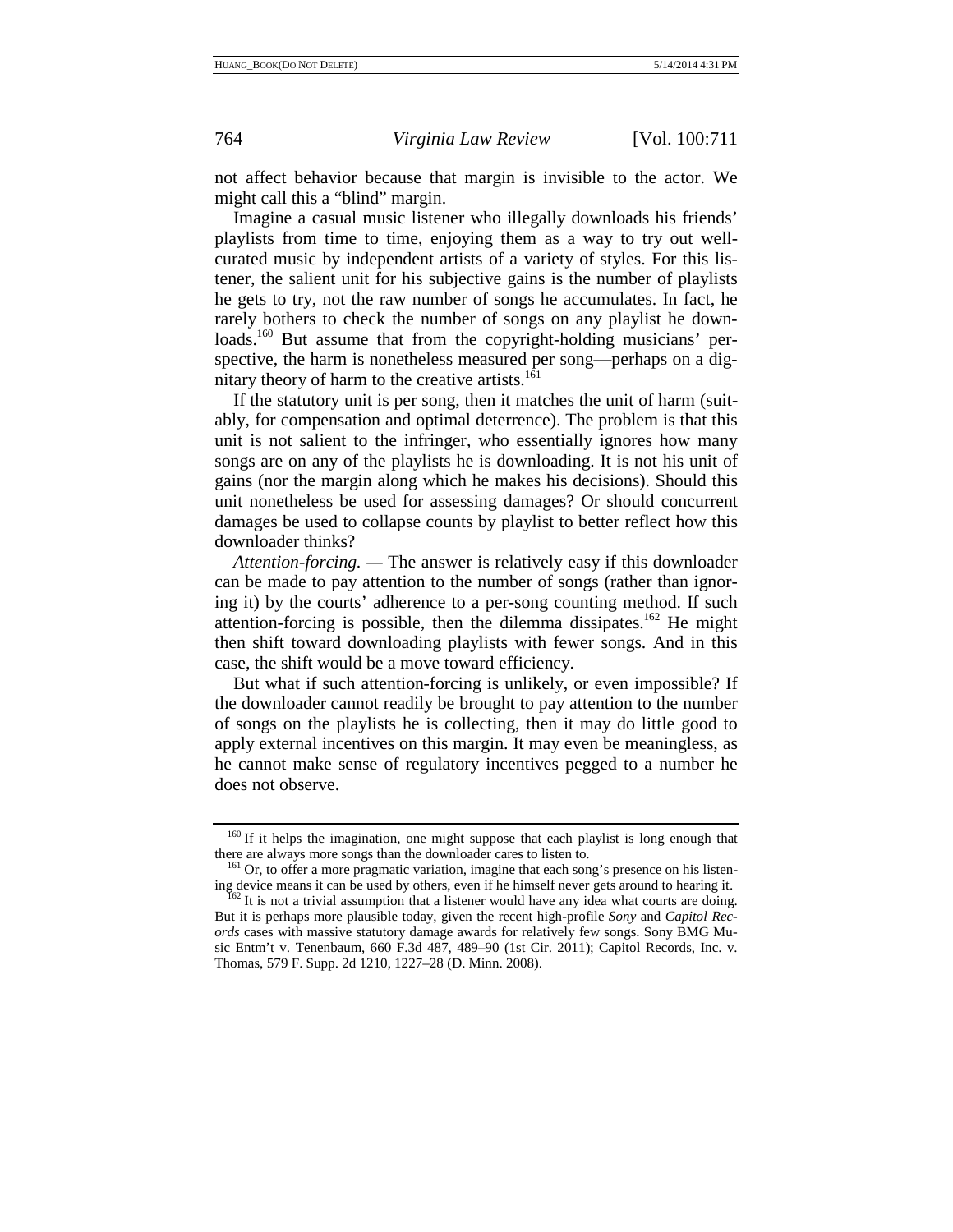*The second-best. —* If attention-forcing is infeasible, then the decoupling of the unit of liability from the unit of harm may be required. What the actor *does* observe may need to become the target of external pressure. (Notably, however, such a shift would separate the pursuit of optimal deterrence from the pursuit of accurate compensation.)

In the story of the corporate hacker, the gains and harms are aligned. But what if she does not have any good guess as to how much information she will turn up for each day of monitoring? The proper unit—a measure of information—would be a blind margin. Regulatory incentives may then need to be applied to a margin she *can* observe, such as the amount of time she continues monitoring.

In this second-best approach, noise in the realization of the actual awards would be inevitable, but at least the ex ante incentives will be more salient and understandable. How useful it is to shift from a firstbest (but blind) margin to a second-best (but observable) margin will vary, of course. Blindness may be a matter of degree. But at the extreme, if the unit of harm is a measure that is unknowable for the actor, or if the actor has no ability to translate those units into what he does observe, then basing damages on the unit of harm may simply be futile—virtually meaningless to the actor's choices.

This analysis of the blind margin suggests a further need for flexibility, as cases governed by the same statute may vary along this dimension as well. And again, tailoring can be achieved through the use of concurrent damages: For *this* downloader, the courts can shift the incentives from the blind margin (number of songs) to the margin the actor does respond to, by running counts concurrently by playlist. For *this* hacker, the courts can keep the incentives trained on the observable margin (number of days) by declining to run counts concurrently by the unit of harm.

### CONCLUSION: COMMON LAW

The most immediate, ready-to-use role for a concurrent damages approach is found in what may seem to be a surprising context: common law damages. Much of this Article's analysis has focused on statutory damages, for the basic reason that they require strict linearity. Yet it is worth a few closing words to consider why, even where damages are unconstrained, the concept of concurrent damages can be a useful rubric for the courts to adopt in explaining their *discretionary* awards.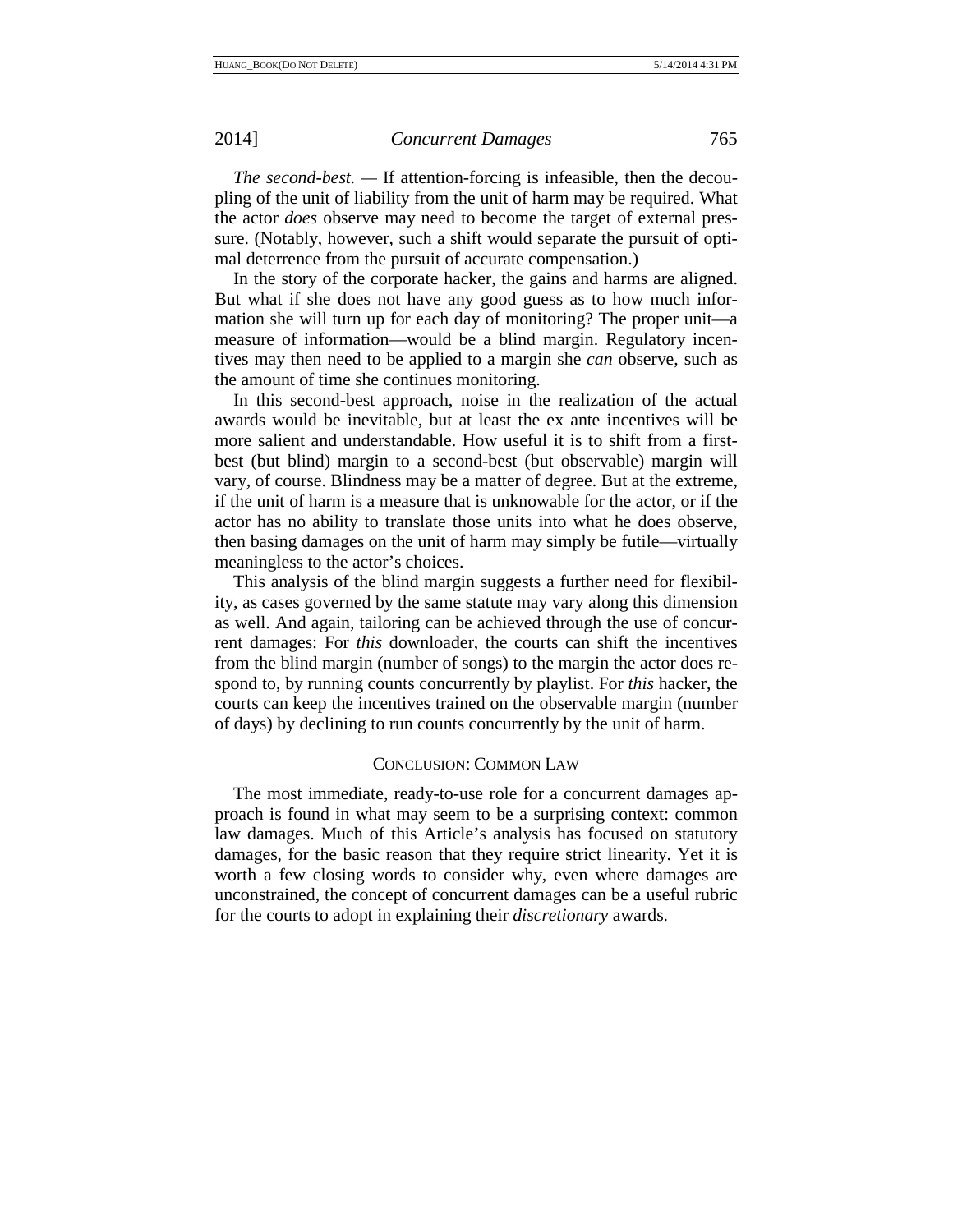The easy but incomplete answer is that formal flexibility may entail rigidities in practice.<sup>163</sup> Linearity is a natural tendency, due to the convenience of simply stacking up awards, and benchmarking is commonplace.164 Proof may even be structured in this way (proving separately the number of violations and the harm per violation). Or, once the amount of harm for a given count is established, it may be extrapolated to other counts. A court may be unwilling to depart from such defaults, absent a clear way to say what it is doing and why—and the concurrent damages vocabulary offers precisely that. But what about contexts not encrusted with de facto rigidities, where damages truly are discretionary even in practice?

When damages are discretionary, reaching the optimal award may be easier *done* than *said*. Recall the earlier point that a concurrent damages framework may be useful, for reasons of judicial articulation, even if accuracy of damages can be achieved in other ways.<sup>165</sup> The expressive benefits here mirror those in the statutory setting. First, using the rubric of concurrence instantly makes clear how a *nominal* count of violative acts translates into an *effective* count of injuries. Second, it can prevent a variant of the fictional-pricing problem: When a judge or jury gives no explanation for a discretionary award, future courts and other observers may nonetheless back out artificial averages for use as benchmarks.

Moreover, the procedural advantages of a concurrent damages approach for appellate review may be especially useful in a discretionary setting where total damages would otherwise be reported as a single number without explanation. Consider an appeals court trying to reverse engineer the reasons for such an award. Contrast that difficulty with the clear reporting of counts, amounts, *and* structure that comes with a concurrent damages articulation. As a practical matter, such a method of reporting would be uncontroversial. Judges are free to explain an award as

<sup>&</sup>lt;sup>163</sup> For a discussion of possible psychological reasons for such tendencies, see Frederick Schauer, The Tyranny of Choice and the Rulification of Standards, 14 J. Contemp. Legal

<sup>&</sup>lt;sup>164</sup> Judge Posner famously noticed one instance of linear damages thinking (calling it out as "arbitrary") in the jury award of common law punitive damages in the hotel bedbugs case of *Mathias v. Accor Econ. Lodging*, 347 F.3d 672, 678 (7th Cir. 2003), noting, "It is probably not a coincidence that  $$5,000 + $186,000 = $191,000/191 = $1,000$ : i.e., \$1,000 per room in the hotel." Benchmarking on past awards is discussed above. See supra text accompanying note 22.<br><sup>165</sup> See supra text accompanying note 138.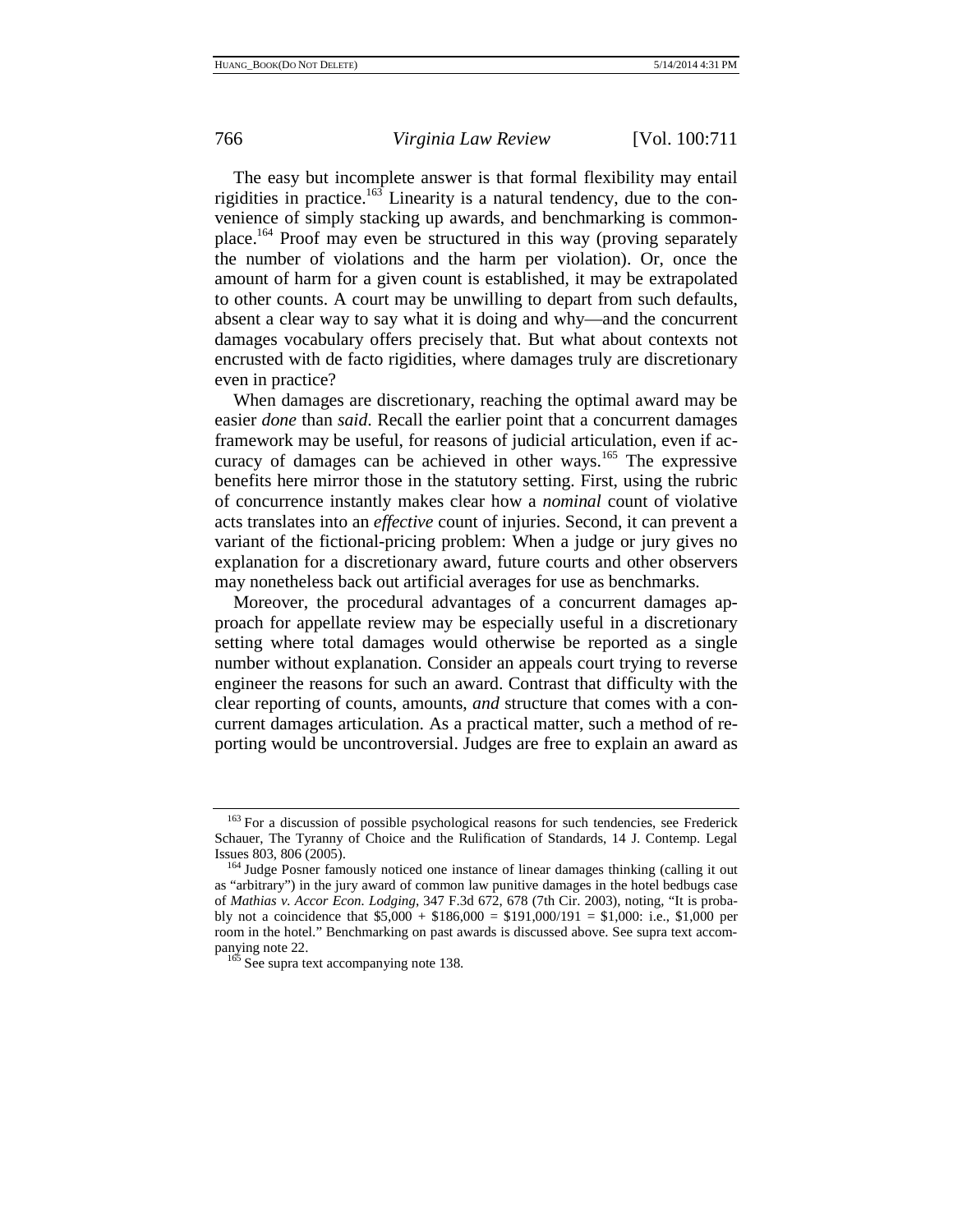they see fit—including by referencing the logic of concurrent damages (just as they have articulated other formulas).

Beyond such expressive advantages, concurrent damages thinking may well impose some actual discipline on discretionary damages, much as it introduces needed flexibility into statutory damages.<sup>166</sup> For example, the judge can instruct a jury to assess damages—and to report its findings—in this more systematic way.<sup>167</sup> And the familiarity of the concurrence concept should make such instructions easy for a jury to follow. (By contrast, think again of the awkward alternative: "If you, the jury, find *more* violations, you should award *less* in damages for each one.") How closely juries will follow damages instructions is debata $ble^{168}$ —but it seems fair to assume that they are more likely to follow those that make more sense.<sup>169</sup>

For dealing with the anomalies created by strict linearity in statutory damages schemes, a new concurrent damages option may need to be introduced through legislation. But let's not forget: In those arenas where the courts already have free rein, no formal reform is needed—the articulation benefits of a concurrent damages approach are readily in reach.

<sup>166</sup> The point applies also to discretionary awards *within* a statutory setting.

<sup>167</sup> See *Sony*, 660 F.3d at 503 n.17 ("District courts have considerable discretion about the formulation, nature, and scope of the issues on a special verdict form." (quoting Uphoff Figueroa v. Alejandro, 597 F.3d 423, 434 (1st Cir. 2010)) (internal quotation marks omitted)).

<sup>&</sup>lt;sup>168</sup> See Cass R. Sunstein, David Schkade & Daniel Kahneman, Do People Want Optimal Deterrence?, 29 J. Legal Stud. 237, 250 (2000) (explaining that mock jury experiments show resistance to certain damages instructions); Catherine M. Sharkey, Economic Analysis of Punitive Damages: Theory, Empirics, and Doctrine, *in* Research Handbook on the Economics of Torts 486, 504–05 (Jennifer Arlen ed., 2013) (citing Jennifer H. Arlen & Eric L. Talley, Experimental Law and Economics, at xxxiii–xxxiv, xxxvii (2008)) (questioning the external validity of such mock jury experiments).

<sup>&</sup>lt;sup>169</sup> Moreover, judges have ways of monitoring adherence—including the use of special verdict forms, with JNOV (or renewed judgment as a matter of law) available should a jury's coloring-outside-the-lines be evident from the answers.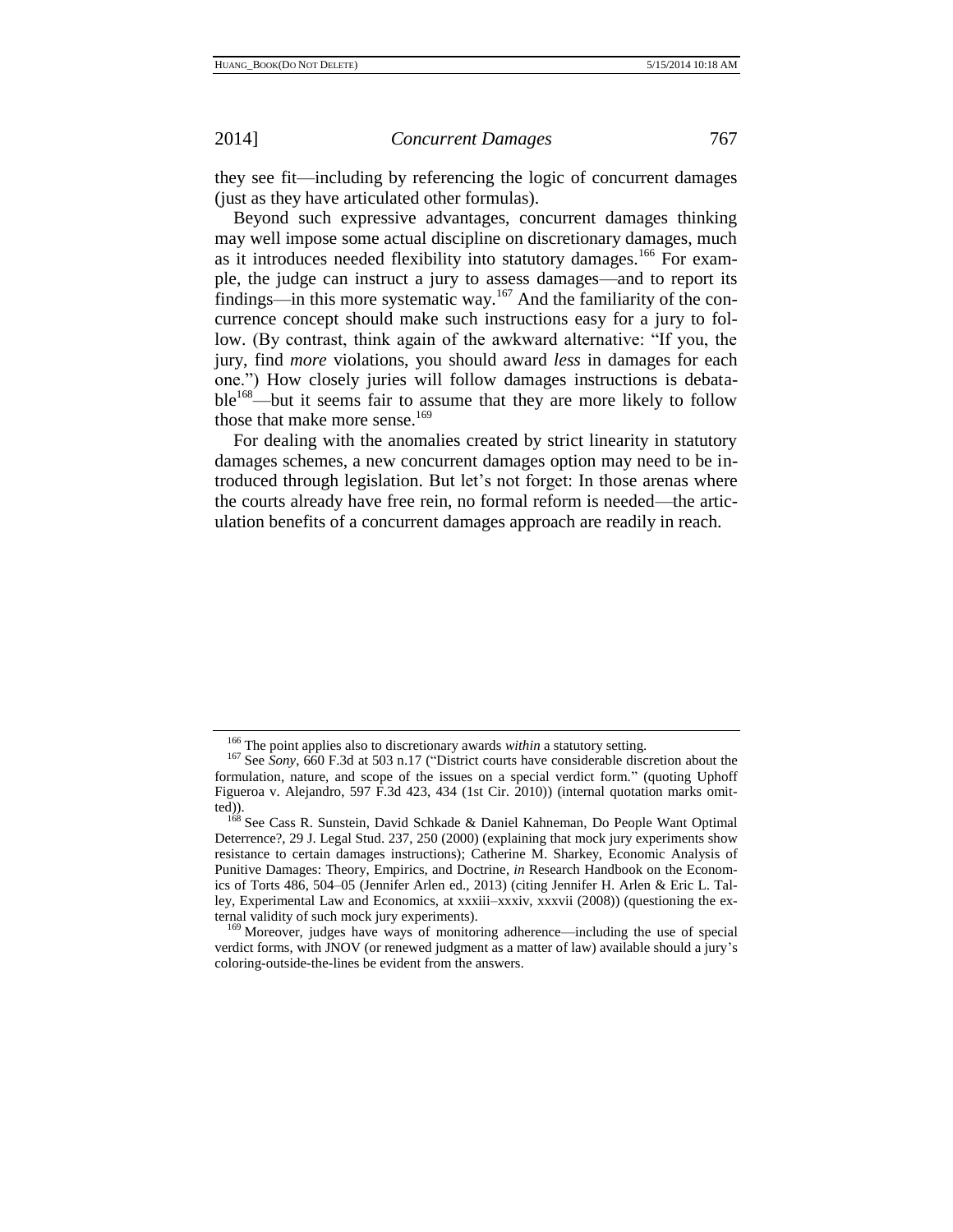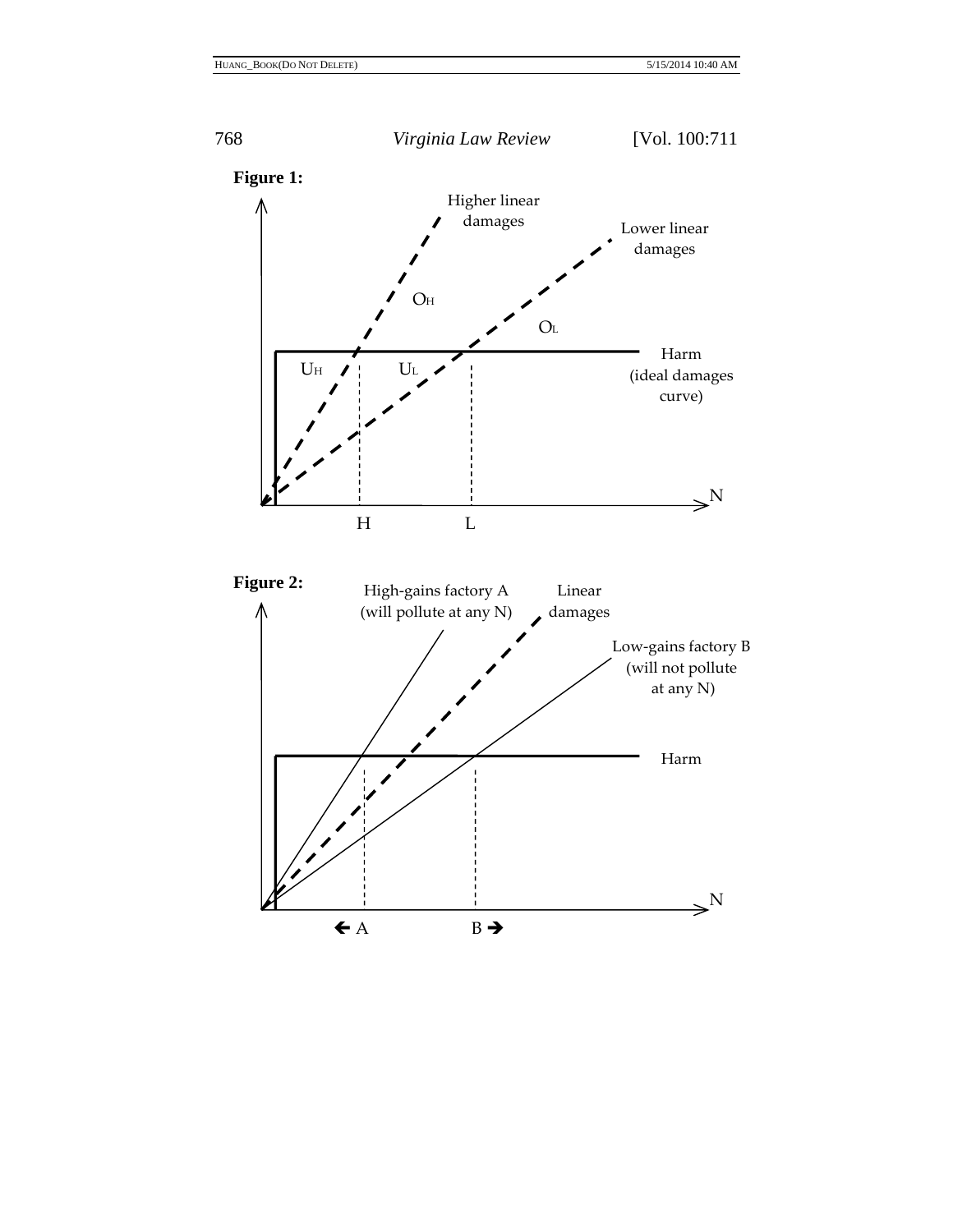